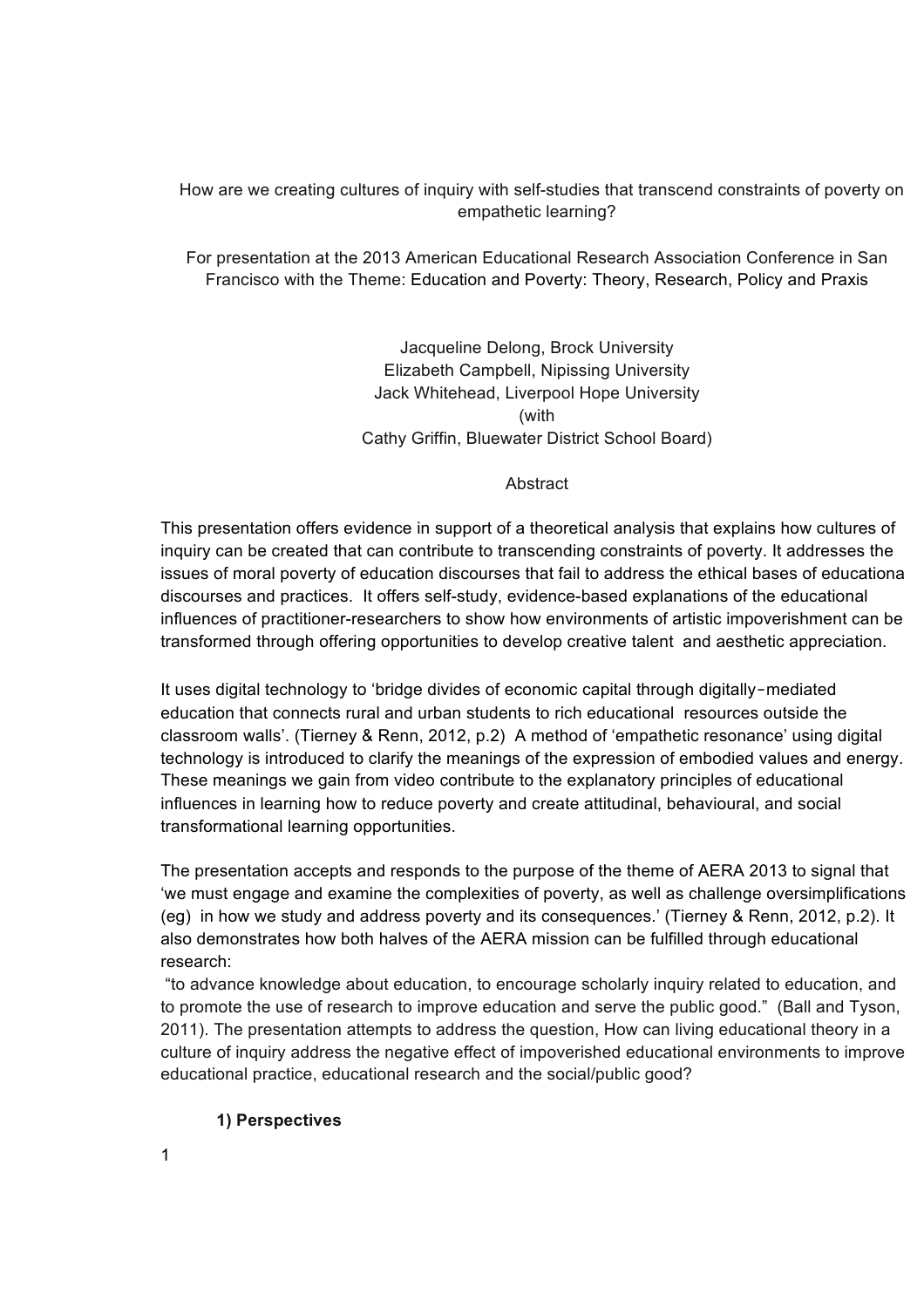In this part of the paper, we present the perspectives that have informed our research, including the call from AERA to address issues of intellectual and moral poverty, to engage in self-study that is more than a passive reception of scraps and details, and to clarify the meanings of culture of inquiry and education*al* research.

The main perspective in this presentation is provided by Tierney and Renn (2012) in their call for submissions for AERA 2013 addressing issues of intellectual and moral poverty. They ask members of AERA for:

 ...theoretical analyses as well as research-based arguments about education and poverty. We desire studies about how educational policies and practices might reduce poverty, as well as submissions that investigate why educational policies and practices often fail to address poverty. We seek papers that introduce new methods for analyzing education and poverty. Our own assumption is that as educators we have an obligation to work with one another in a manner that enables not merely analysis, but also transformative change.

When we write about 'environments of artistic impoverishment' and 'aesthetic appreciation' we are meaning something specific about the art of living. Rather than a broad understanding of all the creative arts, we are focusing on the idea that giving form to life itself is a form of art - the art of living. When we unveil our embodied knowledge, articulate our values, and live according to those values, we are embracing the art of living. We mean this in the sense that we are evaluating our lives in terms of leading lives that are personally flourishing and that are helping others to do so too (Reiss & White, 2013, p. 4). Writers such as Fromm (Knapp, 1989) and Foucault (Avgerou & McGrath, 2007) claim that we have lost the art of living and we accept that environments that do not emphasize the importance of the art of living are impoverished. The art of living we have in mind includes the African idea of Ubuntu in the sense that 'I am because we are' and the Indian idea of Sarvodaya in the sense of 'the good of the individual is contained in the good of all'. We also include human flourishing (Reiss & White, 2013) within our meanings of a culture of inquiry.

In this presentation we are focusing our aesthetic appreciation in our evaluations of our educational influence in our own learning, in the learning of others and in the learning of the social formations in which we live and work. By this we mean that we hold ourselves and each other to account in relation to our art of living in which we show our receptive responsiveness and responsibility for enhancing the flow of values, such as loving kindness, justice, Ubuntu and Saryodaya, and human flourishing that carry hope for the future of humanity.

We will provide evidence that demonstrates we have encouraged and supported the generation of knowledge from self-studies that are "more than a passive reception of scraps and details" (Newman in Tierney & Renn, 2012, p. 2). This evidence is drawn from self-studies by elementary, high school, masters and doctoral students, in the implementation of a teaching model for the creation of a culture of inquiry. We draw insights from the theories of education researchers in a way that is both necessary and sufficient to promote the use of research to address issues of intellectual and moral poverty, including attitudinal and behavioural changes.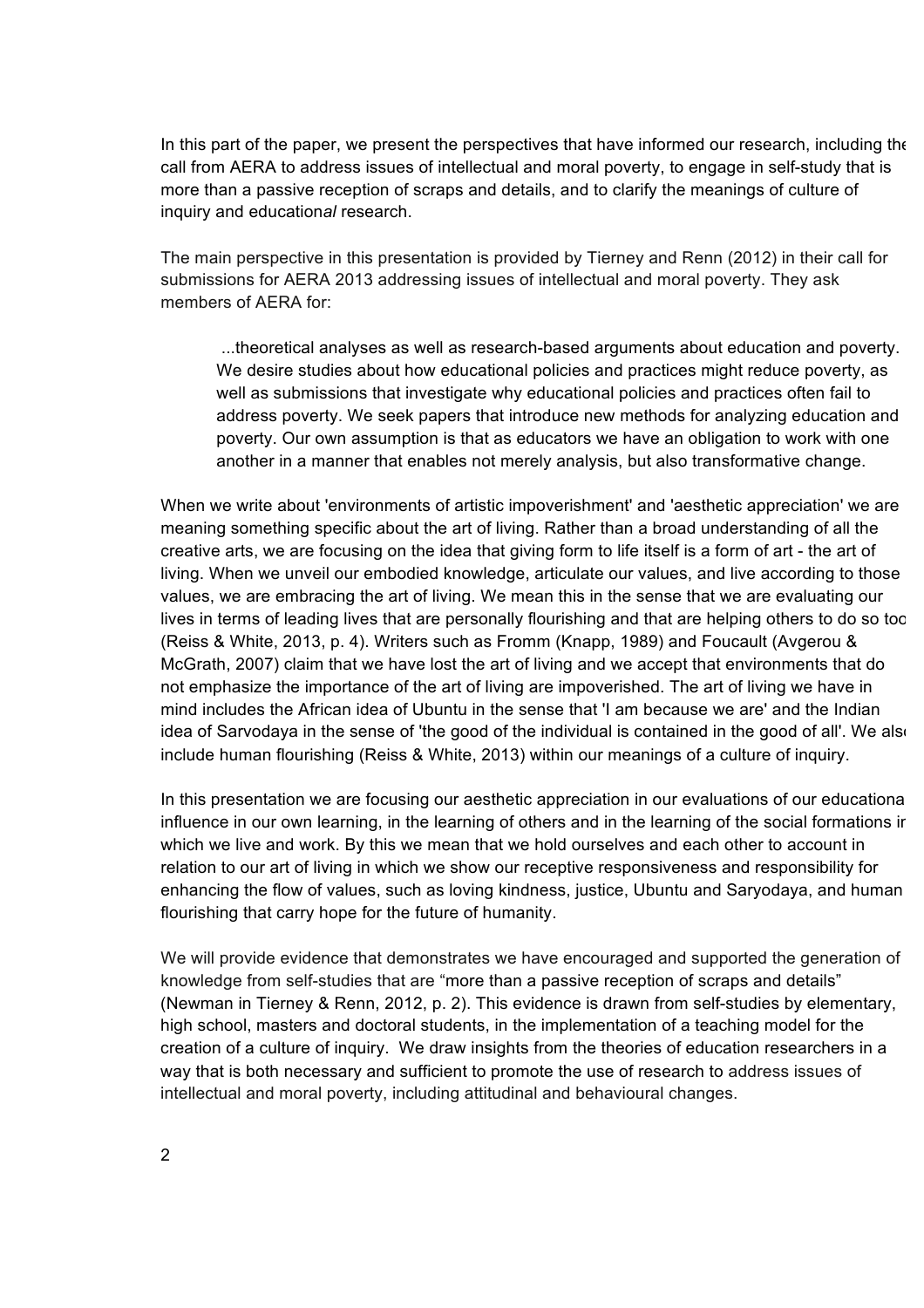An important point that we are making, in addition to directly addressing the issues of transcending moral poverty, artistic impoverishment and digital divides, is to focus on the intellectual poverty of researchers whose education research masks the moral responsibility and living standards of judgment of education*al* researchers. You can hear William Tierney using the language of education research, while he is President of the American Educational Research Association in the brief paper (Tierney & Renn, 2012) and in his video address at: http://www.aera.net/tabid/13206/Default.aspx

Whitehead's response to this address focuses on the significance of the slippage in Tierney's language between education and educational research. Here he defines our meaning of education*al* research:



4:43 minute video at http://www.youtube.com/watch?v=8LlK2RuznBw *3:36 – 4:43*

*It is a matter of exploring the implications by educational researchers of the questions which you ask, research and answer of the kind, How do I improve what I am doing in my professional context as I try to enhance my own learning and the learning of others and also influence the learning of the social formations in which we are living and working. This is my fundamental point in my response to William Tierney. I think that we need to ask as educational researchers those 'I' questions that are focused directly on improving practice. I do hope that the AERA membership will actually respond to this notion that they are educational researchers and whilst we draw insights from theories of education researchers what we are doing is actually distinctive from education researchers because of this desire and will to improve practice and serve the public good.*

The reasons for choosing the perspectives integrated into the paper is that they have pedagogical significance in the creation of a culture of inquiry, a culture that addresses moral and intellectual issues. According to Earle and Katz (2006), a culture of inquiry is a "community, routinely challenging existing beliefs and practices, using data to make sense of their environment and to think about their future" (p. 20). What we are doing moves beyond this basic definition of a culture of inquiry. At the heart of the pedagogy is Delong's (2002) perspective that the development of a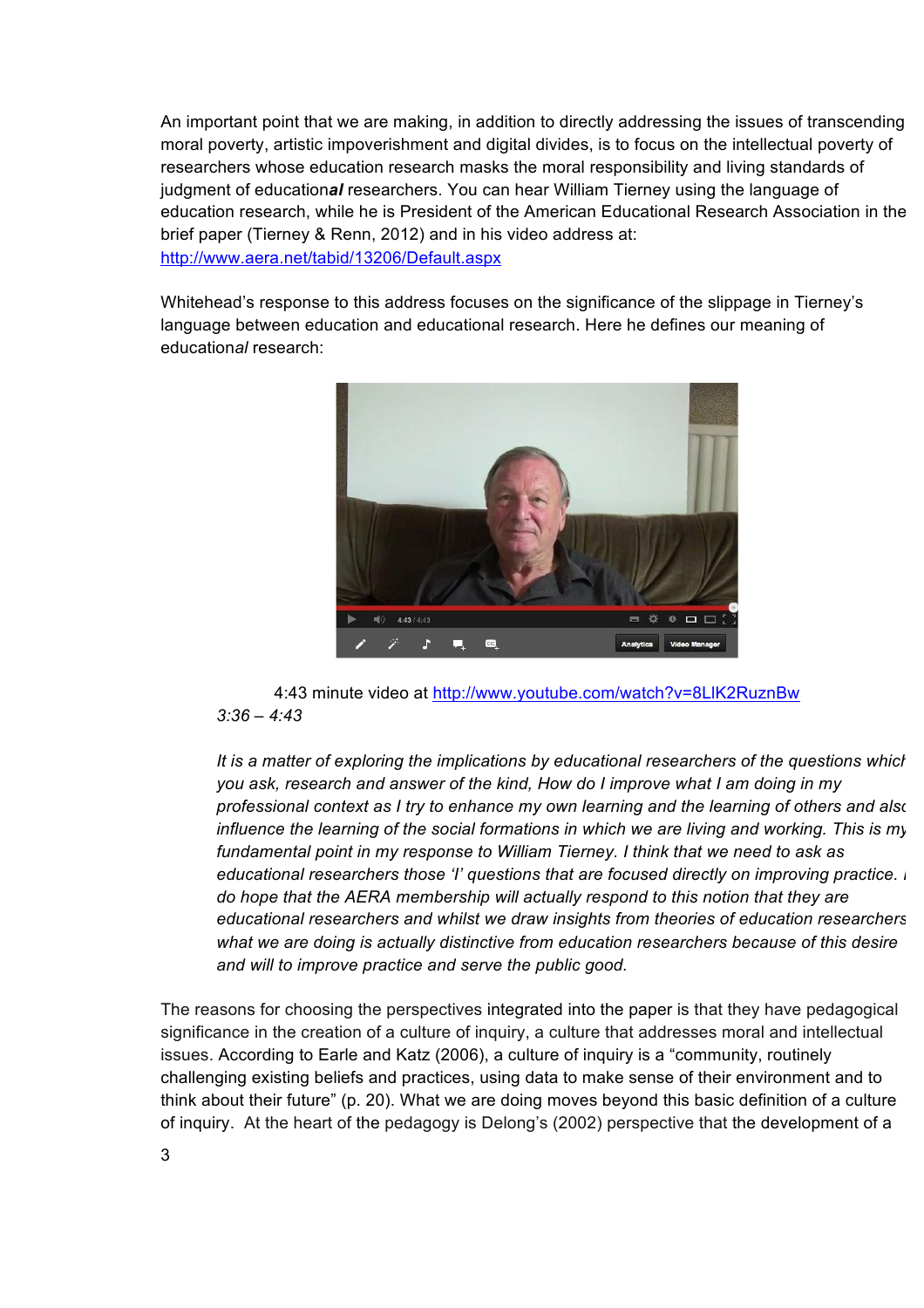culture of inquiry rests upon supporting the knowledge-creating capacity in each individual in the system. Thus, the researchers start with their own self-study inquiries of, 'How can I improve my practice?' Out of this perspective emerges an expression of belief that the professional development of each practitioner rests in their own knowledge-creating capacities as they examine their own practice in helping themselves and their students to improve their learning. Of crucial importance within the knowledge-creation process we are using, is the uncovering and honouring c the practitioner's embodied knowledge and sustained support for the researcher. Rather than moving from ideas in education research to trying it out in real life, we are moving back and forth between what we know and experience, and other ways of knowing - the ideas of the group and ideas found in education research. What we are doing is education*al* research; research that is grounded in the here and now of learning as we seek to improve our practice as educators. The emergence of the culture of inquiry in the classrooms of the former masters students through the voices of the elementary and high school students provides evidence of the sustainability and growth of the living theories (Campbell, Delong & Griffin, 2013).

The distinction we hold between education researchers and education*al* researchers is that education researchers ground their inquiries in disciplines of education such as the philosophy, psychology, history and sociology of education and in fields of inquiry such as management, leadership, economics, politics and theology, while education*al* researchers produce validated explanations of educational influences in learning. These include explanations of educational influence in the individual's learning, in the learning of others and in the learning of the social formations in which we live and work. We emphasize the importance of educational influences in the social formations in which 'we' live because we work with the assumption that we are all connected and interrelated through space. We call these validated explanations of educational influence, living educational theories, to distinguish these explanations from those derived from the theories generated by education and other researchers.

Drawing on the perspectives of education in creating our living-theories as educational researchers assists us in situating our research within the field of education*al* research and provides a language to help us explain our embodied knowledge, without subsuming our living-theories to the theories of others. We focus on the importance of humility in the support of learners (Buber, 1923) and the knowledge that we are all fallible in our knowing (Thayer-Bacon, 2003). We are grateful to Burke (1992, p.222) for making a distinction between living truth and spectator truth.

We focus on the scholarly significance of this presentation in contributing to a new epistemology for the new scholarship through self-study. The living truths of self-study educational researchers draw on the perspectives outlined by Tidwell, Heston and Fitzgerald (2009) in their work on research methods for the self-study of practice. Bullough & Pinnegar (2001) in their Guidelines for quality in autobiographical forms of self-study research assert that, among other specific criteria:

A self-study is a good read, attends to the "nodal moments" of teaching… and thereby enables the reader insight or understanding of self importance, tells a recognizable teacher or teacher educator story, portrays character development in the face of serious issues within a complex setting and gives place to the dynamic struggle of living life whole, and offers new perspective." (p. 19)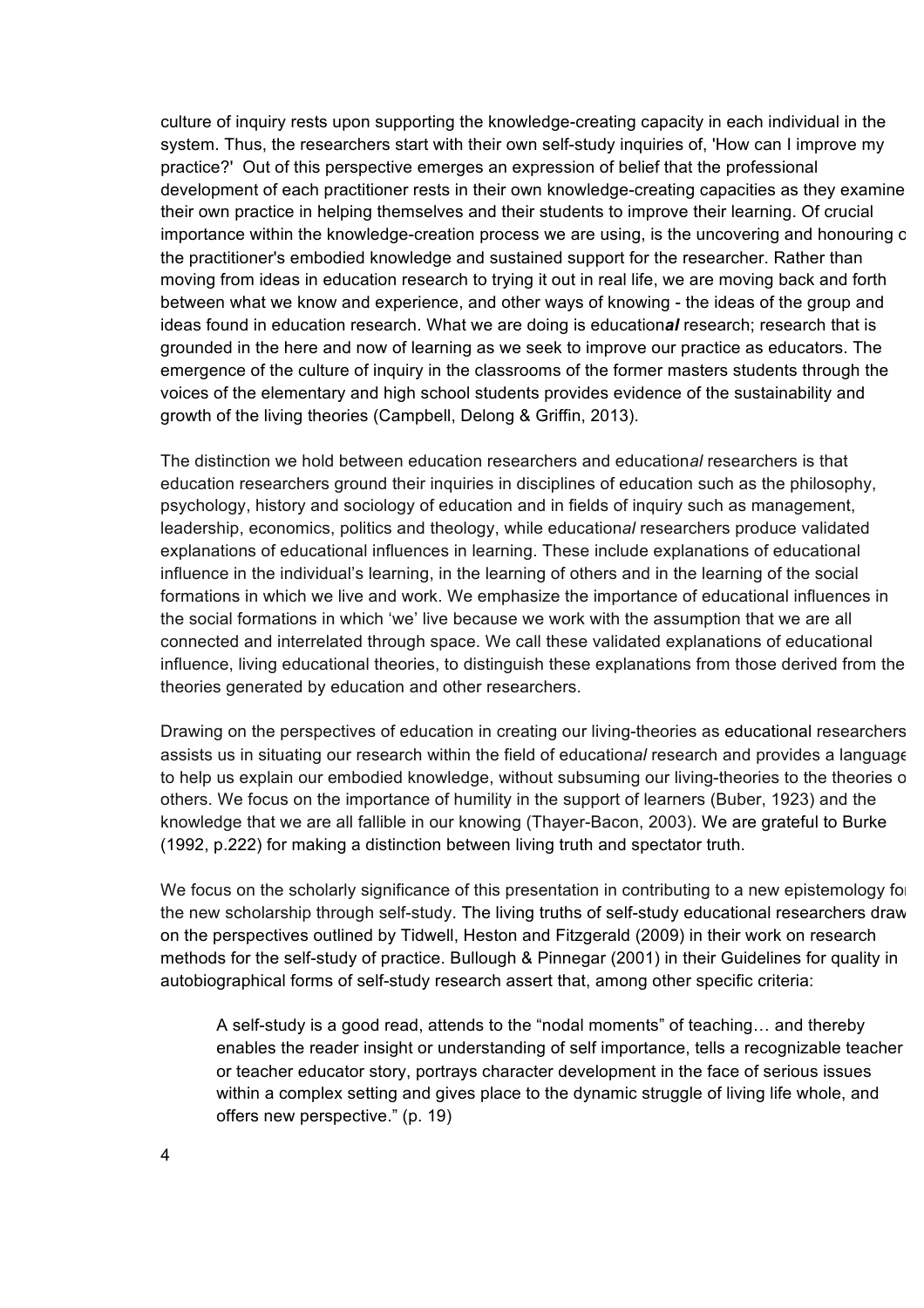### **2) Methods, techniques, and modes of inquiry**

In this section we describe the processes in which we have engaged in order to attempt to answer the questions posed by this research. It is important to note that this is a cooperative effort by four researchers, three in Ontario, Canada, although a various distances from one another, and one in the United Kingdom. While self-study research has been conducted individually, this paper has been accomplished as partners in a culture of inquiry. We have used the available technologies: Skype conference calls, call recording, Youtube, email, and Google Drive to create the paper. In claiming that this is a co-operative effort we are acknowledging the importance of co-operative values (Breeze, 2011, pp. 2-4) in our work together. We use the idea of collaboration to mean working together. When we use the idea of co-operation we are including co-operative values in our work together.

For many years, Whitehead and Delong (Whitehead & Delong, 1997; Delong & Whitehead 2012) have written papers and presentations collaboratively over the space between Bath, UK and Paris – in Ontario, Canada. In the early years, papers were written via back and forth versions for amendment and addition with Whitehead taking the lead in the early years and Delong becoming a full collaborator and co-lead in more recent years. This paper also engaged two 2011 graduates of the Bluewater – Brock University Masters program, Cathy Griffin and Liz Campbell, in this collaborative writing process. Because of their familiarity with this process, Whitehead and Delong had not considered that the two others were new to this kind of writing and, at least in Cathy's case feeling somewhat overwhelmed.

The technique for strengthening the validity of research accounts involves validation groups of peers using questions derived from Habermas' (1976, pp. 2-3) four criteria of comprehensibility, rightness, truth and authenticity. What we do is to submit our evidence-based explanations of educational influence to validation groups that are usually formed with between 3-8 peers. We ask our peers to include in their comments responses to four questions that focus on:

- i) How could I improve the comprehensibility of my explanation?
- ii) How could I strengthen the evidence I use to justify the assertions I make?
- iii) How could I extend and deepen my sociohistorical and sociocultural awareness of the ecologica complexities that influence my practice and my explanation?
- iv) How could I enhance the authenticity of my explanation in showing over time and interaction that I living my espoused values as fully as I can?

In constructing this paper we have addressed these questions individually and collectively as we have worked at enhancing the validity of our contribution to educational knowledge.

The mode of inquiry uses Whitehead's (2009) living theory methodology and McNiff's (2009) form of narrative for the generation of living theories. Self-study, action reflection cycles are used in forming, researching and answering questions of the kind, 'How do I improve what I am doing?' Our mode of inquiry explicitly recognizes the importance of Bateson's points about ecological complexity and multiple commitments: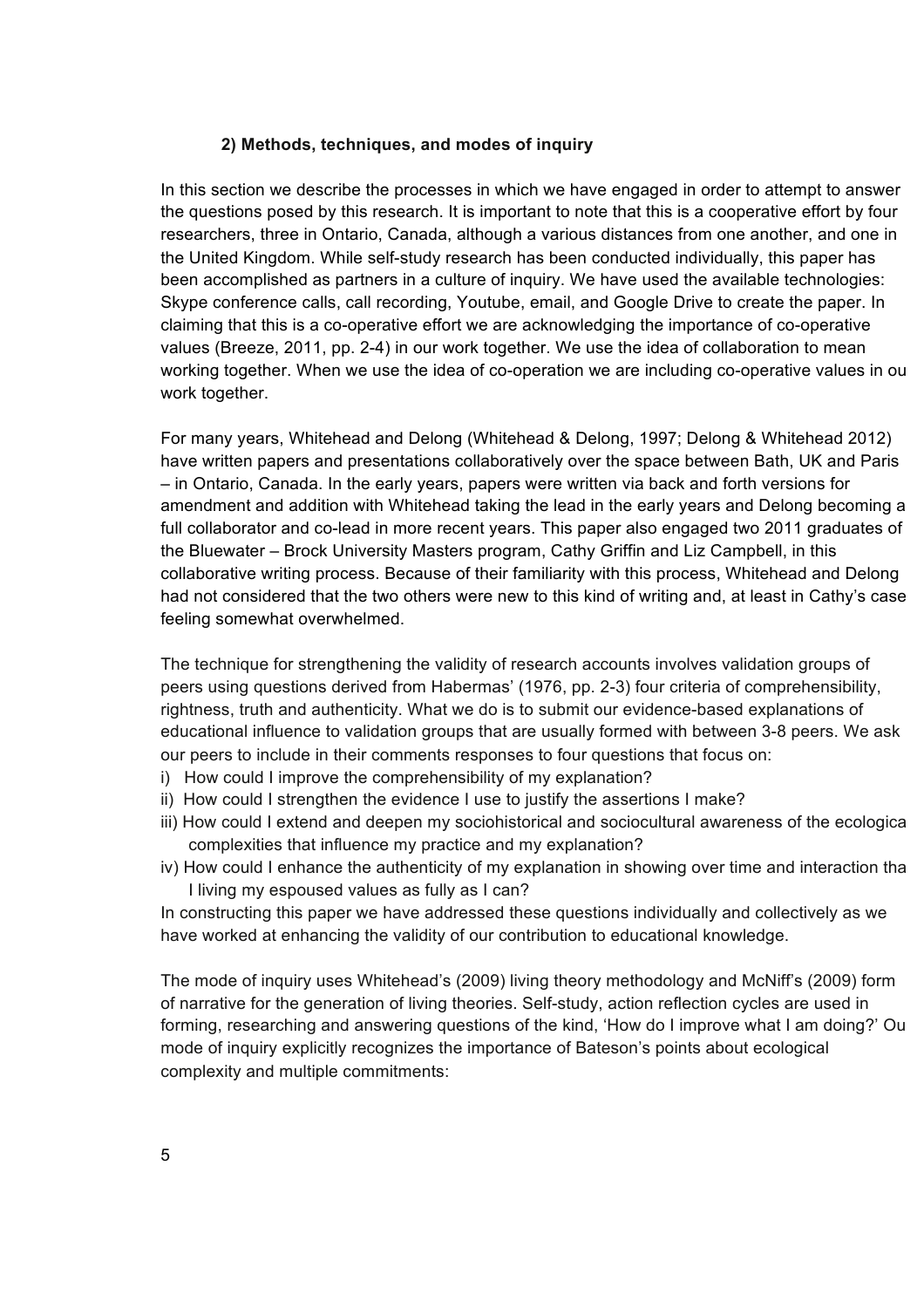But what if we were to recognize the capacity for distraction, the divided will, as representing a higher wisdom? Perhaps Kierkegaard was wrong when he said that 'purity is to will one thing'. Perhaps the issue is not a fixed knowledge of the good, the single focus that millenia of monotheism have made us idealize, but a kind of attention that is open, not focused on a single point. Instead of concentration on a transcendent ideal, sustained attention to diversity and interdependence may offer a different clarity of vision, one that is sensitive to ecological complexity, to the multiple rather than the singular (Bateson, p. 166, 1989).

We believe that you, like us, already use action-reflection cycles to improve practice. Where we may differ is in making the cycles of systematic investigation public in our explanations of influence. We often find that those we work with use the cycles intuitively while recognizing the following form when it is made explicit with:

- i) a focus on values in expressions of concern about what one wishes to improve;
- ii) the creation of action plans; acting and gathering data to make a judgment about the effectiveness of the actions;
- iii) evaluating the effectiveness of the actions;
- iv) modifying concerns, action plans and actions in the light of the evaluations.

While these action-reflection cycles may be intuitive rather than explicit in your own practice, what makes the action research, research, is the production of a validated explanation of the educational influence in our own learning, in the learning of others and in the learning of the social formations in which we live and work.

In developing cultures of inquiry we recognize that the social formations in which we live can be resistant to change because of the conditions that Bourdieu refers to as the *habitus*:

Thus, paradoxically, social science makes greatest use of the language of rules precisely in the cases where it is most totally inadequate, that is, in analysing social formations in which, because of the constancy of the objective conditions over time, rules have a particularly small part to play in the determination of practices, which is largely entrusted to the automatisms of the *habitus*. (Bourdieu, p. 145, 1990).

In Jackie's work as superintendent, as described in her thesis (Delong, 2002), there are many examples of influencing social formations such as:

I find that systems knowledge is only partially transferable and very much contextual. I was very familiar with the Brant system but that did not mean that I was familiar with Norfolk. One of the major differences was that I did not start with well-developed historical relationships that would facilitate my entry to various people and places. Each meeting demanded my full attention to the dynamic, to the assumptions, to the relationships and to the preconceptions about who I was and what I symbolized for the group. That tension was very tiring. I rationalized that some of the negative perceptions were based on rumour and that if I could get in contact with people, they would see that I wasn't an ogre. I tried very hard to see the new system from their shoes and be patient and understanding of the time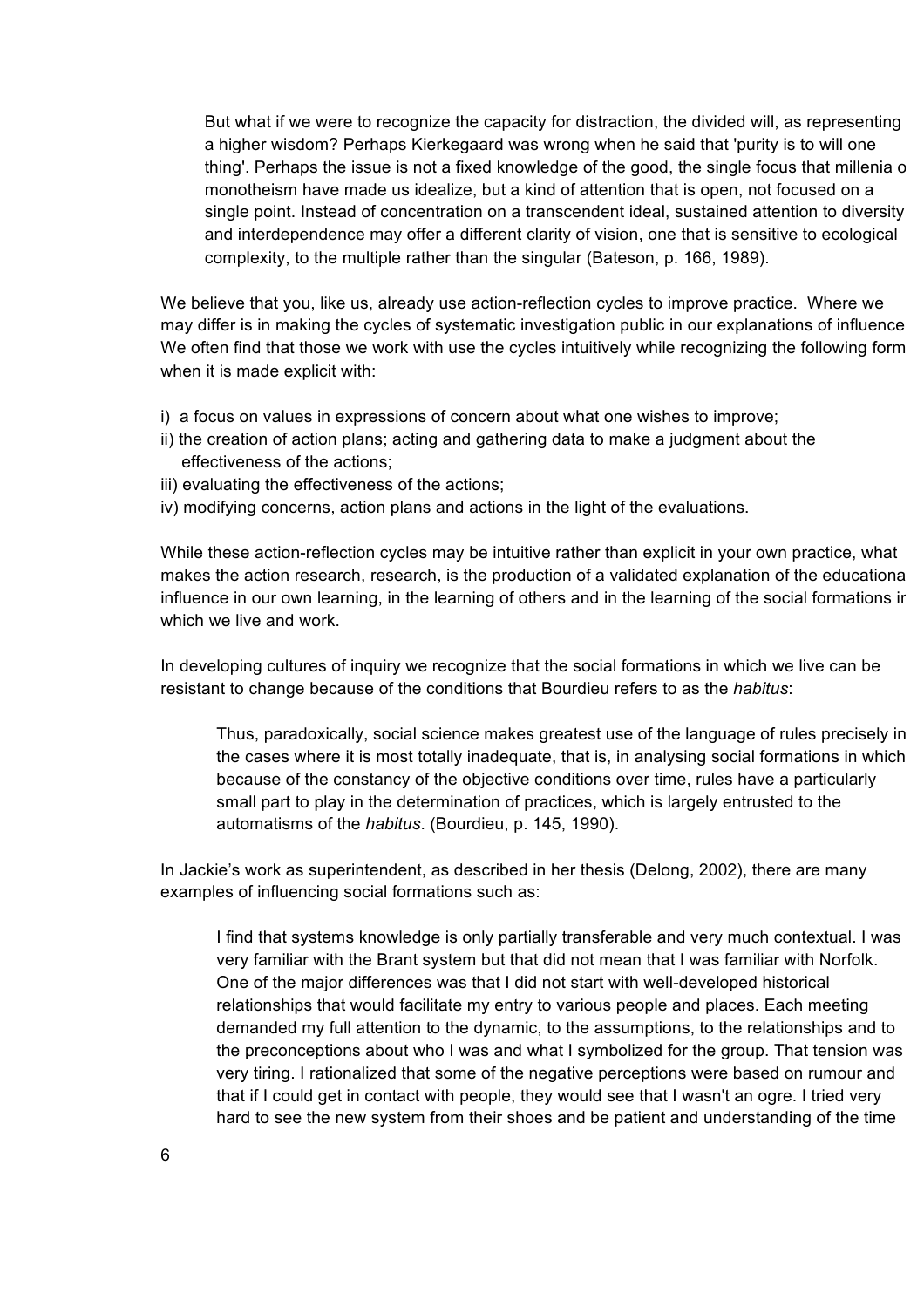needed to bring about the change and the new relationships. I visited every school in my family in short order and negotiated a more democratic format for the family of schools meetings.

After four months, I asked the family of schools principals and vice-principals to evaluate my performance, much as I had in the former family of schools. It was not an exercise in "group approval":

Sometimes we have to forego group approval and even accept rejection, if it should happen, in order to follow what the ancients called "scientia cordis," the science of the heart, which gives the inner strength to put truth, flowing from experience, over the need for approval. The science of the heart permits us to be vulnerable with others, not to fear them but to listen to them, to see their beauty and value, to understand them in all their fears, needs and hopes, even to challenge them if need be (Vanier, 1998, p. 88).

I did not expect wonderful reviews but I was not prepared for the extent of the criticism. It was in the second year that the relationships began to build and I felt less of the tension when I entered rooms with groups of staff. Some people began to see me as one of them and invited me into the family. When I hired principals and staff to system support positions, I stressed their role in the new system, not the old. Gradually, there was less talk of 'Brantfordizing' and more of creating a new system of Grand Erie. It seems evident to me that I was enabled to learn about myself and my kind of leadership because I had been stripped of the clothing of past history and had been forced to reinvent myself as leader in my new family. Moreover, I have been able to carry on my purpose of improving the school system. While respecting the past history of the region, I have been educating social formations (Delong & Whitehead, 2001) which has frequently been in conflict with the habitus:

"The habitus, a product of history, produces individual and collective practices -- more history -- in accordance with the schemes generated by history. It ensures the active presence of past experiences, which, deposited in each organism in the form of schemes of perception thought and action, tend to guarantee the 'correctness' of practices and their constancy over time, more reliably than all formal rules and explicit norms (Bourdieu, 1990, p.54)." http://schools.gedsb.net/ar/theses/jackie/chap3.html#4

We want to be clear in the meanings of the words that we are using. To clarify, then, by 'social formations' we mean our classrooms, our schools, our school systems, our communities, our societies and the Academy . As examples, for all of us, our classrooms and schools are social formations; for Jackie, her social formations have included local school systems, communities and some global communities, such as Brazil and Japan; for Jack, his social formations have included local and many global communities, such as in Croatia, Norway, Japan, Canada, The Republic of Ireland, and Africa; for Liz, her social formations include her classroom and school as well as her classrooms of fellow PhD researchers; for Cathy, her social formations include her classroom and school as well as the teachers in a math project she is facilitating.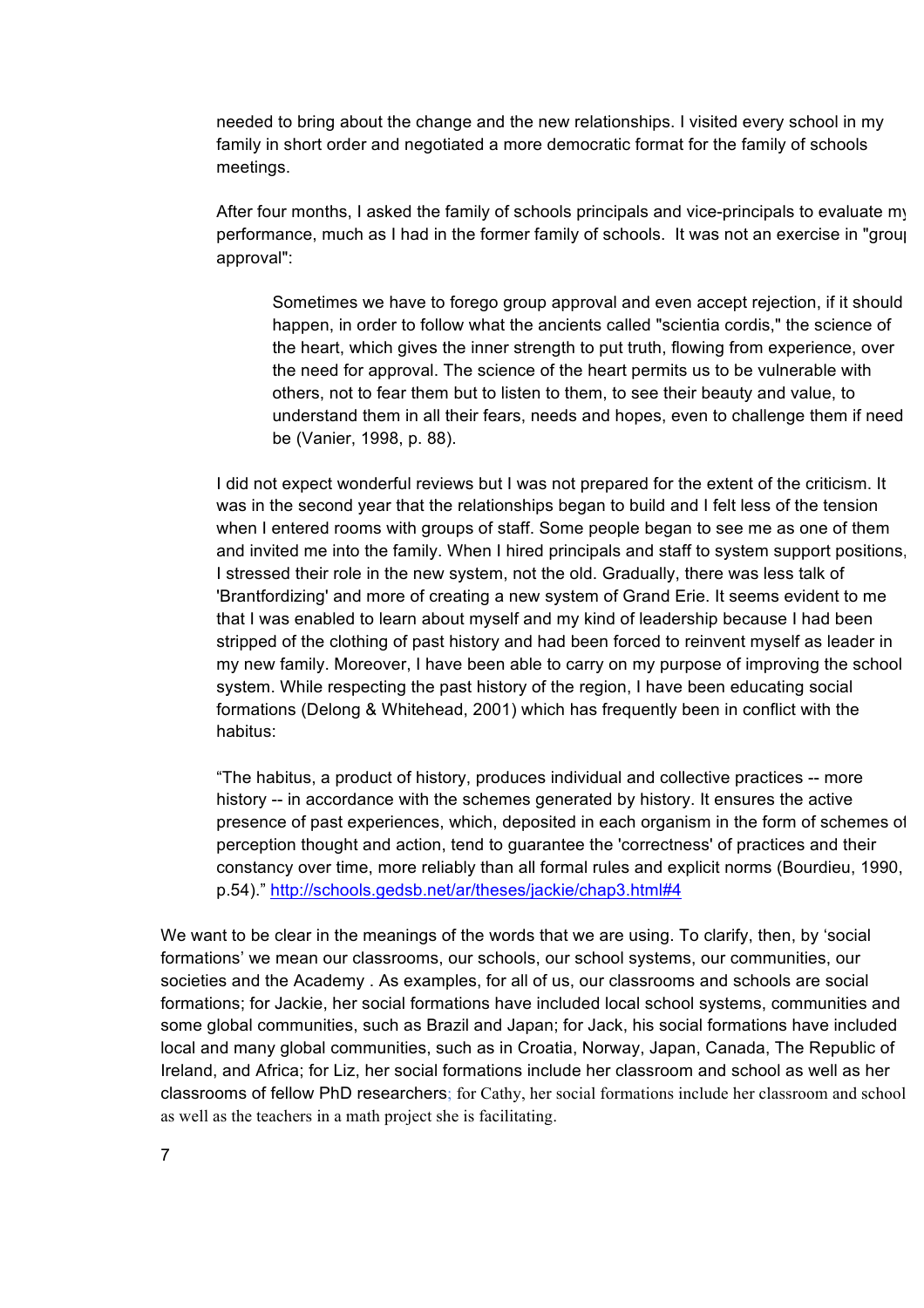We are acknowledging by the above example that what we do is influenced by complex sociohistorical, sociocultural and ecological relationships and our explanations include our understandings of these influences. In creating and sustaining cultures of inquiry we are seeking to bring into public awareness the principles we believe guide our practice and influence our cultures of inquiry. Evidence of this practice is provided in the data section where we describe and explain how Delong's model continues to evolve. What we are offering as new knowledge concerns the nature of the principles that we believe guide our practice and influence our cultures of inquiry. In most academic writings the meanings of principles are carried through words alone. The meanings of words are often defined in terms of other words using what are known as lexical definitions. The meanings of our principles cannot be defined in words alone because they are expressed as the embodied and energy-flowing values we use to give our lives meaning and purpose. We need to show you our meanings as they are expressed in what we are doing. Our words can help to communicate our meanings but we also need to point to our embodied expressions of meaning as a form of ostensive expression of meaning as distinct from a lexical definition of meaning.

We use video data for two purposes. One is the analysis of the video as part of our action-reflectior cycle that informs the improvement in our practice. The viewing and reviewing of the video influences our practice and can contribute to attitudinal and behavioural change within our various cultures of inquiry. Two is as data that make explicit the influences on self, others and social formations and our understanding of the nature of our life-affirming energy. Earle and Katz (2006) stress the importance of having a sense of urgency in analyzing data as a way of "unleashing the energy associated with embarking on a course of action that makes sense in fulfilling the moral purpose of schooling" (Earle & Lee, 1998 in Earle & Katz, 2006, p. 21). For us, having a deadline for this AREA paper has provided us with this sense of urgency, an enforced stopping point for us to pause the action/reflection cycle and use what we know at this point as data. We say stopping point rather than end point because action/reflection cycles have no end in the continuous evolution of cultures of inquiry.

When we are analyzing video and looking for explanations of our educational influence, we use two techniques for showing the significance of a relationally dynamic awareness of space and boundaries (Rayner, 2011): first we scan through the video data looking for moments of empathetic resonance in which we feel most strongly that we recognise the energy flowing values of the other, the activity of the participants is increased, or there is evidence of tension; second, we write visual narratives to explain our interpretation of the empathetic resonance. This visual narrative is at the same time raw data and an explanation of the empathetic resonance. This means that in the moment of conversation and while reviewing the video, we are mindful of the dynamics of our interactions including the times when our ideas are resonating and there is a building of excitement between us as new knowledge is created and we recognize our shared values. But we are also aware of the tensions, the times when our meaning is not resonating with the others or when we feel there is something unclear, missing or not fully explained. In these cases, more dialogue or reflection is needed to uncover the source of the tension. Acting as *critical friends* for each other, it is our role to ask probing questions or try to draw out the meaning that is hidden. Earle and Katz (2006) make reference to the words of MacBeath in explaining the role of a critical friend: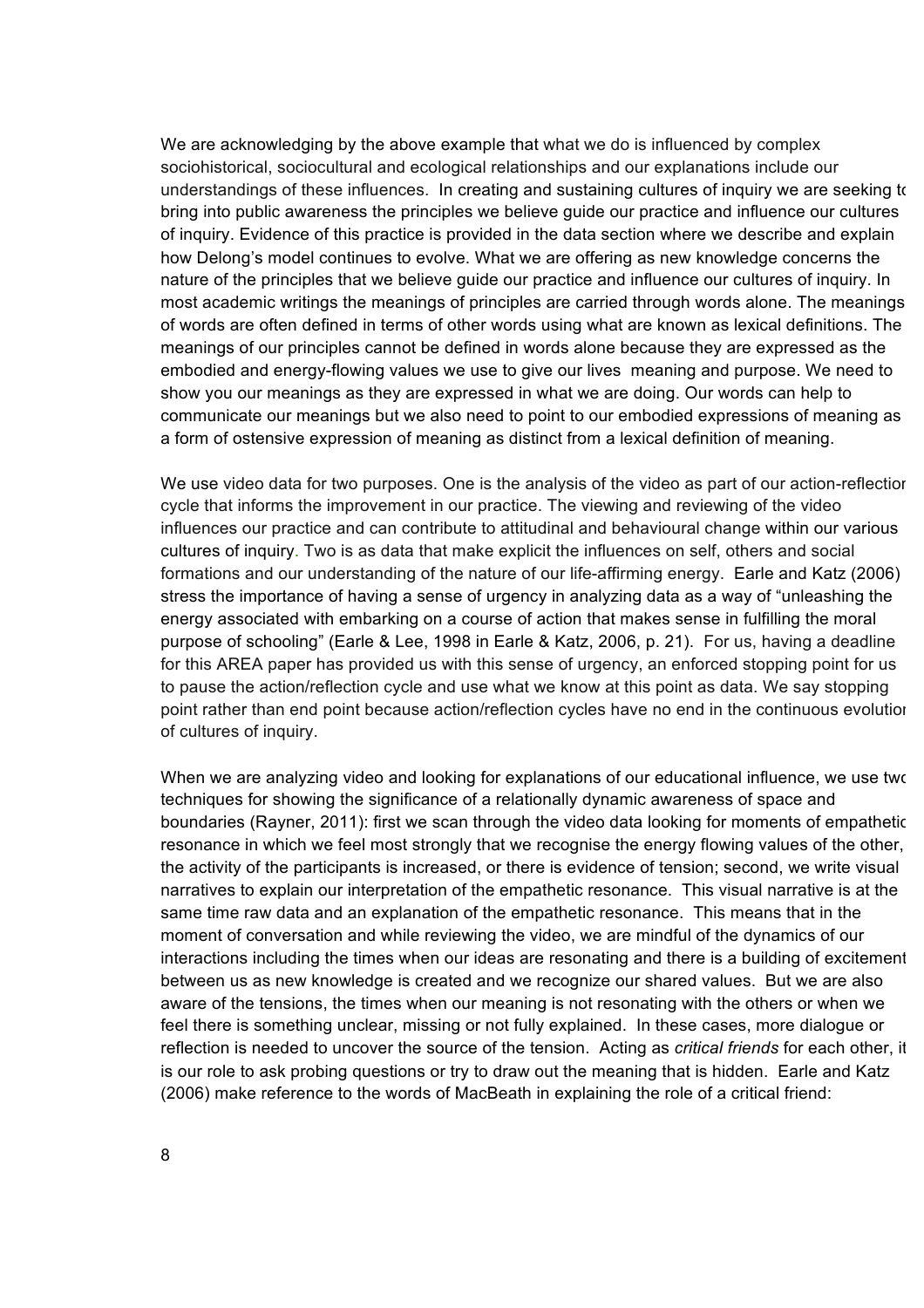The idea of critical friends is a powerful one. Friends bring a high degree of positive regard, are forgiving and tolerant of failings. Critics are often conditional, negative, and intolerant of failure. Critical friends offer both support and critique in an open, honest appraisal (MacBeath, 1998) (p.21).

When welcomed and examined, moments of contradiction, often uncovered by critical friends, can produce new knowledge.These are described below and are used to clarify, share and communicate the meanings of the embodied expressions of energy-flowing values, such as being 'loved into learning', as they emerge in practice and that we use to explain our educational influences. These values are the explanatory principles that inform our standards of judgement when we assess how we are influencing others.

As emphasized above, we make a distinction between the meanings we can communicate through words alone and the meanings we can communicate with the help of visual data on our educational practices. As we show in Data Collection and Analysis below, seeing video of what we are doing allows us to point to our embodied expressions of energy and to clarify and communicate the embodied expressions of the meanings of the values we use to give meaning and purpose to our lives. We use these expressions of value as explanatory principles to explain why we do what we do and to explain our educational influences. The importance of the visual data is that it enables us to communicate the significance of our embodied, energy-flowing values as these explanatory principles. Our meanings are clarified and communicated in the course of their emergence in our practice and require visual data for their clear communication.

One of the weaknesses in enhancing the spread of the educational influences of 'living-educationaltheories' in transcending constraints of poverty could be related to the importance of integrating understandings of Delong's idea of creating, sustaining and evolving 'cultures of inquiry'. While there are many evidence-based explanations from individuals working in particular sites (see http://www.actionresearch.net/writings/mastermod.shtml ) that they have influenced their own learning and the learning of others, there are far fewer explanations that focus on the learning of social formations, especially in relation to overcoming the constraints of poverty. We are providing evidence to show that explanations of influence in the learning of social formations are needed to spread educational influences from particular individuals working in particular sites to global influences that can move between cultures and social formations.

We are showing how this could be done by integrating into our understandings and practices the idea of a 'culture of inquiry'**.** Within these understandings and practices we are creating, sustaining and evolving 'informal partnerships'**.** We are stressing the importance of 'informal partnerships' because they contain a commitment to work together with a shared purpose, hence our emphasis on co-operative values. In this commitment we are expressing our responsibility towards each other and towards the future. We see ourselves as 'global citizens' in the sense of living as fully as we can the values we believe carry hope for the future of humanity. We understand the values of working together as co-operative values and identify with the priority that the United Nations gave to these values in designating 2012 as the Year of Co-operatives.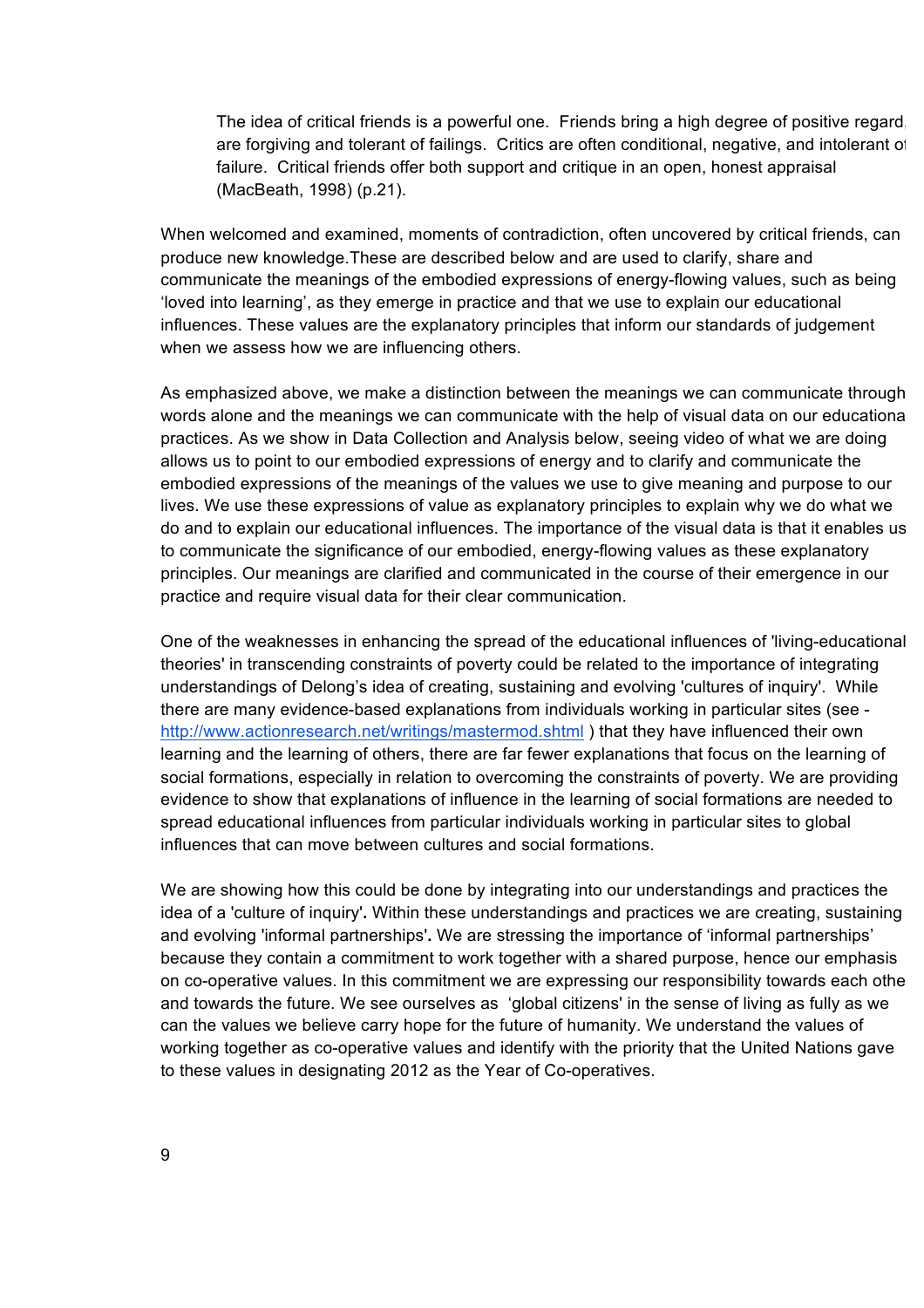Our mode of inquiry integrates the following insight from Habermas (2002), that the private autonomy of equally entitled citizens can be secured only insofar as citizens actively exercise their civic autonomy:

The dispute between the two received paradigms - whether the autonomy of legal persons is better secured through individual liberties for private competition or through publicly guaranteed entitlements for clients of welfare bureaucracies - is superseded by a proceduralist concept of law. According to this conception, the democratic process must secure private and public autonomy at the same time: the individual rights that are meant to guarantee to women the autonomy to pursue their lives in the private sphere cannot even be adequately formulated unless the affected persons themselves first articulate and justify in public debate those aspects that are relevant to equal or unequal treatment in typical cases. The private autonomy of equally entitled citizens can only be secured only insofar as citizens actively exercise their civic autonomy."(p. 264)

Our mode of inquiry begins with a self-study which is analysed and validated in a culture of inquiry. This also includes an exploring of our intuition that something significant, generative and transformatory could emerge from making available on youtube, video-conversations in which we share with each other what we are doing. We are thinking here of sharing in ways that allow us all to understand more about the contexts in which we are working, the values we use to give meaning and purpose to our lives and the accounts/research reports we are producing as knowledgecreators.

In our methods of inquiry we recognize the importance of conversations which are not structured through a formal agenda but have an explicit purpose in preparing this paper for presentation at AERA. We see our method of inquiry to be one of co-operation with a commitment within our informal partnership to fulfill this purpose. As part of our expression of desire to develop and enhance the influence of cultures of inquiry we have submitted a proposal for a presentation at the inaugural conference of the Action Research Network of the Americas (ARNA) on the 1st/2nd May 2013 in San Francisco, immediately after the American Educational Research Association (AERA) Conference. (see http://www.actionresearch.net/writings/arna/arnaworkprop2013.pdf)

### **3) Current context of moral, social, political and artistic/creative poverty**

In addition to the fact as described above that we four are writing in isolation until we meet virtually, we all live with various economic, social, political constraints. Our reasons for pursuing a culture of inquiry through informal partnerships includes a shared purpose of improving the worlds in which we live and work.

We believe that we are all living, working and researching with relational perspectives which, if we clarify these in the course of their emergence in what we are doing, could help to both transform what counts as educational knowledge and transcend the influences of economic rationalist policies that lead to de-valuation and de-moralisation and the moral poverty which we are all experiencing to different degrees: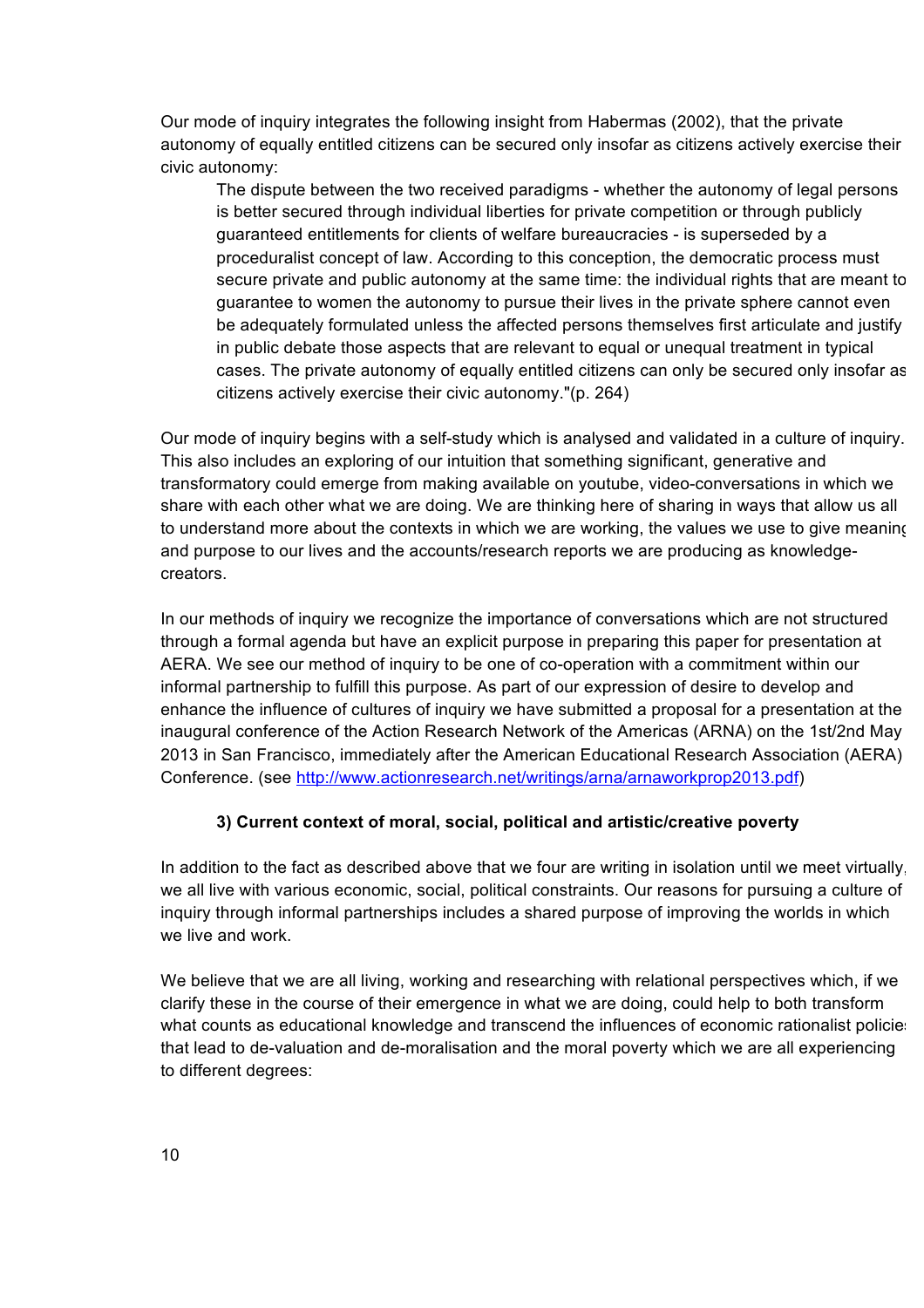"Nevertheless, the new 'economic rationalism' is a worldwide phenomena which 'guides' not only the conduct of transnational corporations, but governments and their agencies as well. It does so with increasing efficacy and pervasiveness. I use the term 'quides' here in quotes to make a particular point. Economic rationalism is not merely a term which suggests the primacy of economic values. It expresses commitment to those values in order to serve particular sets of interests ahead of others. Furthermore, it disguises that commitment in a discourse of 'economic necessity' defined by its economic models. We have moved beyond the reductionism which leads all questions to be discussed as if they were economic ones (de-valuation) to a situation where moral questions are denied completely (de-moralisation) in a cult of economic inevitability (as if greed had nothing to do with it). Broudy (1981) has described 'de-valuation' and de-moralization' in the following way:

De-valuation refers to diminishing or denying the relevance of all but one type of value to an issue; de-moralization denies the relevance of moral questions. The reduction of all values – intellectual, civic, health, among others – to a money value would be an example of de-valuation; the slogan 'business' is business' is an example of de-moralization (Broudy, 1981: 99)" (McTaggart, 1992, p. 50).

The following newspaper column gives one side of the political context in Ontario, Canada for the fall and early winter 2012-13:

TORONTO STAR Imposing contracts on Ontario teachers is bad policy and bad politics January 10, 2013 Sachin Maharaj Education Minister Laurel Broten's decision to impose contracts on Ontario's teachers and school boards marks the culmination of a dispute that has been damaging to both schools and the Ontario Liberal party. Whereas Ontario's school system was once admired around the world, we now have teachers with low morale and schools with no extracurricular activities. Meanwhile, the Liberals face likely defeat at the next election. The tactics employed by Broten during this row were both bad education policy and bad politics. Almost all of this was unnecessary and avoidable. http://www.thestar.com/opinion/editorialopinion/2013/01/10/imposing\_contracts\_on\_ontario teachers is bad policy and bad politics.html

During the course of writing this research paper, both Cathy and Liz lived through the restrictions of a Work-To-Rule process in their lives in schools. This process dictates that teachers may not engage in any work outside of their classroom lessons. Consequently, during December, 2012 and January, 2013, some of our SKYPE conversations had to be truncated. It is important to note this because educational research is liberated and limited by the exigencies of life and politics in schools and school systems. This, too, contributes to the moral, creative and intellectual poverty of learners.

As part of our contexts of artistic/creative poverty we cite the limitations of mainly-print publications to communicate the meanings of expressions of energy flowing values within the relational dynamics of space and boundaries. This artistic/creative poverty is serious because it restricts communications that include these energy flowing values as explanatory principles in explanations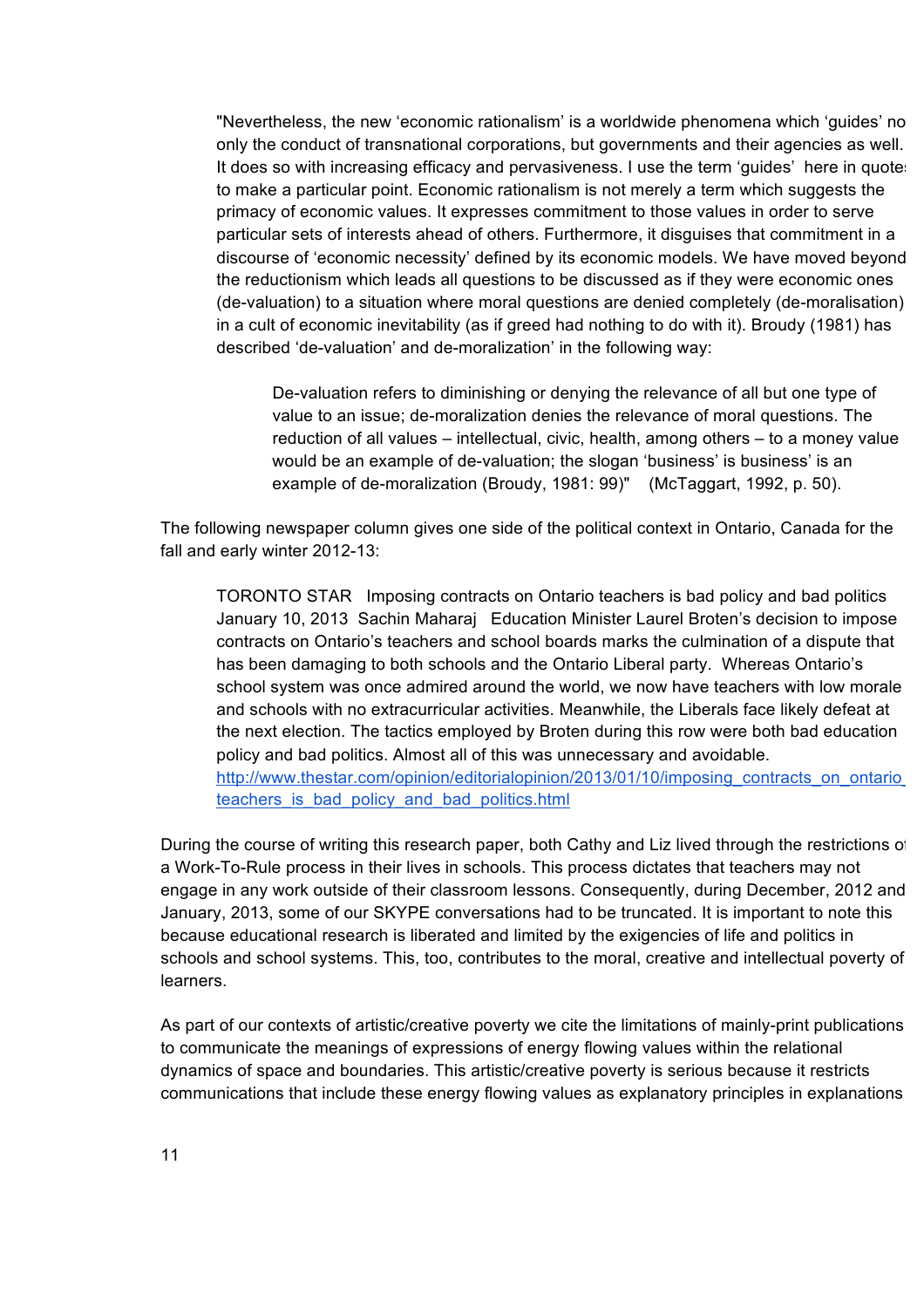of educational influence and thereby restricts the expression of alternative epistemologies and ontologies.

We are asking you to look for the difference yourselves, each time you come to a point in this pape where there is both a script and a video clip. What information do you gain or interpret differently when you have watched the video as opposed to reading the printed dialogue? We are making the argument that the emotional content within the dialogues, our very body language, tone, expressions and reactions to each other are communicating important information. This is information that we, ourselves, may miss without viewing, reviewing and seeking feedback and validation from others for the conclusions we draw. In an attempt to convey below, some of the information missing from the visual clips, Cathy has added descriptions of the action happening, much in the style of stage directions in a script.

In this paper we are making our creative responses to moral, social, political and artistic/creative poverty to demonstrate how such poverty can be transcended within a culture of inquiry that supports lives of personal flourishing.

### **4) Data sources, evidence, objects or materials**

Our data are drawn from the descriptions and explanations of the self-studies of all four researchers. First, data are drawn from Jackie's Master of Education cohort programs. For each of the Master's students, the individual questions pertained to their inquiries to improve their lives and the lives of those they influence. The program guideline states that the students will conduct:

*"an action inquiry ...into an aspect of your educational practice by using the data available to you to improve your own learning, the learning of others and the learning of social formations."* 

Second, data are drawn from the record of two of the researchers, Liz Campbell and Cathy Griffin, who draw on their work in their masters projects and in their classrooms; Liz, as she implemented a culture of inquiry with her high school students in Philosophy courses during the 2011-12 and 2012- 13 school years; Cathy as she implemented a culture of inquiry with her grade 6 students in 2012- 13 and with her colleagues in the school in a Ministry of Education-supported project on Math programming. Third, data has been drawn from Jack's master's and PhD students' theses. Fourth, data are drawn from videotaping of class presentations, discussions, local and global SKYPE recordings of our cooperative inquiries, located on YouTube.

Evidence, objects and materials to show the effectiveness of 'I' questions in improving practice and generating knowledge, in realising the second part of the AERA mission, is publically available in master's dissertations and units at http://www.actionresearch.net and at http://spanglefish.com/actionresearchcanada

### **5) Data collection and analysis**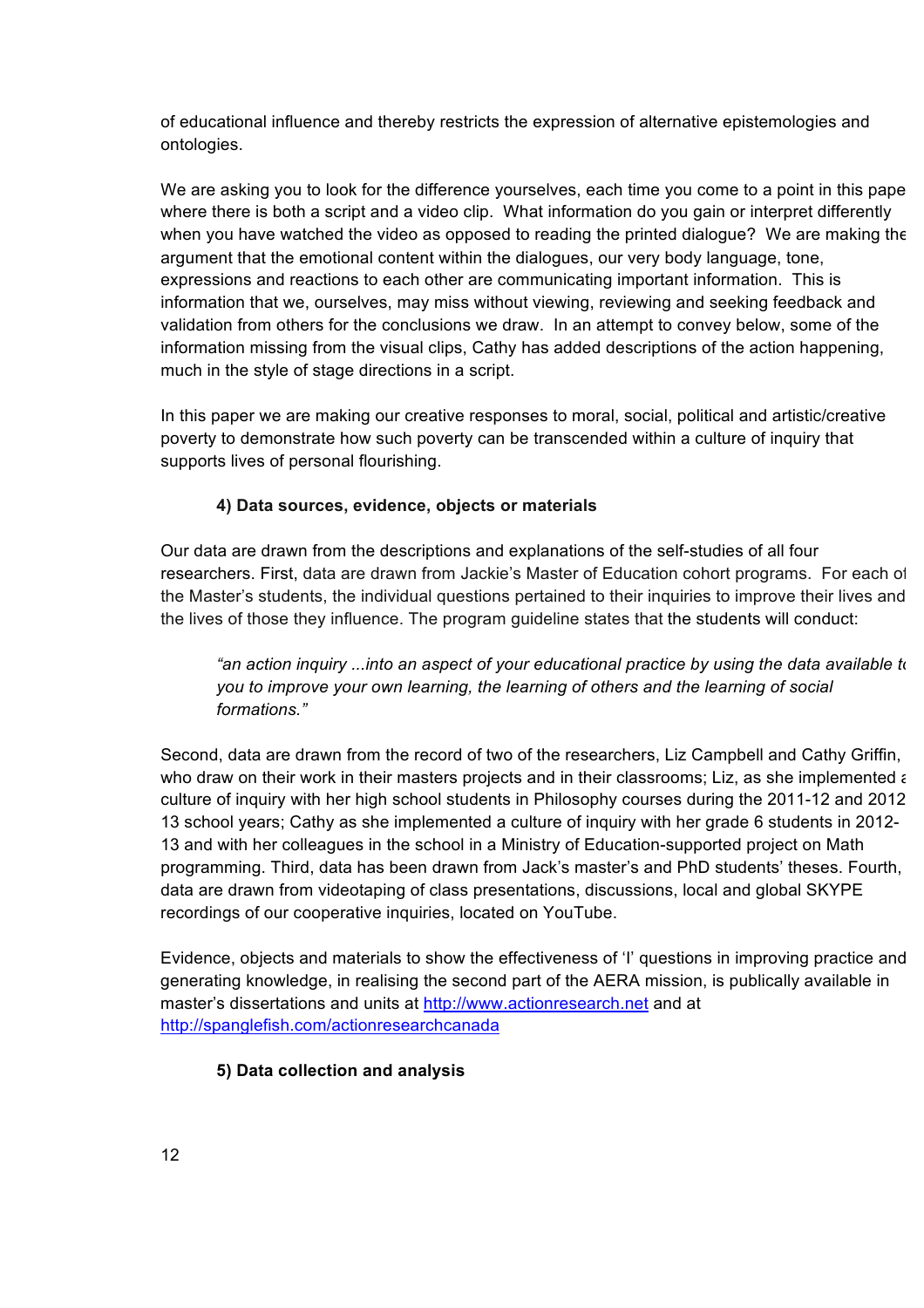In this section, we share our description and explanation of the processes and learnings from our individual self-studies as well as our collaboration and cooperation in a learning partnership. Our analysis of the data that we collected individually and cooperatively revealed themes of: sharing values of loving kindness and loving ourselves and others into learning; visual narratives and empathetic resonance; humour as an expression of life-affirming energy; building and deepening our understanding of a culture of inquiry; attitudinal and behavioural changes that transcend constraints of poverty; and gender-based issues in relation to addressing impoverished educational environments.

### i **Sharing values of loving kindness and loving ourselves and others into learning**

This paper includes the embodied expression of 'being loved into learning'. Both Liz Campbell and Cathy Griffin, within in their master's degree programmes supervised by Jackie Delong, acknowledge Jackie's educational influence as including 'being loved into learning'. Jackie has accepted the validity of this response from both Liz and Cathy and included, within her own explanation of her educational influence, her embodied expressions of contributing to the creation of a 'culture of inquiry'. (Delong & Whitehead, 2012 – see http://www.actionresearch.net/writings/aera12/jdjw140312aeraok.pdf)

We do not want to overload you with material and we are not expecting you to look at this video of Jackie, Liz and Jack in a conversation about our inquiry and presentation for AERA at:



http://www.youtube.com/watch?v=5MPXeJMc0gU

From 11:14 to 12:33, the conversation consists of:

Jack: Your phrase, 'Loved into Learning': you experienced this being 'Loved into Learning' with Jackie and possibly some of the other participants on the masters program. Liz is nodding and smiling.

Jack (11:34): Could I just check that: It seemed very important because I don't think Jackie and myself have focused on Jackie's influence in those terms yet it seemed really important to you that you had experienced that 'Loved into Learning' that you were able then to communicate, I think, to your own students.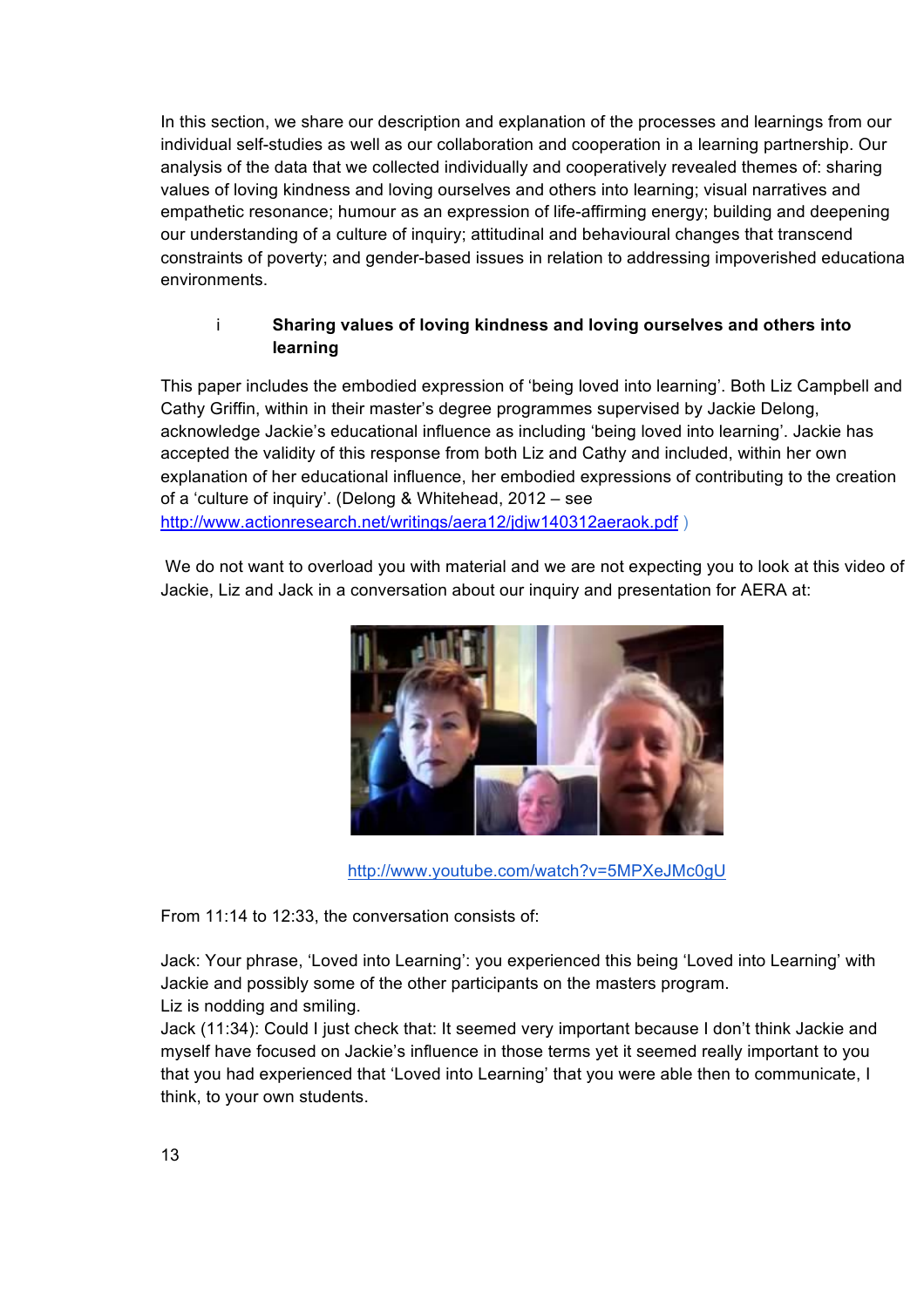Liz (12:01): That's exactly the point I was trying to make, Jack, and I have written about it before in different pieces in my masters and in something I did in your class, Jackie. Jackie: Yes.

Liz: I don't know if I actually called it 'Loved into Learning' but that is my concise way of explaining what happened.

We have included the clip to emphasize the importance of seeing an explanation of educational influence as including a relationally dynamic awareness of the space and living boundaries within which educational conversations evolve through time. We are thinking of explanatory principles tha include informal partnerships that are distinguished by the inclusion of individuals who accept their responsibilities as citizens to live their co-operative values (Breeze, 2011) as fully as possible in enhancing their educational influences in the learning of social formations and in the creation of cultures of inquiry.

Our inquiry into giving form to life explicitly embraces our ontological responses to death and life. The way we choose to live our lives is influenced by our desire to look back at what we have accomplished with the feeling and understanding that we are living a worthwhile life. The certainty of our mortality plays an important part in our reflections on making the most of this existence. At the same time as our conversations on this paper, Sally Cartwright, an educator Jack was tutoring for her masters dissertation, died at the age of 53 from a brain tumour. Sally was an educator whose students experienced a relationship in which they were 'loved into learning'.

Here is a poem from Sally's funeral service that resonates with our meaning of 'Being loved into learning' as we face the question of what we can do to live as meaningful and worthwhile a life as possible as we 'Smile, open our eyes, love and go on':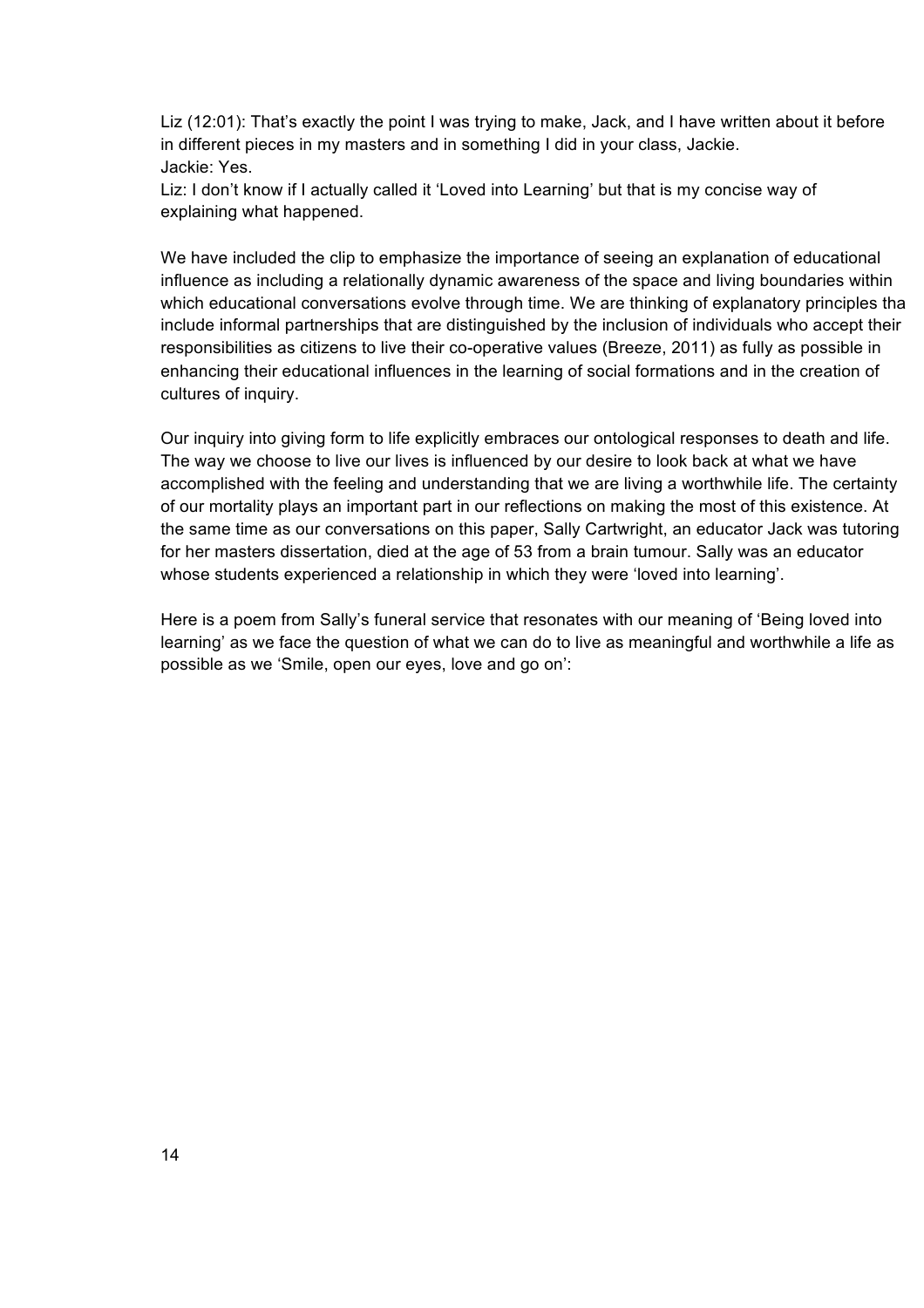## **POEM**

You can shed tears that she is gone Or you can smile because she has lived. You can close your eyes and pray that she'll come back Or you can open your eyes and see all she's left. Your heart can be empty because you can't see her Or you can be full of the love you shared. You can turn your back on tomorrow and live yesterday Or you can be happy for tomorrow because of yesterday. You can remember her and only that she's gone Or you can cherish her memory and let it live on. You can cry and close your mind, Be empty and turn your back Or you can do what she'd want: Smile, open your eyes, love and go on. by David Harkins

Another of Jack's students, Joy Mounter (2012), in her research for her masters degree at the University of Bath, asks and answers her question, 'As a Headteacher Researcher how can I demonstrate the impact and self-understandings drawn from Living Theory Action Research, as a form of Continual Professional Development in education?' (see http://www.actionresearch.net/writings/module/joymounterma.pdf)

Mounter brings her understandings of 'loving recognition', 'nurturing responsive', 'holding a learning space within' and 'creative connectivity' as explanatory principles and living standards of judgment in her original contribution to educational knowledge. Mounter describes this contribution in her Abstract:

#### **Abstract**

Through the reflective gathering of my thoughts I have tried to show the layers of my journey and understandings, including staff learning, loving recognition and nurturing responsiveness, holding a 'learning space' within, and creative connectivity. As a female Headteacher and Headteacher Researcher I read with interest the writing of Bateson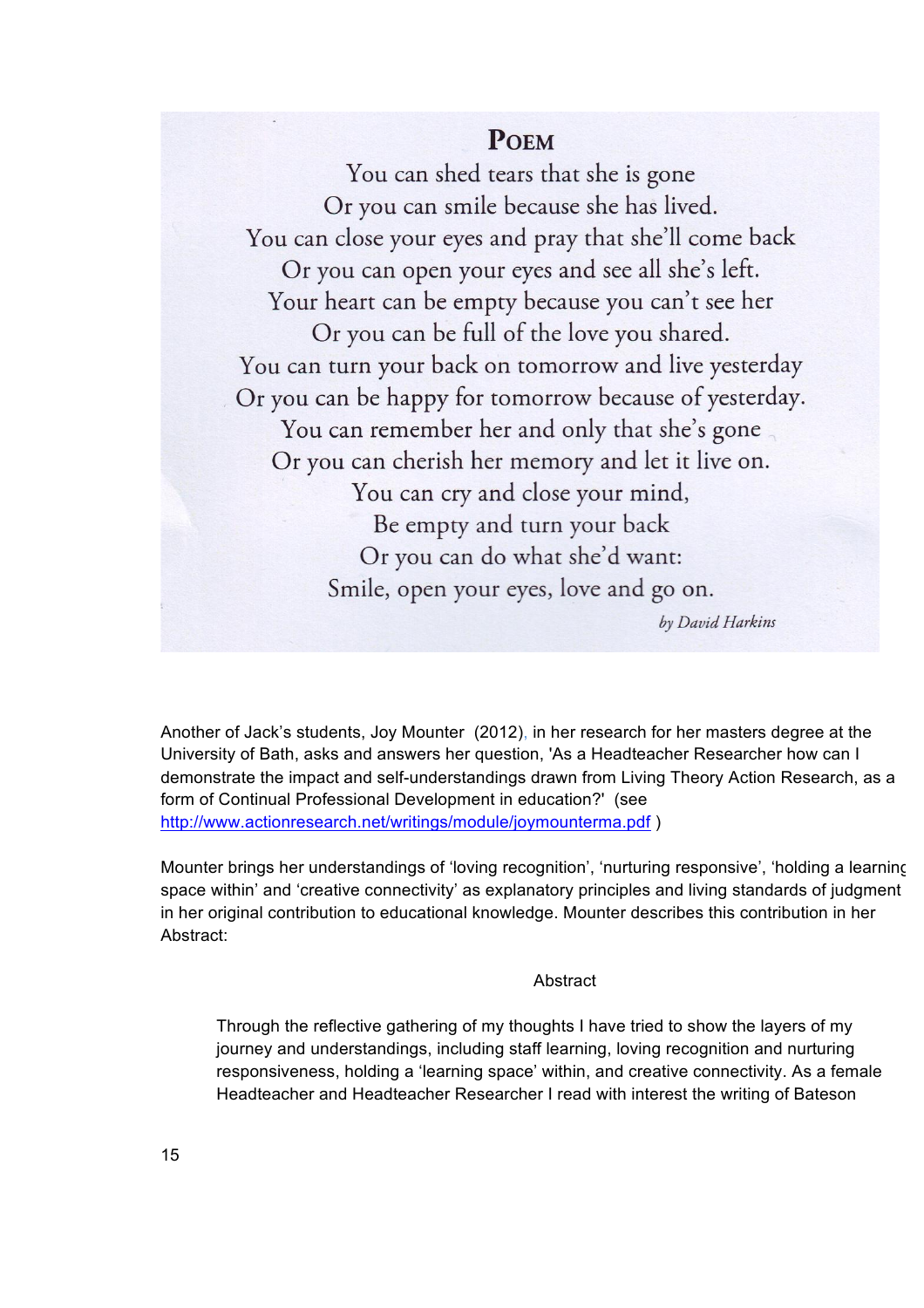(1989), discussing the impact of female researchers in a predominantly male Academy of work.

'Instead of concentration on a transcendent ideal, sustained attention to diversity and interdependence may offer a different clarity of vision, one that is sensitive to ecological complexity, to the multiple rather than the singular. Perhaps we can discern in women honouring multiple commitments a new level of productivity and new possibilities of learning.' (Bateson, 1989, 166)

I hope the layers of my learning journey are reflected clearly through the narrative form of presentation used to carefully reflect the steps taken and the emotional understandings felt. As Bateson highlights, I hope it offers a different understanding of the validity and role this form of research has and the impact on professional development and CPD.

Since 2002, when Jackie graduated with her doctorate from the University of Bath, the supervisory relationship between Jackie and Jack changed into one of co-researchers, working together and supporting each other's enquiries as informal partners. You can access Jackie's thesis at: http://www.actionresearch.net/living/delong.shtml and here is her Abstract:

### HOW CAN I IMPROVE MY PRACTICE AS A SUPERINTENDENT OF SCHOOLS AND CREATE MY OWN LIVING EDUCATIONAL THEORY?

### **Abstract of PhD Submission Jackie Delong**

One of the basic tenets of my philosophy is that the development of a culture for improving learning rests upon supporting the knowledge-creating capacity in each individual in the system. Thus, I start with my own. This thesis sets out a claim to know my own learning in my educational inquiry, 'How can I improve my practice as a superintendent of schools?'

Out of this philosophy emerges my belief that the professional development of each teacher rests in their own knowledge-creating capacities as they examine their own practice in helping their students to improve their learning. In creating my own educational theory and supporting teachers in creating theirs, we engage with and use insights from the theories of others in the process of improving student learning.

The originality of the contribution of this thesis to the academic and professional knowledgebase of education is in the systematic way I transform my embodied educational values into educational standards of practice and judgement in the creation of my living educational theory. In the thesis I demonstrate how these values and standards can be used critically both to test the validity of my knowledge-claims and to be a powerful motivator in my living educational inquiry.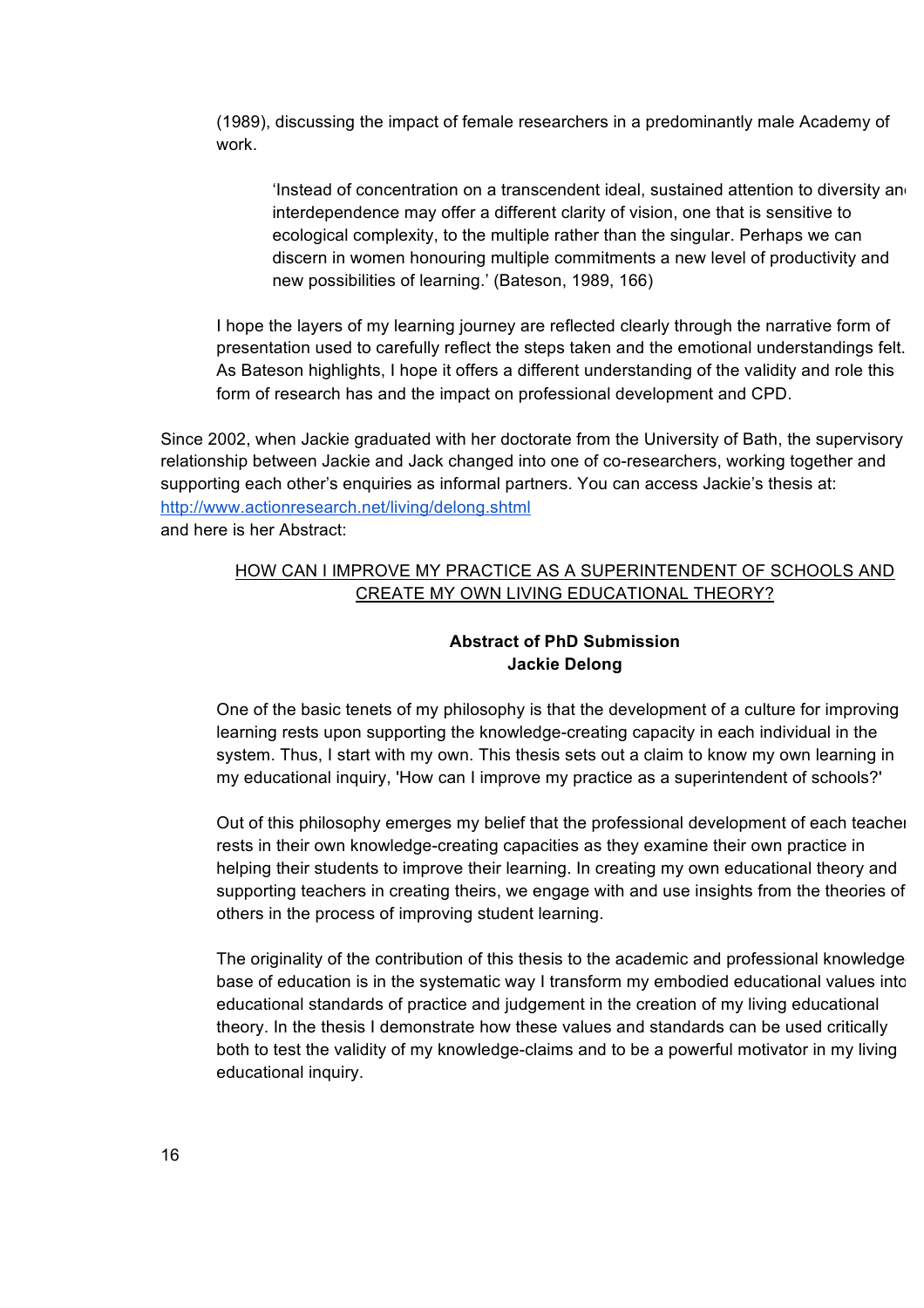The values and standards are defined in terms of valuing the other in my professional practice, building a culture of inquiry, reflection and scholarship and creating knowledge.

Jack's educational influence with Jackie, through his supervision, can be seen in Jackie's embrace of the idea of creating one's own living educational theory. Her originality can also be seen in the integration of this idea within the creation and evolution of a culture of inquiry.

In the following section Jack's influence can also be seen in the focus on 'life-affirming energy' and in the use of multi-media representations with visual narrative to communicate the meanings of embodied values.

### ii **Visual narratives and empathetic resonance**

In communicating the meanings of our embodied, energy-flowing values in our explanations of educational influences in learning to live as meaningful and worthwhile lives as possible we have found it necessary to develop methods of visual narrative and empathetic resonance.

Visual narratives are the stories told by practitioner-researchers that include their descriptions and explanations of their educational influences in learning. If you are given a video-clip without context it is likely the interpretations will differ widely. A visual narrative that includes the video-data as evidence in relation to a knowledge-claim, allows you to judge the validity of the researcher's assertions.

 In the 3:11 minute video-clip below, Jacqueline Delong is on an international panel at an International Conference of Teacher Research. She is responding to a question about her support for teacher-research in the Grand Erie District School Board in Ontario. The process of empathetic resonance (Huxtable, 2009) involves moving the cursor along the clip and responding to moments in which the viewer experiences the greatest flow of energy from the speaker. For example, as the cursor is moved backwards and forwards around the moment at 2.49 minutes, Jackie is talking about the 'SWAT' team arriving to support a teacher in her research. We claim that Jackie is expressing her life-affirming energy and valuing of an embodied expression of a culture of inquiry in which several individuals are responding to the needs of another. As Jackie expresses her lifeaffirming energy, evoked through her response to a question about the support she is giving for teacher-research, we are attracted into an inclusive space with Jackie and experience a pooling of a flow of our own life-affirming energies. If we try to communicate the experience of Jacqueline's presencing this flow of life-affirming energy with the words, 'flow of life-affirming energy' without the visual data we are claiming that something vital about the meaning is lost.

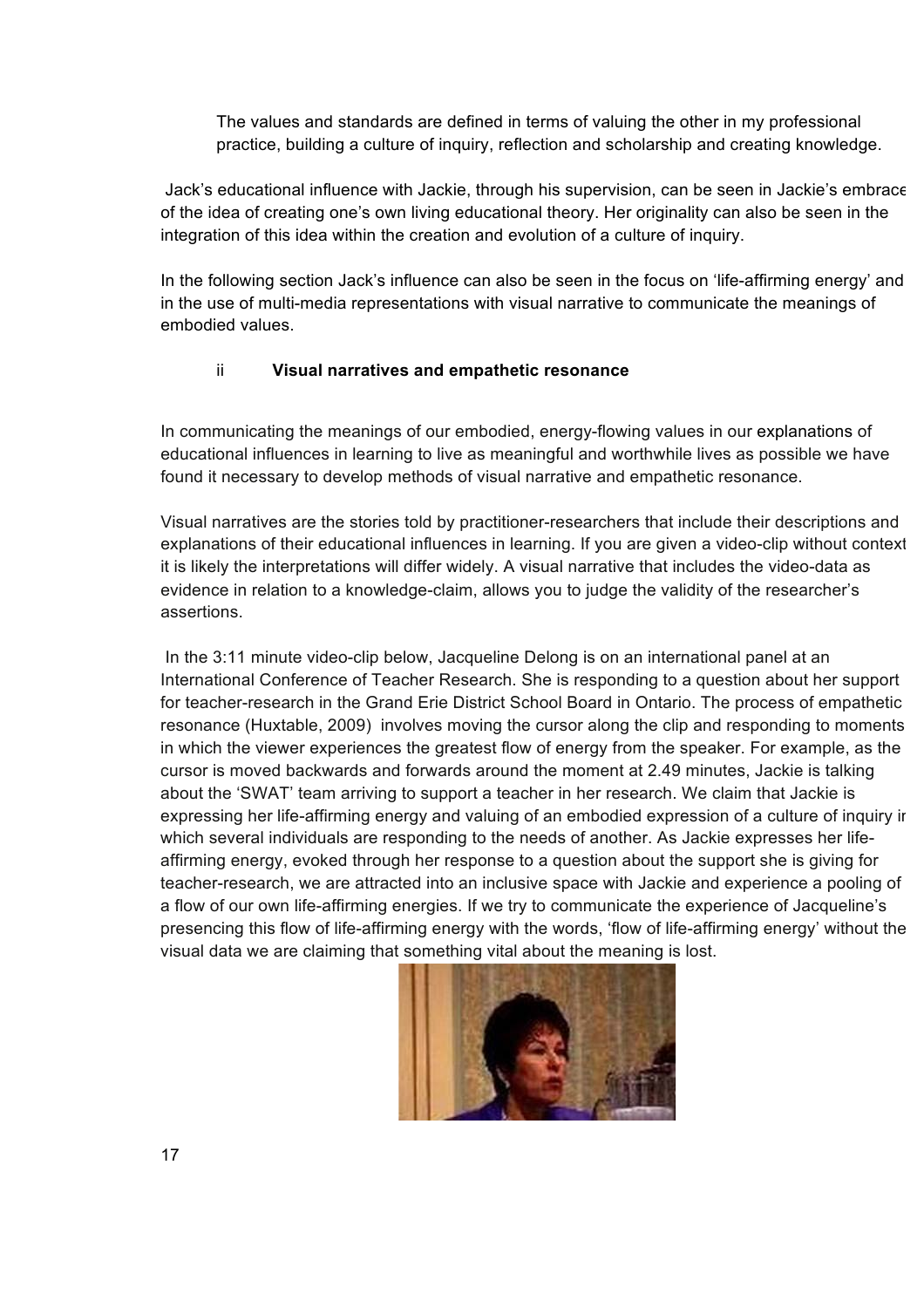#### 3:11 minutes - http://www.youtube.com/watch?v=qsECy86hzxA



We are claiming that the visual data in a visual narrative enhance the validity of the inclusional understandings of the explanatory principles that can explain educational influences in learning. It not only enhances the validity of the inclusional understandings, but also transcends the arguments about contradiction in the 2,500 year old argument between dialectical and formal logicians. Dialecticians claim that contradiction is at the nucleus of explanations of change (Marcuse, 1964, p. 104). Formal logicians claim that contradictions must be removed from theories because theories that contain contradictions are useless (Popper, 1963, p. 316). Our inclusional logic is a living logic in the sense that the explanations are distinguished by energy-flowing values that can integrate insights from both dialectical and proposal thinking. Our inclusional logic accepts that the 'I' in the question, 'How do I improve what I am doing?' exists as a living contradiction. It accepts insights from formal or propositional theories in understanding that the sociohistorical and sociocultural issues affect the ecological complexity of the influences on our practice and our writings: for example, in our understandings of economic rationalism on de-valuation and demoralisation (see page 9).

We are using the following two video-clips to see if we can share with you, a viewer and reader, the embodied expressions of the meanings of the energy-flowing values that we individually use and collectively agree contribute to the explanatory principles we use in our explanations of educational influence. The research technique we use is grounded in our use of digital technology with empathetic resonance. How we do this is that we download the clip from youtube using download helper. Where a clip is not in the .mov format, we use a translator programme to produce a .mov file onto our desktops. We then play the clip in quicktime so that we can move the cursor backwards and forwards along the clip and pause the clip at the moments of greatest resonance. We share with each other these timings of greatest resonance and share with each other the meanings we are giving to this resonance in terms of energy-flowing values (The latest youtube application for the end of 2012 allows this smooth transition along a clip without the necessity of downloading it to a desktop and converting it to a .mov file.)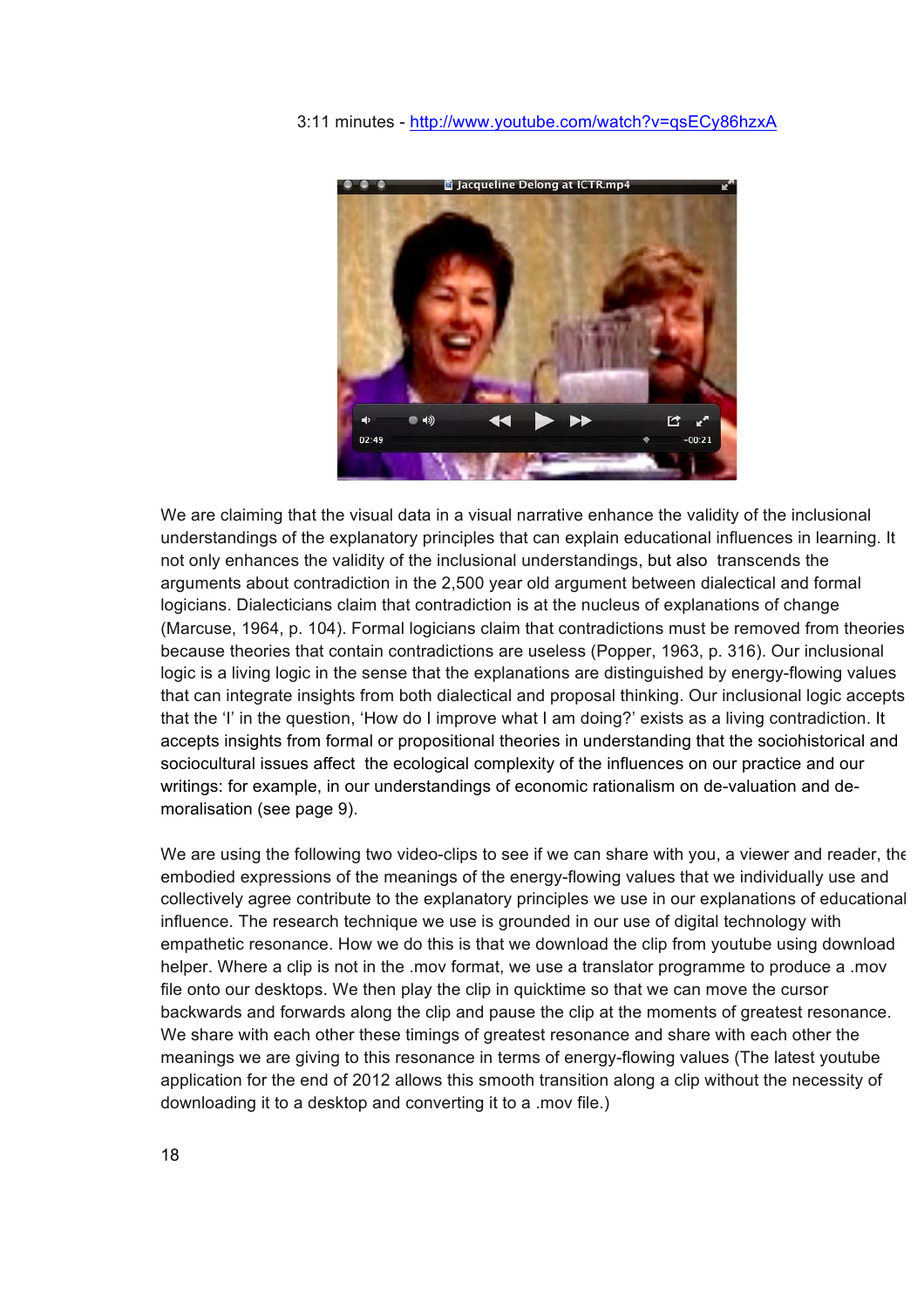For example if you move the cursor around .06 seconds of Clip 1 below, Jackie (bottom image) opens the conversation with a greeting that expresses Jackie's pleasure in a flow of life-affirming energy that evokes the expression of our own (from left to right, Cathy Griffin, Jack Whitehead and Liz Campbell). When we include flows of life-affirming energy with values that carry hope for the future of humanity, these are the kind of expressions we are meaning by our embodied expressions of energy-flowing values.



Clip 1 - 0:6 seconds into the 12:22 minute clip from the 09/12/12 at

### http://www.youtube.com/watch?v=pRs3O\_2Kmeo&feature=youtu.be

The clip above shows that we are unmistakably different; yet at the same time we are affirming that we are pooling our expressions of life-affirming energy in a way that shows that we recognize shared meanings of such embodied expressions. You will see the use of visual narratives and empathetic resonance integrated into the data analysis of difference sections below especially in relation to a culture of inquiry.

### iii **Humour as an expression of life-affirming energy**

In the analysis of the dialogue in our culture of inquiry, we intend to provide evidence-based explanations of how environments of artistic impoverishment, such as our contexts as described in section 3 above, can be transformed. As is evident in the clips, the trust and love amongst the group facilitates the easy laughter from humorous comments to create an enriched environment for creative thinking. You see in this clip that we are laughing at the same time that we are coping with some very difficult and challenging issues, in this case, a beautiful clear explanation coming out of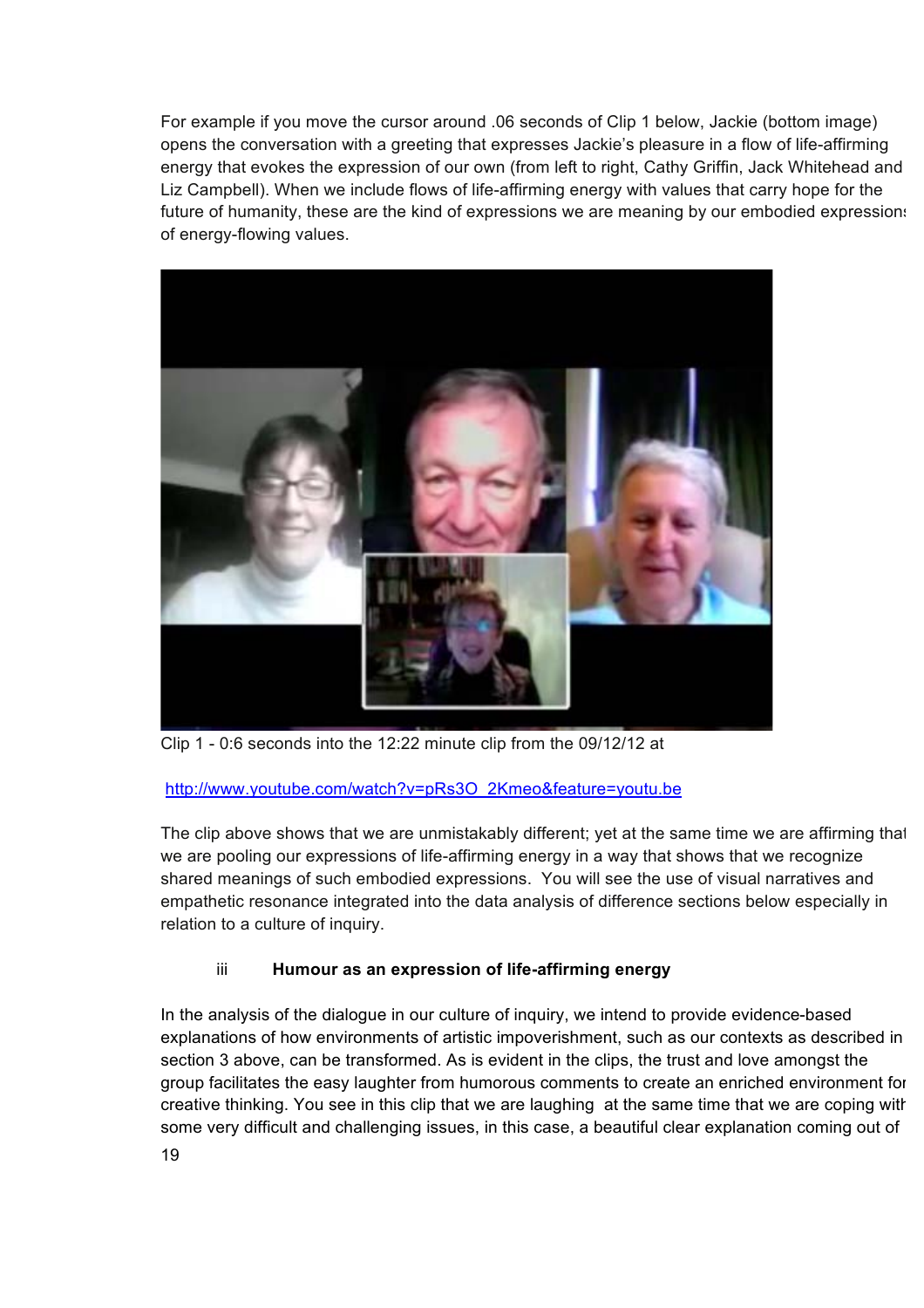having to defend your values and beliefs. In our culture of inquiry, we transcend the constraints of poverty by building our capacity to live within the tensions we face and embrace.

In Clip 2 below you can move the cursor around 26:28 minutes to experience our expression of our life-affirming energy in our laughter. Below the image and drawing on the work of Bateson (1980), we include our narrative about the significance of the expression of our humour in our laughter.



Clip 2 - 26:38 minutes into the 27:58 minute clip from the 15/12/12 at http://www.youtube.com/watch?v=HbGs4dSxT-k&feature=youtu.be

We accept Bateson's (1980) point about the importance of humour in human evolution that can be evoked by responses to different logical typings:

"The mere fact of humor in human relations indicates that at least at this biological level, multiple typing is essential to human communication. In the absence of the distortions of logical typing, humor would be unnecessary and perhaps could not exist." (p.124)

For us, the expression of humour in the clip at 26:38 is carrying and communicating our lifeaffirming energy in the face of power relations in a social formation that can constrain our contributions to making the world a better place to be. Some of the different logical typings that we are experiencing are in Liz's description of some the difficulties she has faced in research groups associated with the University where she is registered for her doctorate. Liz describes her frustration in having to defend the living theory approach she is using in her research. We draw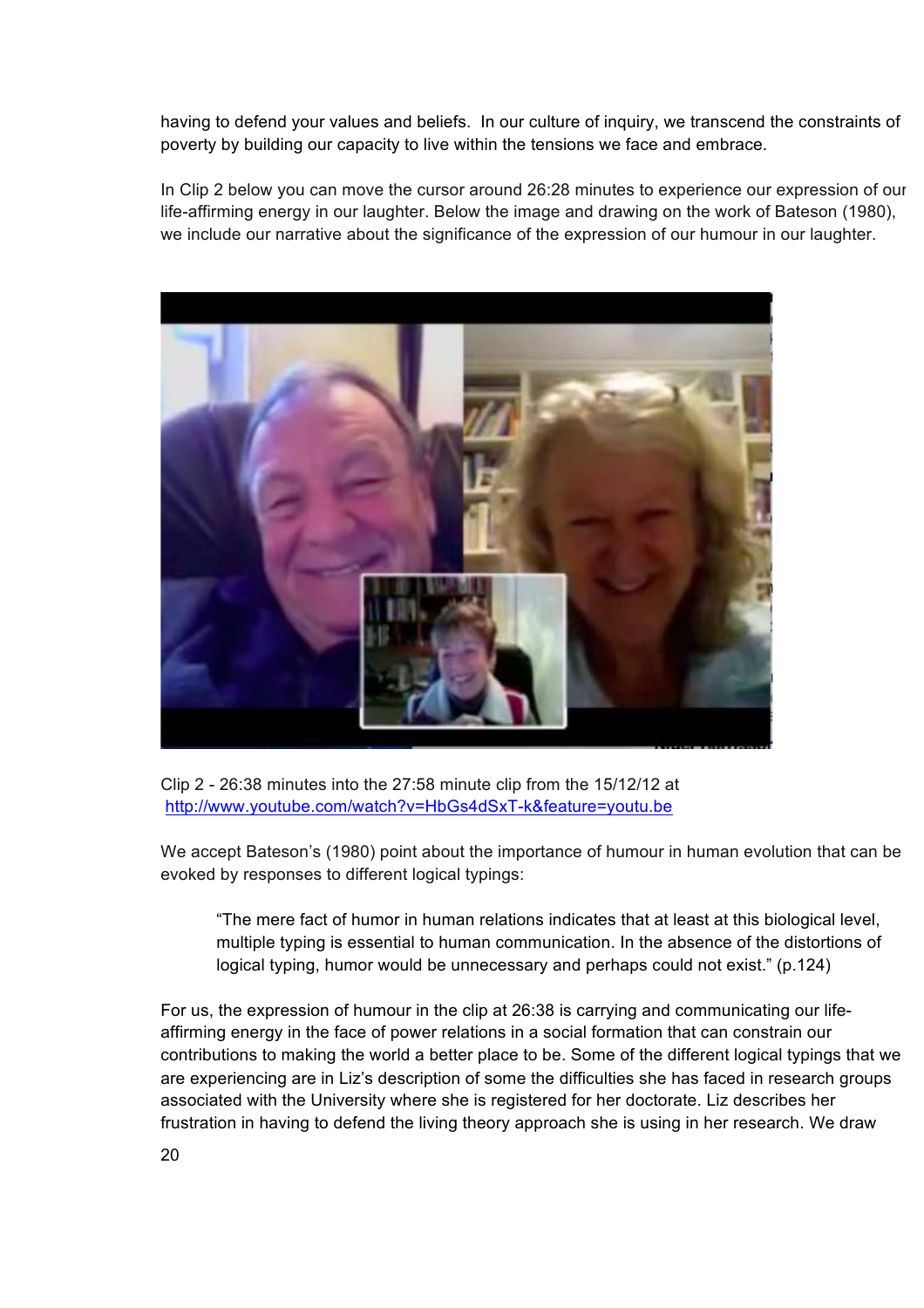your attention to the statements below that are transcribed from between 25:25-26:33 minutes of the clip; then look at the clip between these times and reflect on the meanings you give to what you are seeing and hearing:

At 25:25 Jackie says – The one thing that bothered me when you were talking is that you were put in a position where you have to be defensive. Not that it is all bad. Out of that came this beautiful and clear explanation. It hurts me that you have to defend something that you believe in so passionately as I say it does make us stronger…….. Jack - It is pressure it is colonizing…… Jacqueline - We are definitely stronger for it Liz….. 26:33 Liz - I'm working towards elegance.

Just reading the above transcript conveys nothing about the expression of humour that helps to sustain a flow of life-affirming energy in the face of experiences that could stifle this flow of energy and the creativity that accompanies it.

In both of the clips above we are living in what we recognize as a space of inclusion in which, as Shotter (2008) says, we are spontaneously responding in our dialogically-structured relationships. We are also responding in ways that are guided by our tacit awareness of what might be in the others' intent for living their values as fully as possible:

And it is the unique transitory understandings (that also give us a sense of 'where they stand' in relation to us), as well as the unique action guiding anticipations (that also give us a sense of 'where they might go next' in relation to us). That can only arise in our spontaneously responsive, dialogically-structured relations with another person – that can give us that possibility of being that the voice (or of introducing another voice) that calls to them: "become what you are? become in reality what ideally you are in design?" (p. 168).

#### iv **Building and deepening our understanding of a culture of inquiry**

In our process of data collection and analysis we have actively engaged in deepening our understanding of the nature of our inquiry process and its methodology. We have explored our understandings of 'nurturing the growth of wisdom by including others', the role of humour in our partnership and our responsibility for and/or towards the other. We are building on Delong's original work in her thesis where she describes building and supporting a culture of inquiry:

I had a vision but not a blueprint in terms of "educating social formations" (Delong & Whitehead, 2001) through my contributions to a culture of valuing the other and building a culture of inquiry, reflection and scholarship in a transformatory rather than an imperialist process that stifles individuals.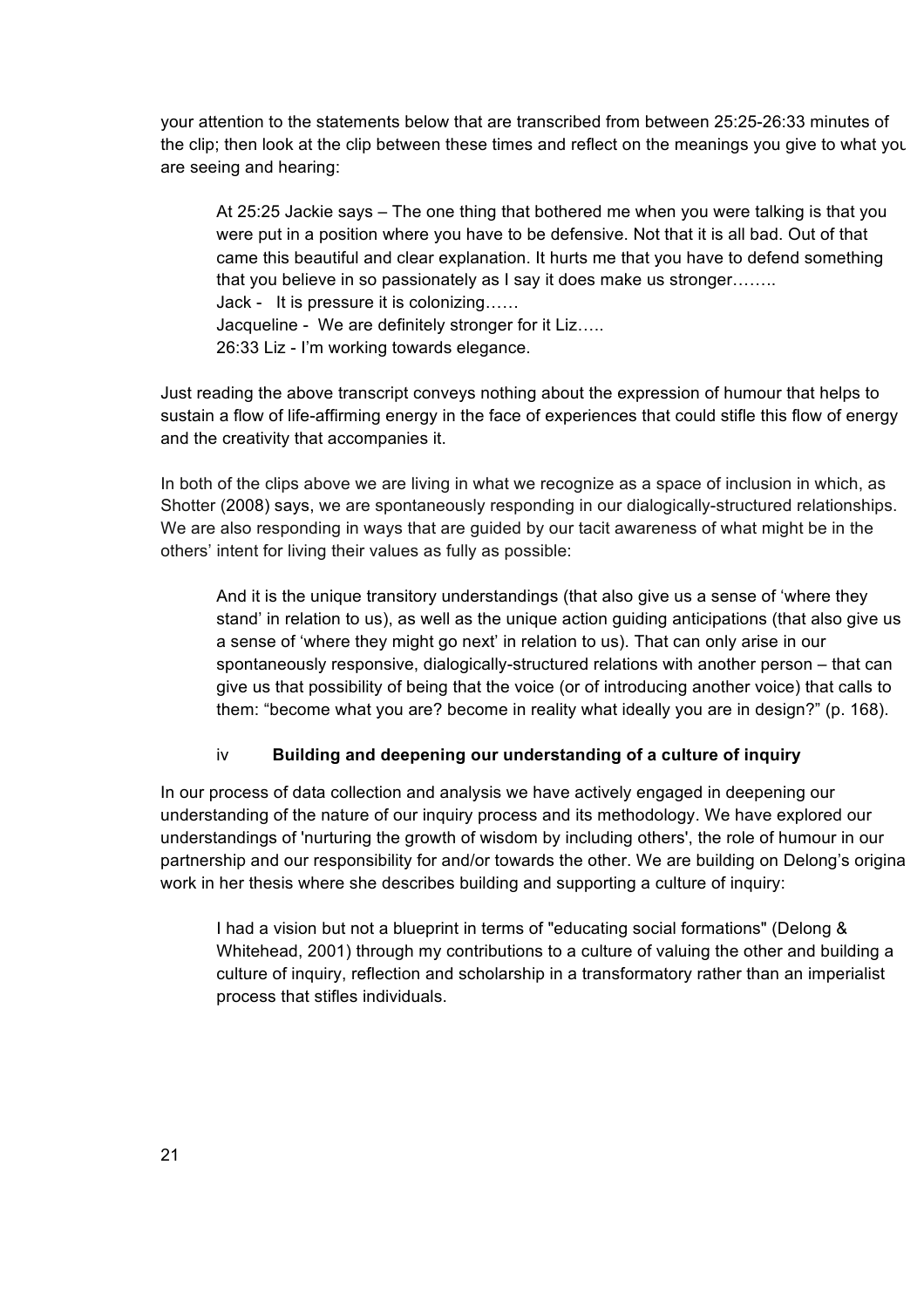

At the centre is "Improving Student Learning" since teaching and learning is always my focus.... It is through relationships and connections to build a culture of inquiry and reflection that I influence the system. Outside the shell is the environment of waves that I felt could represent the variety of ways in which I have supported and integrated action research across school systems. Under the headings conferences, publications, support groups, leadership programs, accreditation, projects and systems policies and procedures, I listed the waves that wash through the shell and affect the centre-improving student learning. My capacity to support action research has grown from the days in 1995 with the Group of Seven to a "critical mass" (Moffatt, 2001) that it is apparent in many aspects of the organization.

One of the significant vehicles for supporting action research has been through steadily increasing and more stable budget allocations. To start I found bits of money in various budgets and then I worked to get budget for supporting practitioner research. Although for the 2000-2002 years I managed to get a discrete budget of \$60,000 from the Educational Change Fund, long term I need to continue my efforts to incorporate it into the base budget....

Perhaps the most important way in which I support action research is that I do it. For a senior administrator to be 'walking the talk' is empowering for staff. When I share my research I show myself willing to be vulnerable especially in the democratic evaluation processes.

These are not always 'victory narratives' and sometimes are 'research as a ruin', in which risk and uncertainty are the price to be paid for the possibility of breaking out of the cycle of certainty that never seems to deliver the hoped-for-happy ending" (MacLure, 1996). This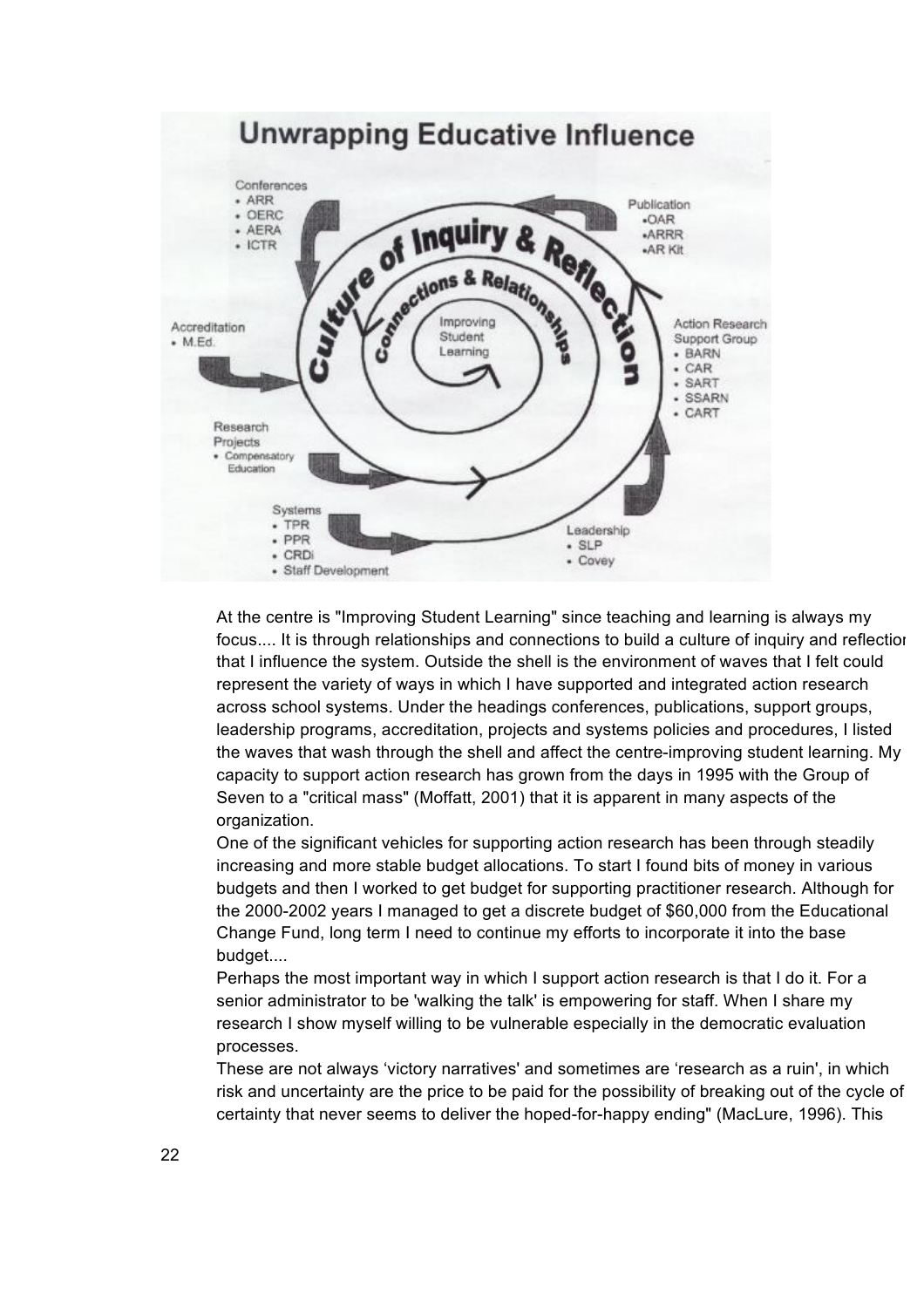kind of opening up to real feedback on my performance also has the benefit of breaking down the hierarchical structures that can impede learning both in this context and in the classroom. As I teach the process to the principals or to the masters group, I can speak with the "authority of experience" (Russell, 1995), having done it myself.

I continue to support action research as a means to fulfill my vision of a learning organization where staff, students and community have the programs, services and ethos in which they are supported and encouraged to take risks, improve themselves and create a good social order (McNiff, 1992).

http://schools.gedsb.net/ar/theses/jackie/chap3.html

Cathy Griffin added original thought to our understanding of a culture of inquiry (as described on p. 3) as our having gone much deeper in our group than seems to be understood in various publications, in particular in Earle and Katz (2006). She comes to the knowledge through her internal reflections and external conversations on the nature of critical friends: The questions that I kept pondering over the course of several months were, 'Are we actually being critical of each other? What does criticism look like, sound like, feel like? If we are not being explicitly critical of each other then are we not congratulating each other on being very clever?' The answers were slow and painful in coming as I struggled with the question and the tension surrounding the answers. First, I was able to identify a difference between what we are doing and what I understood from Earle and Katz (2006):

The difference in what we are doing]centres around the whole idea of the contradiction/conflict being internal. I think it has to be internal to be meaningful. External debate can get you there but it is slower because of the effect that confrontation has on the openness of the soul. The questioning of the living educational theory, the recognition of internal conflict, the self-directed quest to experiment with change, the willingness to open yourself up to the reaction of others opens the door to lasting change. OK, I used open a lo – that is the image I have in my head of an open heart and mind. Others can validate and question but they can't close you up because of the nature of the inquiry. Jack said in a SKYPE conversation last year (Liz Campbell, Cathy Griffin, Jackie Delong, Jack Whitehead on 2012-02-19 at 14.15 minutes of http://www.youtube.com/watch?v=VHAxuNe5vVw) that philosophy is actively loving wisdom. That is what this process is. We are developing our philosophy (our set of beliefs, guiding principles, values) (or perhaps living according to our philosophy) by actively loving (nurturing the growth of) wisdom (understanding, knowledge, insight, ability to make good judgments...). We nurture the growth of wisdom by including others. (Griffin 2012, email, Monday, December 17)

This bit of reflection shows that I felt comfortable with receiving feedback on attempts I was making to improve my own practice, with asking for validation of the internal struggles I was experiencing and trying to articulate. I recognized that I value the way in which cultures of inquiry allow us to address issues of moral poverty, to struggle with who we are and what we believe and ultimately make a positive difference. This is the foundation of my living educational theory. I explained this in detail to Liz during a Skype call on February 25, 2013: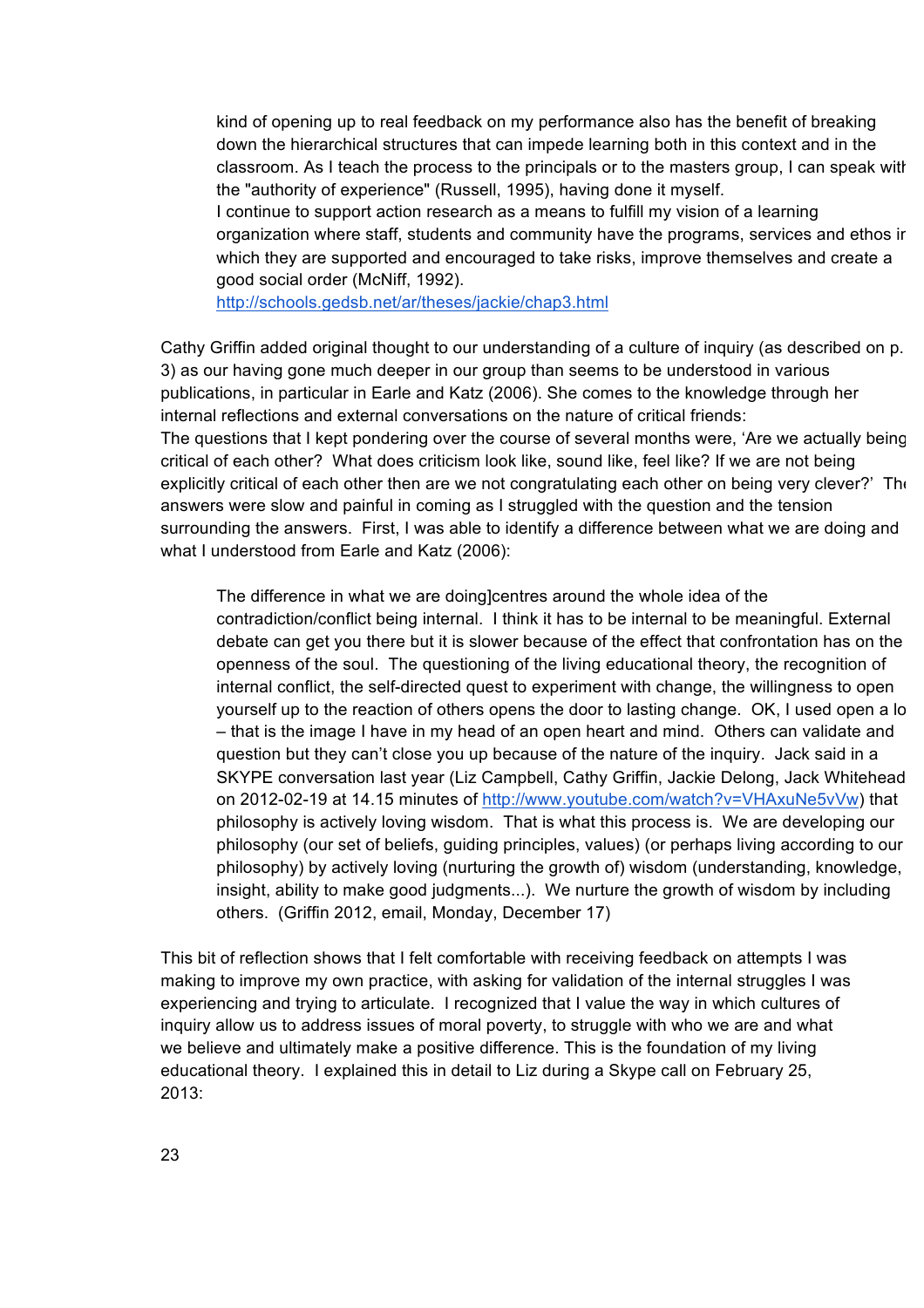

### http://www.youtube.com/watch?v=uzqkdXPMrWc&feature=youtu.be

There is a moral poverty for the student, which is my primary concern. And where I see that is when, um... So working backwards [from where I am now], I've got these questions coming from students like, "I can handle positive feedback. But when I get negative feedback I feel like I'm a bad person. How can I handle negative feedback without feeling so stressed?" I hear questions like, "I would like to learn how to be less down on myself," things like that. "How can I improve my focus?" All these questions are questions I know that are there. And I have known they are there for a long time but I was unable to navigate my way to them. You know, you see kids that are unhappy or, you know, react badly to stress. You give them feedback, you know, and you see them shut down. And what is going on here? I would describe those sorts of reactions as a moral poverty. I've heard of, you know - we have all have the stories of students who are dealing with horrific things at home or change or... you know, and you know they need support but for me, trying to build a bridge between me and them that respects their privacy, that respects their boundaries, that respects my boundaries has been very challenging for me.

But I still felt I did not understood fully what it meant to be a critical friend in the more traditional interpretation of offering actual criticism of ideas or writing within the group. Two barriers stood in my way and caused me to feel the cognitive dissonance associated with this kind of living contradiction: First, it became clear that I equated this kind of critical feedback with conflict (e.g. in the above reflection I alluded to the negative, "effect that confrontation has on the openness of the soul"); Second, with the aid of careful questioning from Liz, I was able to pinpoint that I was more reluctant to be critical of Jack's writing due to my own perceptions of hierarchy within the group. Both of these barriers were directly linked to my own aversion to conflict or confrontation. The difficulty I felt in challenging Jack likely came from several sources: I had never worked with Jack before; I was making the transition from masters student to co-researcher; and, possibly, trust issues I had based on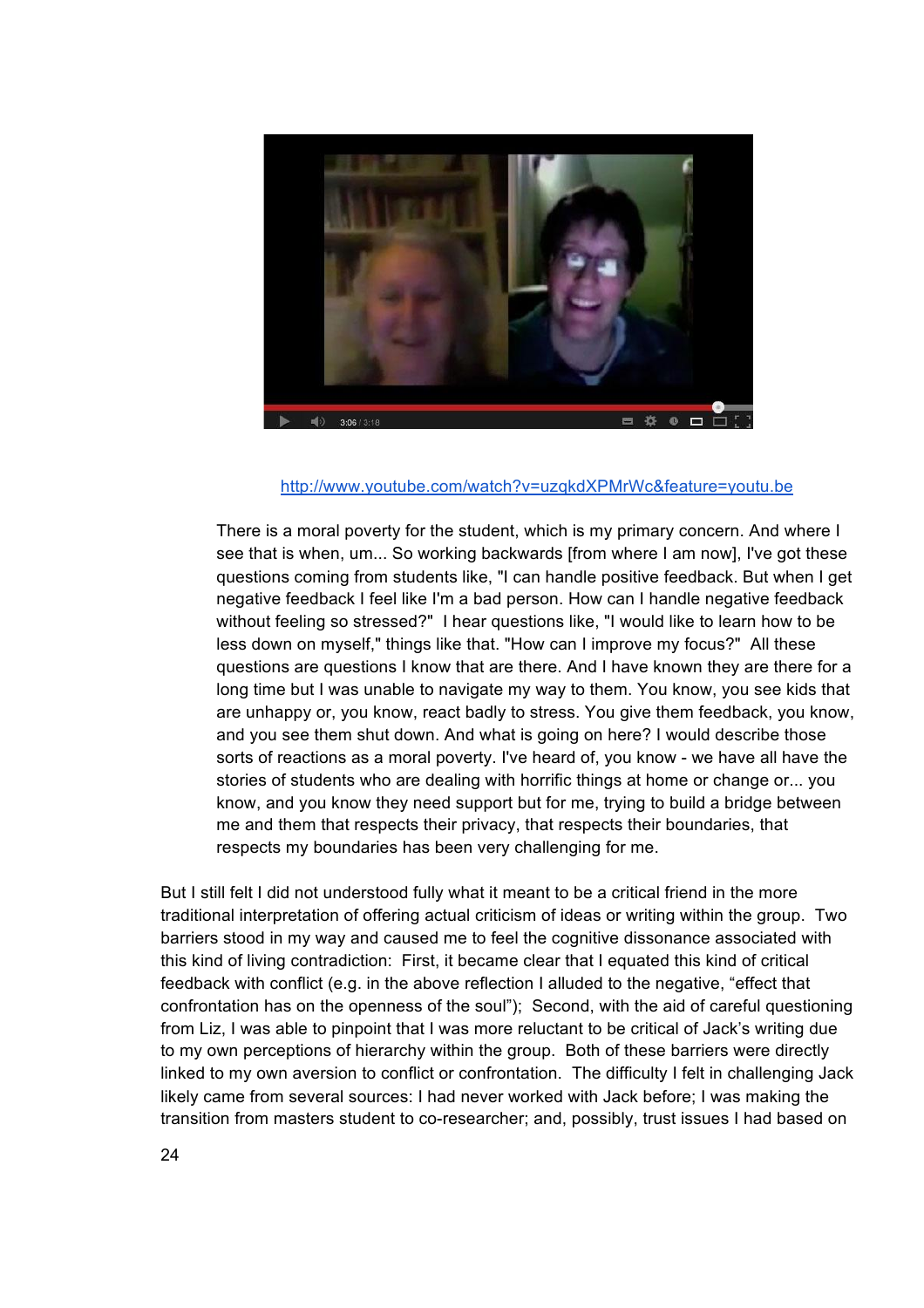the fact that Jack was male and I have had the experience before of being less trusting of men than women. Whatever the reasons, the way forward remained the same - continue working within the culture of inquiry paying attention to tension, welcoming it, questioning it and talking about it.

I submit the following video, and accompanying transcript, as evidence of my deepening understanding of critical feedback within a culture of inquiry as I take action to try to be a critical friend. This video contains clips from a longer Skype call between Jack, Jackie and I which took place on December 23, 2012. An unedited portion of this conversation can be viewed at http://www.youtube.com/watch?v=mKn2MxtKYA4. To make this video I chose footage from the conversation that revealed a progression from my action to a reaction from Jack and Jackie to my final reaction to the conversation.

In order to fully explain the evidence, I have inserted 'title slides' with text that explain the evidence I am claiming to show, what I see evident in my body language, tone and words, my reflections prompted by watching the video, my conclusions and next steps. What follows in the body of my text is the transcript of the video. To improve the readability I have numbered the title slides. Into the transcript I have added bold and/or italics where a word was emphasised and a description of action when needed to explain what is going on in the video.

If you watch the video you do not need to read the script. However, it is an interesting exercise to read the script first and then see what information you gain or perceive differently when watching the video.



### **Evidence of Deepening Understanding of Culture of Inquiry**

http://youtu.be/noYfQbRq4Xk

- Title 1: Evidence of my deepening understanding of a critical friends through :
	- 1. Practising being a critical friend
	- 2. Getting feedback from my culture of inquiry (Jack and Jackie)
	- 3. Reviewing this video multiple times to explicitly identify what is happening in the interactions.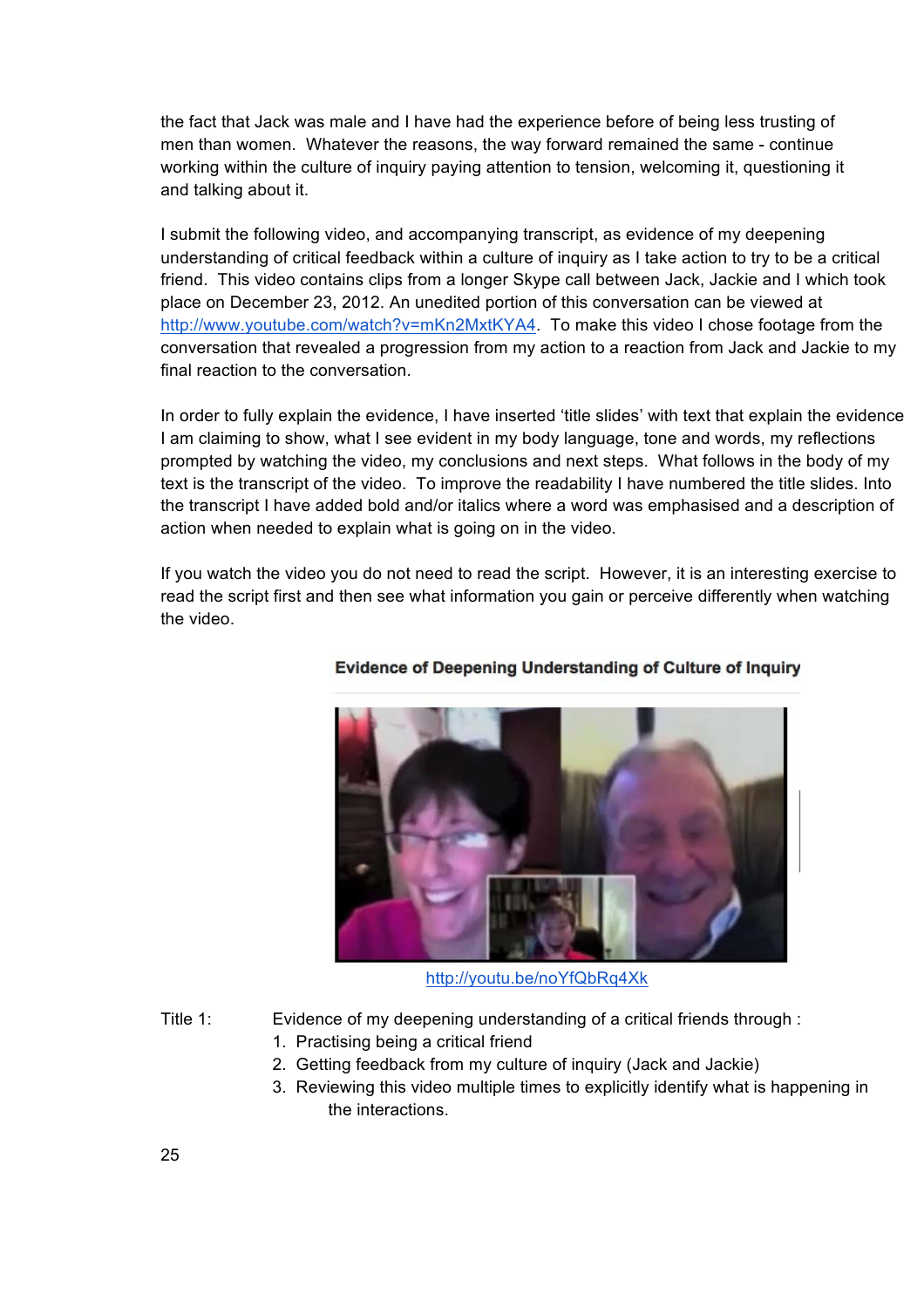Title 2: I have previously identified that I have difficulty giving critical feedback and that don't see myself being a critical friend in the way I expect in our group.

Cathy: And I'm aware that , um, in coming into what **you** are promoting as a non-hierarchical sort of struc- community, I am aware of my own sort of, um, bias, and I guess it fits into socio-historical or whatever, uh, relationships that I have from my own sort of schema that I had to battle against. Does that make sense?

Jack: Yeah, yeah.

Title 3: My physical discomfort with the process is obvious to me as I look off camera and the colour in my cheeks in heightened.

Cathy: **(1:23)** So even though I *know* that this is an equal relationship and everything I am still aware of you as *professors***,** right?

Title 4: My emphasis on "*professor*" shows my disdain for the fact that *I* am affected by my perception of hierarchy and unable to make a smooth transition from masters student to co-researcher. I fully recognize their intentions that we be co-researchers on equal footing.

Cathy: And I say it with that term [emphasis]. You're not, you're not… there's nothing is what you are saying that is, um, pointing this out and, um… so you're being very good at being inclusional. But that's still there in my own understanding of historical relationships. So I need to point that out to myself and to think about that and to, um, to – even coming up and saying, "Ok, I have questions about things you are referring to," they may be things that are commonplace in your own field, people that you talk to – sorry my cold' interrupting here. But, so if we are going to present this paper, are the people in the room are they going to be aware of some of the references you are making? That's a question I need to ask.

- Title 5: Evidence of growth: 1. Self awareness: I recognize my perception of hierarchy and my need to be mindful of its effects as we move forward. 2. Action: I am being a critical friend in letting Jack know that I do not understand some of his references in the paper.
- Title 6: Other observations: It took 20 minutes of conversation before I felt comfortable enough to raise this issue. It still makes me uncomfortable to watch now. Why? Is there a gender issue here?
- Title 7: I am aware of Jackie's repeated evidence of empathetic resonance as she smiles and nods with what I am saying. My interpretation is that she is showing approval that I am able to articulate what is bothering me. She knows how difficult it is for me.

Cathy: So I am trying to find my way through this, just as you are, right? So hearing you say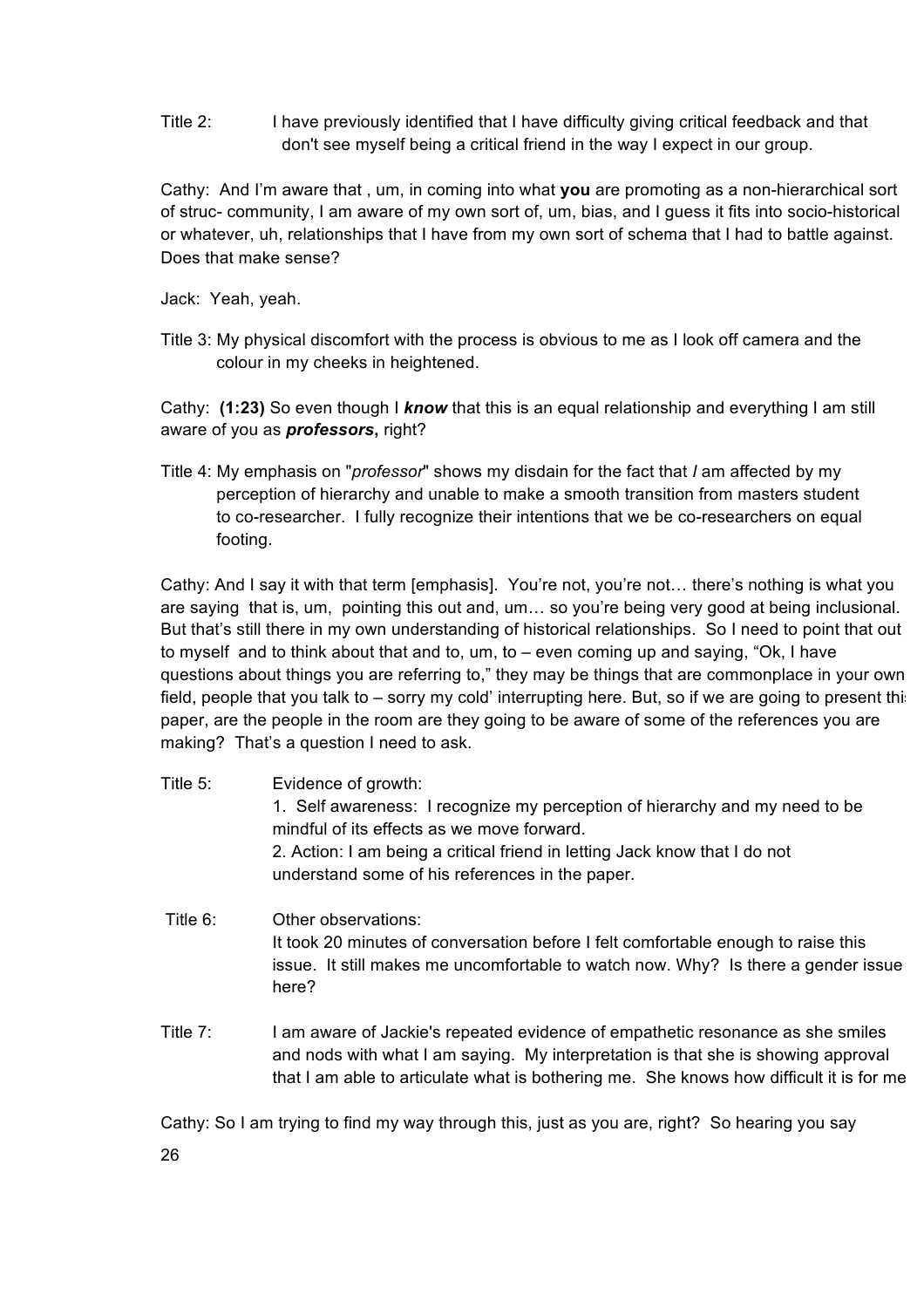that that's what you are doing too helps me to be able to have this conversation and bring up the point that this is how I am feeling going into this, right?

Title 8: I explain how the very support from my culture of inquiry allowed me to be able to bring up these issues.

Jack: Yeah. No, this is really important, Cathy, because I think you can recognize that both Jackie and myself recognize, and when I talk about your superior knowledge what I mean is that you know your context. You know your students. And part of what we I know focus on is that knowledge of yours. So you've actually got the knowledge that we're very interested in clarifying and evolving. So in that sense, I personally, am not very aware of a power difference until you talk about it. You know, that I can't see Jackie and myself literally as professors in relation to a hierarchy with you. And yet I can appreciate –

Jackie: yeah

Jack: -that you are feeling that in terms of the relationship. So I think that if – the more you feel those things and express them the more helpful-

Jackie: Yeah, that's right.

Jack: [indistinct] I will find that and Jackie will as well. Um, because neither of us are aware of that.

- Title 9: Jack builds my trust in him by: 1. Validating my feelings - "I can appreciate you are feeling…" 2. Explaining why he does not sense a hierarchy - I have superior knowledge of my context and students 3. Encouraging me to continue to voice these concerns because they are helpful
- Title 10: I see myself relaxing a bit as I listen to Jack. But I am still tense. It wasn't until I watched the video a few months later (a few more months of building trust) that I really felt what he was saying - felt the authenticity, love and respect in his words (in this and other clips).

Jack: I was studying philosophy of education and the professor, called Richard Peters, he had this idea that part of our educational influence together was what he called extending our cognitive range of concern. This is one of the criteria of educational influence and learning. Now it feels to me that this is what you are saying. That there are some of the things that we are offering each other which are actually extending in that language of cognitive range, you know and concern. Which again, could be part of our influence together. Because you are certainly doing that for me as I think about your responsiveness to the pupils. And then can we actually show this in our papers? And Jackie is still doing this with the culture of inquiry and what, you know, could this mean? Ok, right, that's good."

Cathy: (10:32) I can feel the pain of the cognitive range expanding.

27 [Laughter from all]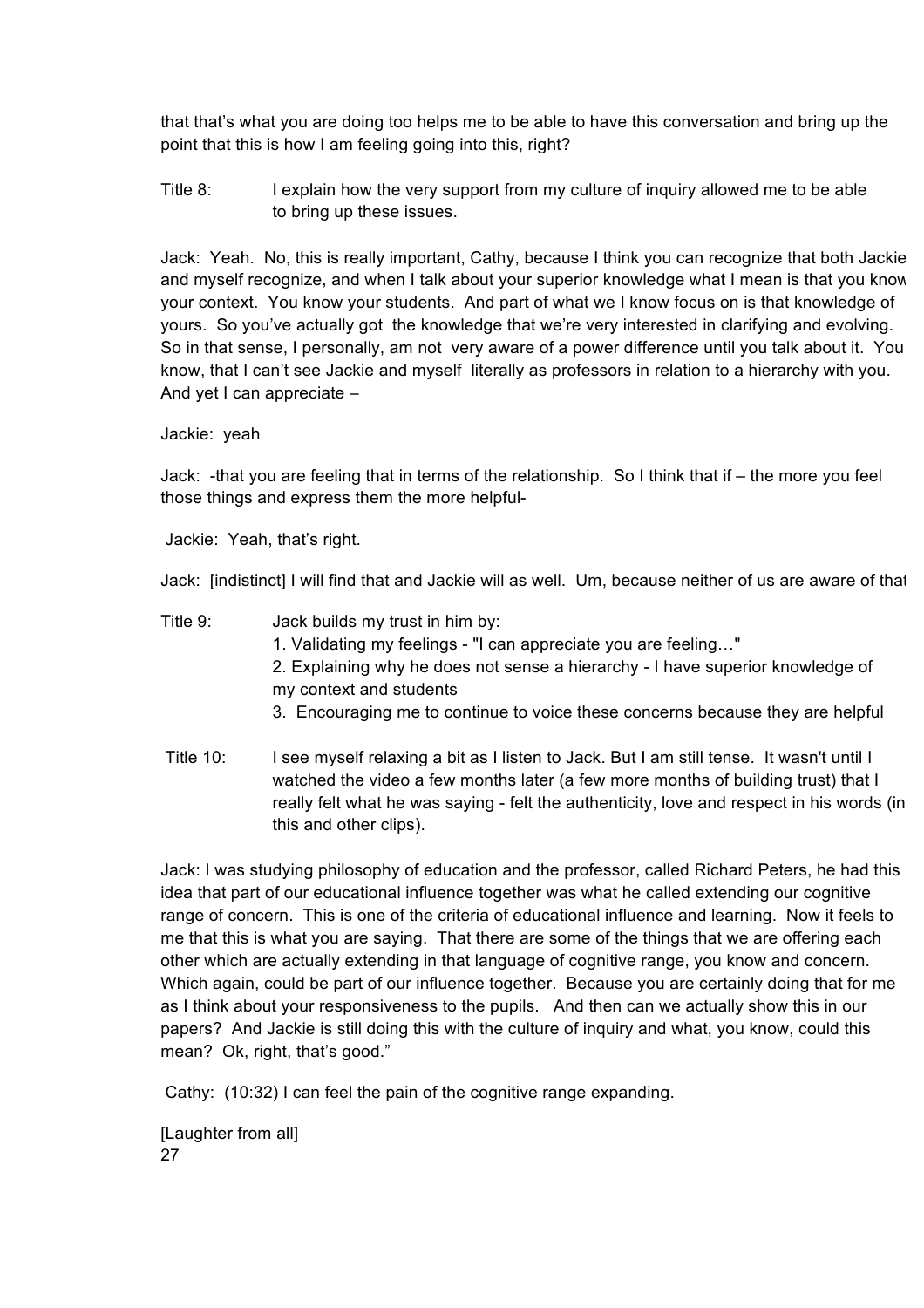Jackie: My problem is that I am so visual, I've now got a visual on that.

- Title 11: Humour: the cathartic release of tension In this burst of humour I see in equal measure my pain of the struggle I just experienced and my relief in being heard and validated. The juxtaposition is felt and appreciated by both Jackie and Jack.
- Title 12: Conclusions: I continue to have a living contradiction around the issue of trust. I believe having trusting relationships within a culture of inquiry are essential in order to be critical friends for one another. However, it takes time and awareness of potential barriers for me to build trusting relationships.

#### Title 13: Next Steps:

- 1. Continue being mindful of tension in myself, reflecting and talking about it.
- 2. Document barriers to trust. Do I have a gender bias in terms of trust?

3. Observe/document signals I get which promote trust in me. (e.g. Jackie nodding and smiling, Jack waiting until I am finished to respond to my thoughts).

We transition now to Liz Campbell's experience in creating her own living educational theory and in implementing a culture of inquiry. The following excerpt is from a draft of Campbell, Delong & Griffin (2013) where Liz shares her transformation through being loved into learning and elaborates on the principles that are essential to the success of building a culture of inquiry in her classroom:

Recognizing that traditional thinking stifled my creative efforts, I began looking outside of western thought for explanations and ideas. I immersed myself in books that shared alternative, non-western worldviews. I was consuming an inordinate amount of literature and read everything from Ayurveda to Zen. However, I still lacked a framework for applying this knowledge to my educational practice.

This crisis was the birth of my transformation and enabled me to see the potential of a culture of inquiry based on Delong's model and the hope and wisdom in Whitehead's "living educational theory". While pursuing a Master's of Education degree, I was introduced to Whitehead's "living educational theory" model of action research and Delong's culture of inquiry model and generated a way to blend theory and practice that transcends traditional linear, analytical and technical thinking and honoured alternative epistemology and ontology. Equally important, this was the space where I experienced being loved into learning—where I felt a true sense of belonging.

I recall with much delight the day Jackie Delong told us all that she loved us. Many might consider this inappropriate or simply strange; however, it made perfect sense to me and was exactly what I needed to hear, feel and experience. I heard it because it was said; I felt it because of the personal interactions (Jackie listened with her heart and she created a space and time for everyone always); I experienced it because a community of inquiry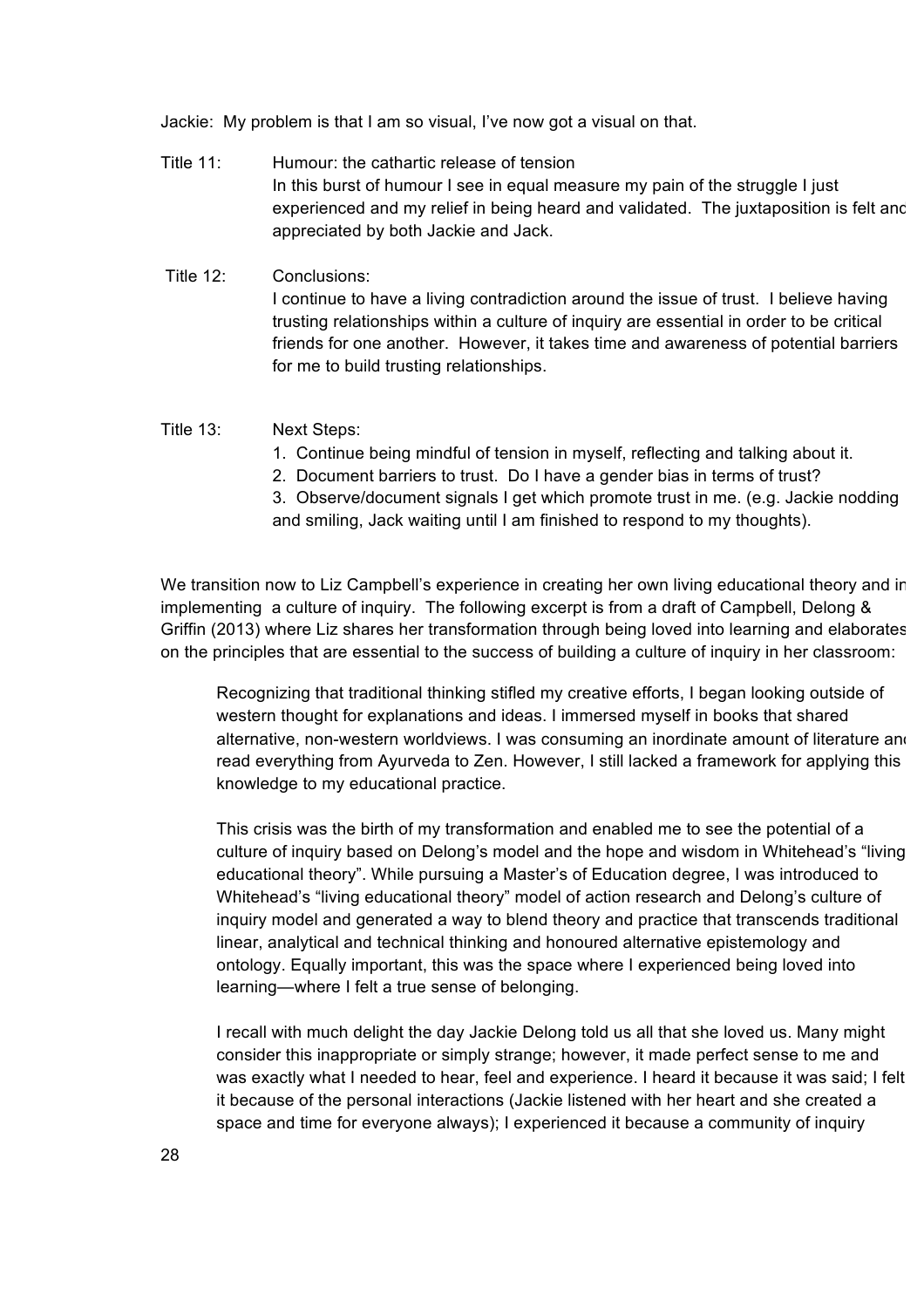based on trust, respect and hope was created and I felt safe enough to take the necessary academic and personal risks to have a meaningful and transformative journey.

There was one particular presentation by a student who shared a very difficult traumatic experience that moved me beyond words. Her story was heart wrenching but it was her courage and willingness to trust and be vulnerable that created a gateway for all of us to become a loving community where we could discover and share our stories. Through my relationship with Jackie and through witnessing and experiencing the courage and love of my peers, I discovered my authentic voice. It was because of this transformative experience that I requested a return to the classroom from the system job I currently held. I had moved from a construct of loving wisdom to the wisdom of love and believed I was now more prepared to meet the learners in my care.

Only by coming to terms with my own past, my own background, and seeing that in the context of the world at large, have I begun to find my true voice and to understand that, since it is my own voice, that no pre-cut niche exists for it; that part of the work to be done is making a place, with others, where my and our voices, can stand clear of the background noise and voice our concerns, [our fears, our joys, our love, our hopes, our presence] as part of a larger song. (hooks, 1994, p.177)

The following image is a picture of a painting I did to convey the experience of feeling liberated as I discovered and exercised my voice and found a way to meaningfully join in the larger song. In the safe and respectful environment of the M.Ed. culture of inquiry I was able to experiment with painting as a way of tapping into my embodied knowledge and alternatively expressing and representing my epistemology and ontology. I continue to paint my way through knowledge creation today as a result of facing my living contradictions and holding myself accountable to my values. Also, I now have a more inclusive and inviting attitude about alternative epistemologies and ontologies, which has resulted in a behavioural change and directly affects my ability to create a space for and mentor my students on their journeys as they discover their unique contributions to the larger song.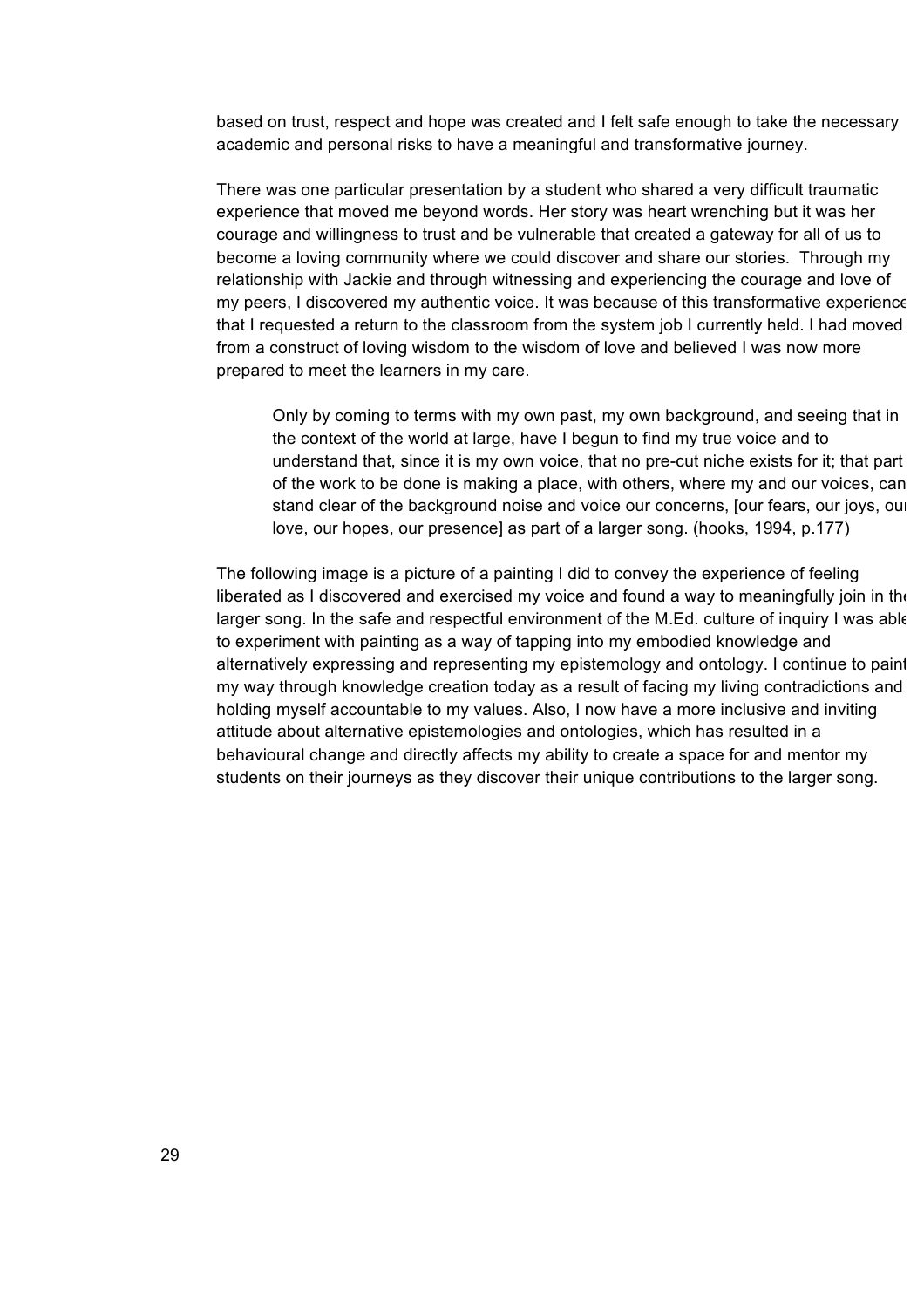

My return to the classroom was and still is extremely challenging. The challenges are exemplified by our spiritual crisis which continues to be excused and/or ignored because of "economic rationalism" (McTaggart,). Even though we know that ethical relationships should trump all, we are seduced and often morally oppressed by the claim of economic necessity.

However, I realize that this crisis is an opportunity for the birth of new ways of being and in this climate ripe for change, I am able to put my Living Educational Theory into practice as I attempt to replicate Delong's culture of inquiry model in an attempt to address and reduce the impoverished learning environment. The informal partnerships that evolve and continue to be nurtured between Jackie Delong, Jack Whitehead, Cathy Griffin and myself provide the necessary support, criticism and validation I need in order to act with authenticity and accountability.

In the classroom, I begin by briefly sharing my learning experience with my students as one possible way of identifying embodied knowledge and creating a self-directed learning journey. I invite students to experiment with non-traditional ways of researching, representing, and knowing ir order to create a more authentic learning experience that acknowledges the richness of their lived experiences and offers a way to transcend the moral, creative and intellectual constraints of impoverished learning fostered by traditional education models.

The end result surpassed my expectations. By creating an environment that encourages and supports students as they generate their own self-study research questions and rely on the culture of inquiry to test the validity of their claims, students are empowered and transformed as they become knowledge creators and produce new epistemologies that clarify their ontological uniqueness (see Campbell, Delong & Griffin, 2013 for evidence and student examples). There are many challenges along the way, but few that cannot be addressed and overcome with a humble approach, collective knowledge, and a desire to act in a way that promotes the greater good.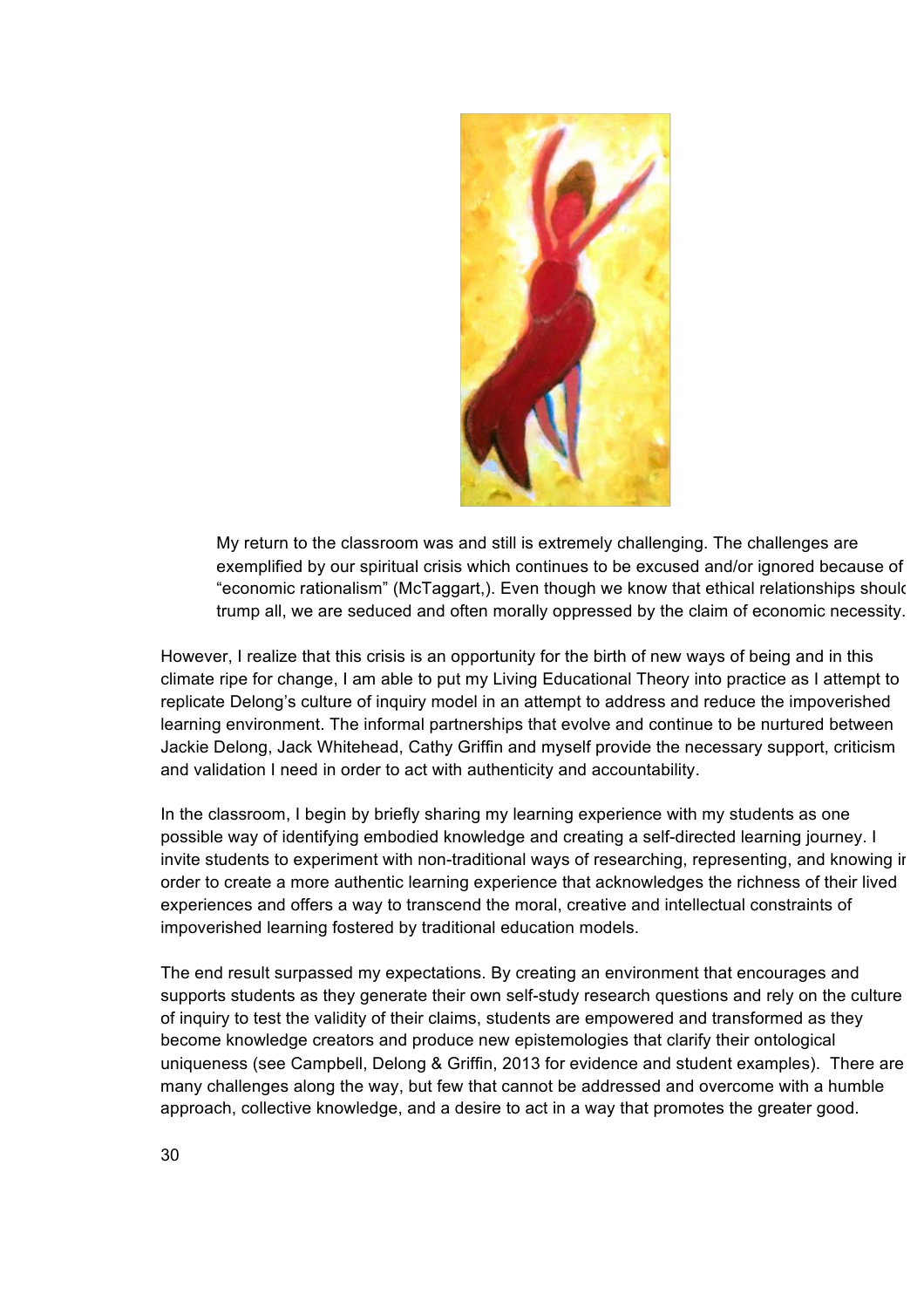Creating a culture of inquiry in a classroom with thirty-three grade twelve students who meet once a day for seventy-five minutes for one semester is not a simple or clear practice that can easily be explained or methodologized for broad application and there is still much research to be conducted and writing to be done to make this experience more explicit. However, there are some basic principles that I have found are essential to the success of this process:

- 1. Creating a culture of inquiry where students can feel loved into learning requires first and foremost that the facilitator feels worthy of self-love. Generating a *Living Educational Theory* in a culture of inquiry modeled by Delong enabled me to learn to love myself more fully.
- 2. Honouring individual pace and space is essential. Trust and respect are the foundational values, which take time to develop and nurture.
- 3. Sensitive mentoring is essential as students transition from textbook learning to selfdirected learning that unveils embodied knowledge.
- 4. Modeling authentic reflection, challenging status-quo thinking, open-mindedness, mindfulness, and loving kindness provide lived examples for students.
- 5. Embracing the slow movement honours the complexity, validity and uniqueness of the selfstudy action research process.
- 6. Honouring the process as equally valid and often more valid than the product gives students the freedom and trust required to create new knowledge.
- 7. Embracing the unknown and trusting in the process enables the community to forge ahead in challenging times and learn to work and create new knowledge within the tensions of life.
- 8. Identifying individual and shared values.
- 9. Providing flexible structure when needed. Finding balance between rigour and relevance.
- 10. Honouring and responding to unique needs and desires of individual learners .

In our capacities to build a culture of inquiry, beyond our expectations of trying to improve student learning and creating new knowledge, we provided an environment conducive to overcoming constraints of poverty and impoverished learning. We think that we have provided evidence of the capacity of teachers and students to enable each other to learn together in a way that transcends the boundaries of impoverished learning sustained by traditional learning models and improve teaching and learning.

We are thinking of a transformation that can overcome the constraints of a poverty in academic discourses that have done well in advancing knowledge about education and encouraging scholarly inquiry related to education. However, they have done little, in relation to producing evidence-based accounts, that show the promotion of education*al* research that improves practice in the sense of transcending constraints of poverty and serving the public good.

Our educational research has explicitly addressed this issue by focusing on our inquiries in which we are seeking to live our values of human flourishing as fully as possible in contexts where economic, social and cultural pressures are leading to different kinds of poverty.

In our use of visual narratives and empathetic resonance in communicating the meanings of energy-flowing values as explanatory principles in explanations of our educational influence, we are claiming that such inclusional values in a culture of inquiry can transform what counts as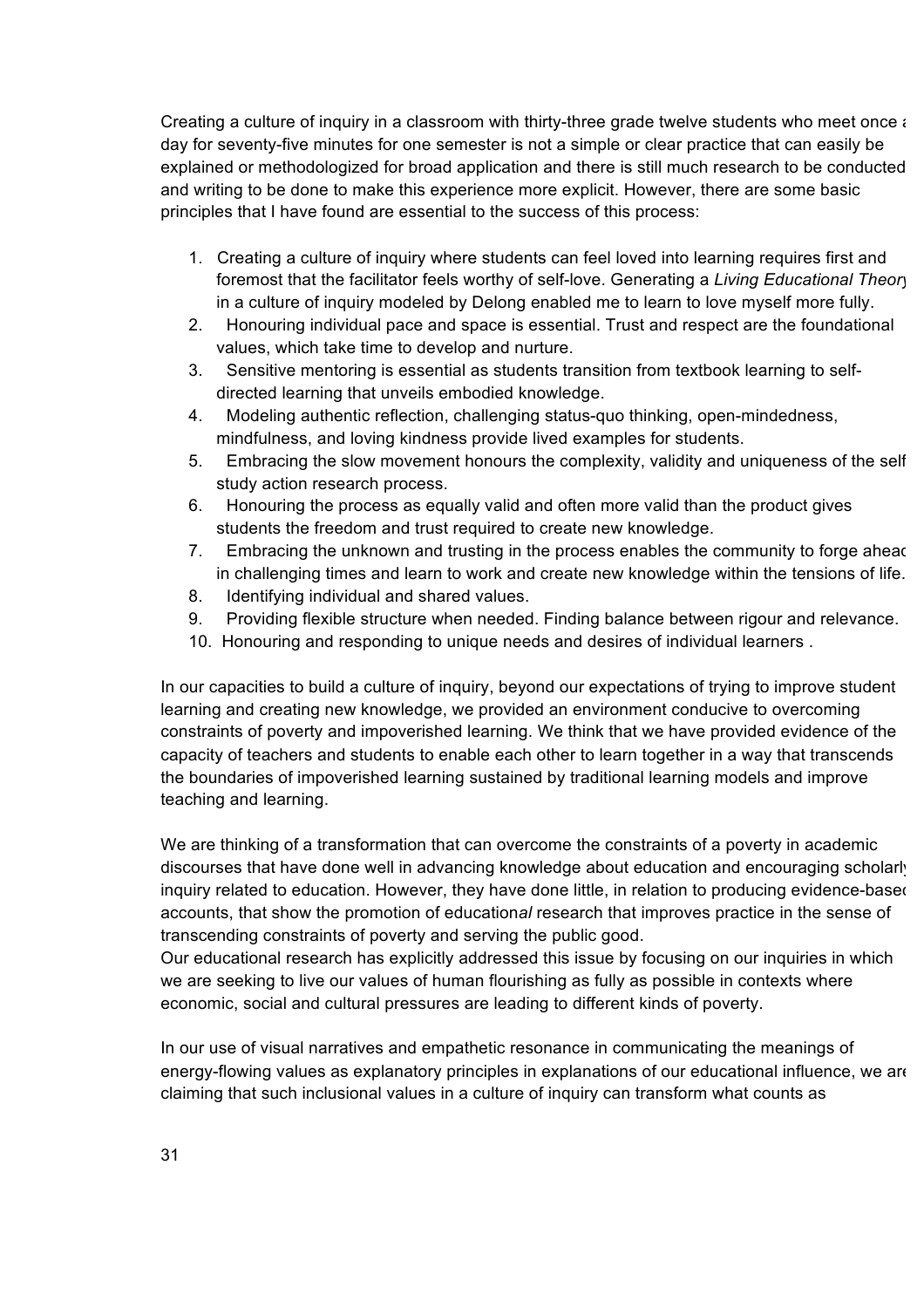educational knowledge in the Academy that is explicitly engaging with transcending different forms of poverty.

### v. **Attitudinal and behavioural changes that transcend constraints of poverty**

Cathy describes and explains her understanding of how attitudinal and behavioural changes can transcend the constraints of poverty:

As a member of this culture of inquiry, our attitudes and behaviour are in a constant state of change, or perhaps refinement as we struggle to improve our practice. Our goal is to live more fully according to our values and in doing so contribute to the greater good of society. The process is one way to address moral poverty.

During my Master's research I learned to value the struggle to know various ideas, concepts, strategies by living them and feeling them and to appreciate how very different this is to knowing something cognitively. This transformation describes both an attitudinal and behavioural change. In my experience, sometimes the attitude change precedes the behavioural change; sometimes the other way around. For example, in the preceding video clip, "Evidence of Deepening Understanding of Culture of Inquiry", I had to take action before I could develop a deeper cognitive understanding of what it meant to be a critical friend. However, once I reach a deeper understanding, an attitudinal change, it affected my future action. I submit the following video as further evidence of the cyclical change in attitude and behaviour that accompanies action research projects.

In this video you will hear me explain a further shift in my understanding of critical feedback within a culture of inquiry and how my behaviour affected an attitudinal shift which in turn affects my behaviour. As with the previous video, I have inserted text slides to explain what I am seeing as evidence in the video. There are two observations not contained within the clip which I wish to note. First and foremost, I speak with passion and confidence in this clip. This behaviour highlights the fact that I recognise and am celebrating an attitudinal change which will make a difference for the good within my cultures of inquiry. Second, at 1:32 min in the video I smile broadly at Liz in recognition of the loving and intentional critical feedback offered by her in the form of thoughtful questions to draw out the full meaning of the transformation I have experienced. My ability to recognize in that moment that she is offering me critical feedback is precisely the attitudinal/behavioural change I am describing in the rest of the clip.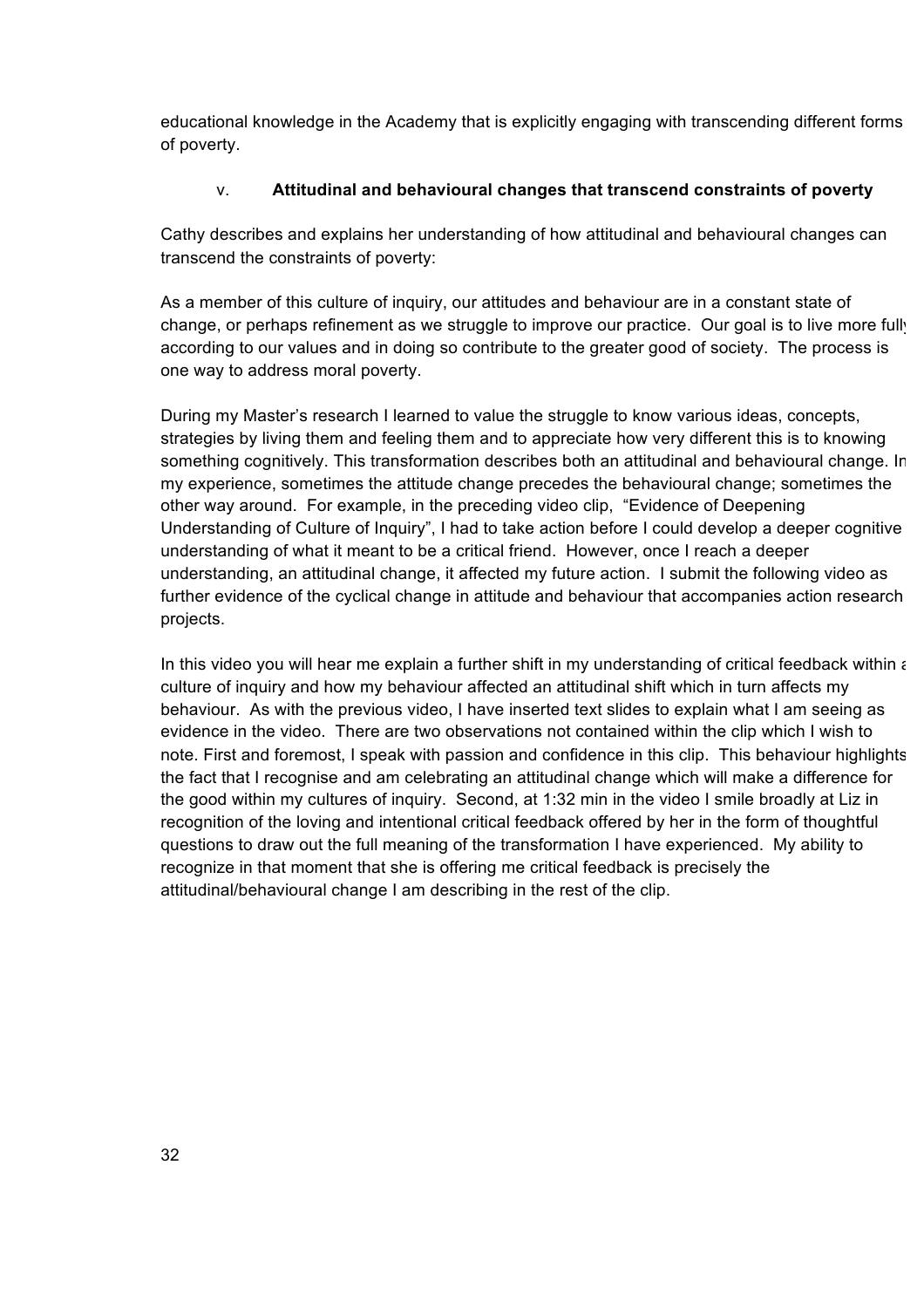# The Cycle of Attitudinal and Behavioural Change



#### http://youtu.be/dx3TJBuHCOw

Cathy: I think that that methodology [Jackie's methodology] is how the culture is created because, you know, I had a big moment yesterday, or Friday, where I finally figured out what I was missing with the critical feedback because I had followed the structure. I set out my intentions with my coteacher I said, "I want you to look at these things and then we'll have a feedback session.

- Slide 1: Action: Follow Jackie's Methodology
	- 1. Set out intentions for teaching session
	- 2. Video tape the process
	- 3. Explicitly ask for feedback on how I met my intentions
	- 4. Video tape the feedback session
	- 5. Review the video

Cathy: I video taped the feedback session and even as I was videotaping it, I was thinking, "Ah ha! I've got to go back and watch this. This is what he's doing! Duh! Oh, Yes! Okay." And it clicked that what I was missing was that critical feedback when you are following this method and you are working together closely and you have shared goals does not - feel - the - same. It's totally different from the critical feedback you get from an outsider. And that's where I was looking for something that wasn't going to appear in this kind of culture of inquiry because you don't get it.

### Slide #2 Attitudinal Change I distinguish the difference between critical feedback within a strong culture of inquiry and with outsiders. I make the connection (not in this clip) that when I was experiencing difficulty giving feedback to Jack I felt like an outsider. It took time to develop a sense of shared values and purpose.

Liz: Ummm... I'm just trying to think of a question, How I can pose it to... So, Cathy, can you tell me in one sentence what the difference is?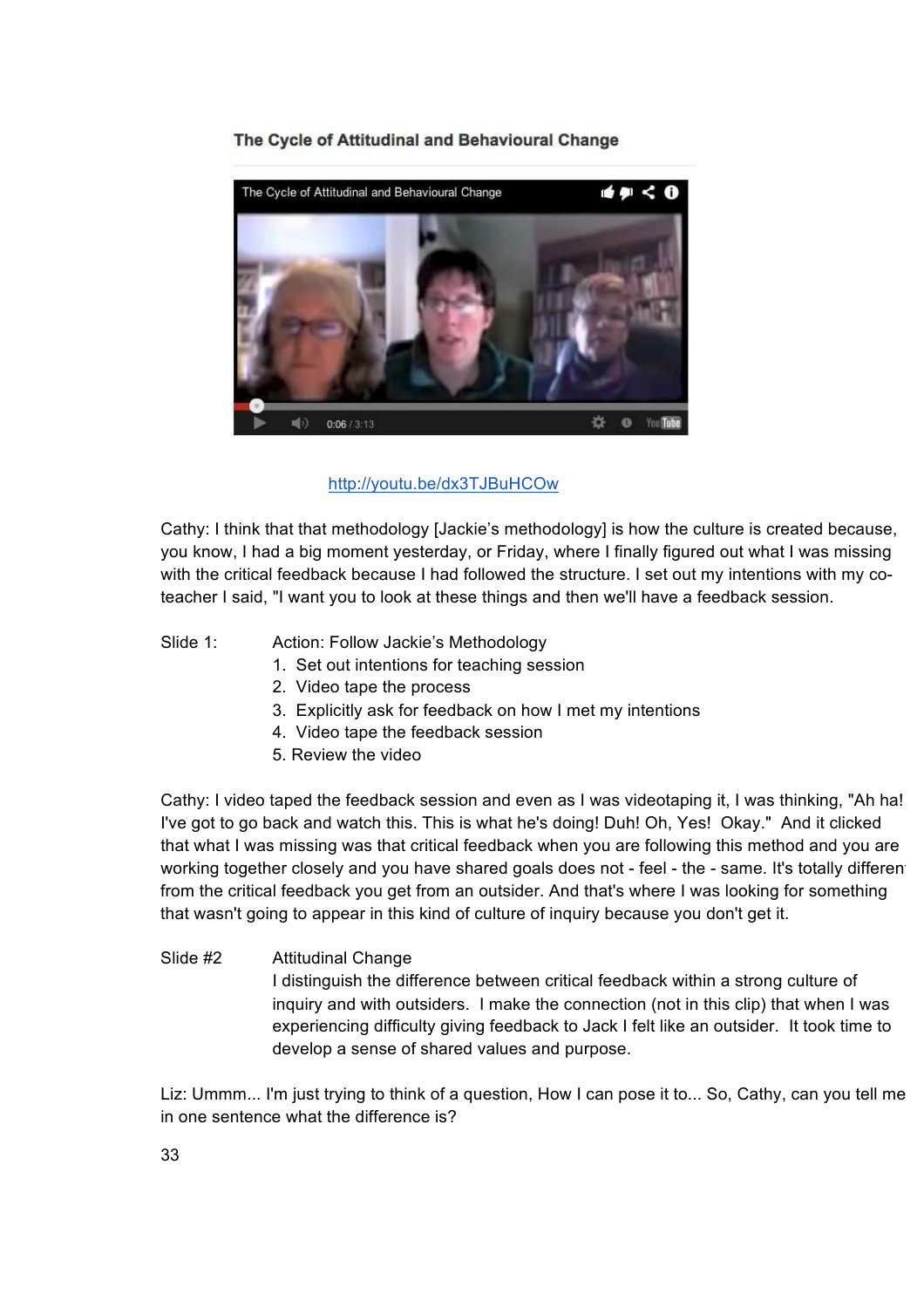Cathy: So, when it is not in this culture of inquiry it tends to follow a pattern of, "Liz, I see you're doing this. I like this. I think the next step for you is doing that." OK?

Liz: So it sounds more like you interacting with your students? That kind of thing?

Cathy: I'm hoping that that is me historically interacting with my students. Rather than what I am trying to move to.

Liz: OK

Slide #3 Action: I state my intention to try and change feedback within my classroom.

Cathy: So the second is: When I am giving feedback in it a culture of inquiry, We are trying to do the same things that comes across different. It comes across as, "Oh, When I tried this this is how | did it and this is what happened." Now that's feedback. But it is a shared context, or... You ask me questions. No you are giving me feedback when you are asking a question. But I didn't- I know that feedback, but I didn't see it as critical feedback that I was looking for. Does that make sense? Because it that you are trying to find out with me.

Slide #4: Attitudinal Change:

I recognise the difference cognitively in the moment.

Behavioural Change:

This is a difference I can now act upon. I will look for comfortable, integrated feedback as a sign of a healthy culture of inquiry and as a facilitator know that I have to work on trust if it is not there.

The format I have chosen to prepare and present my data in this paper represents an attitude and behavioural change. Before completing my Masters of Education with Jackie as my supervisor and Jack Whitehead as a major influence, I wrote papers in a very traditional way. I researched other people's ideas and tried to apply them to my own experience. I now start with my living contradictions. I find the areas where I am feeling I am not able to live according to my values and make a plan of action to address the contradiction. I honour my experience and knowledge by documenting the effect the action has on me and others through journaling and recording conversations. I now intentionally talk through my ideas with a validator (Liz, in this case), video tape the conversation, transcribe it and analyze both before I try to write. Rather than relying on text alone, I submit edited videos (and their transcriptions) as evidence.

My use of alternative ways of examining and analyzing my practice is a powerful way of lifting the constraints of moral poverty. It allows me to examine the barriers that prevent me from living my educational theory, the collection of policy, pedagogy and beliefs that I hold dear that guide me in teaching the best way I can, for the good of my students and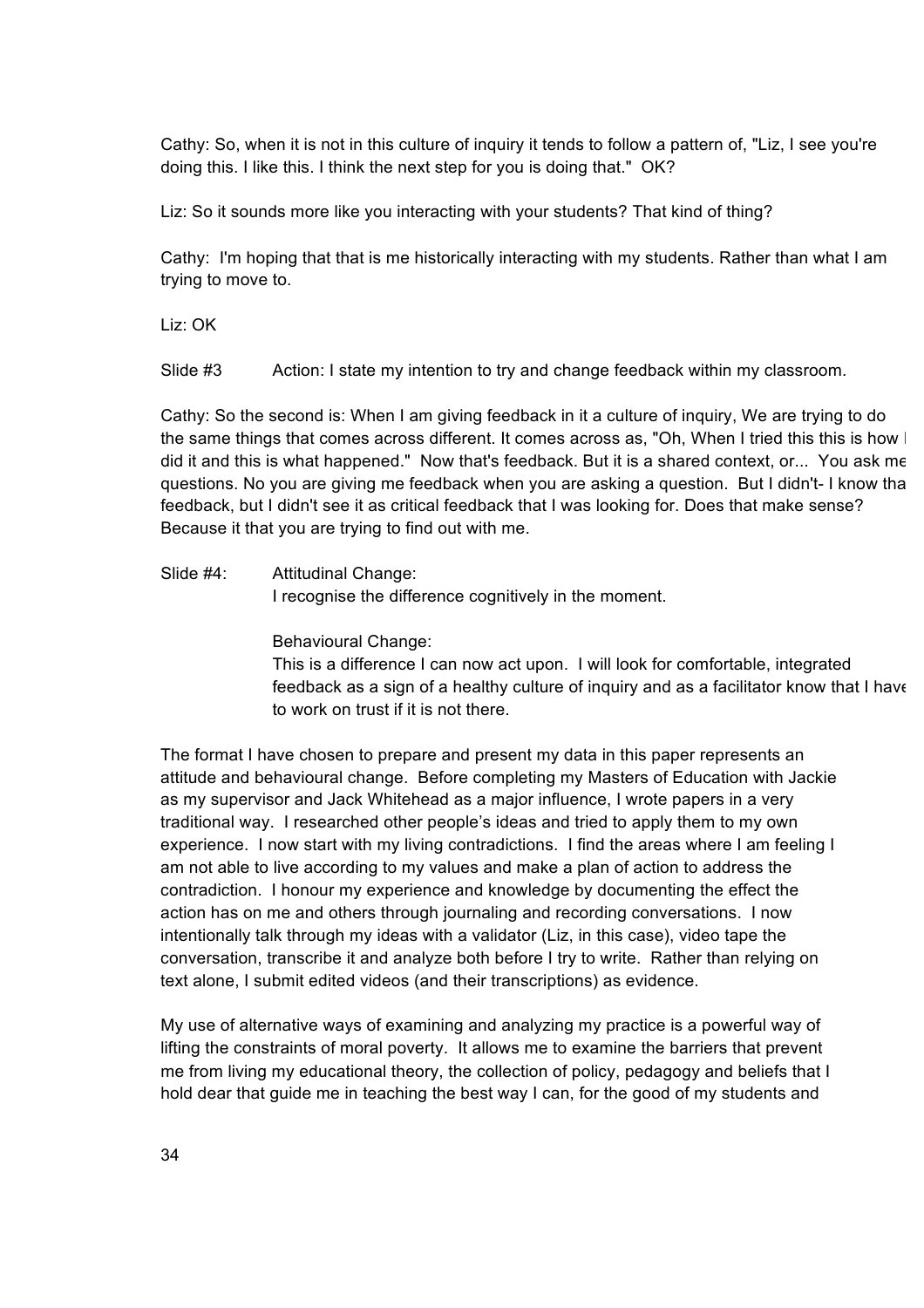for the betterment of society. My hope in sharing the process is that I will influence others to do the same.

### vi. **Gender-based issues in relation to addressing impoverished educational environments**

We also recognize that such a transformation in producing evidence-based accounts will involve gender issues. Many of the conversations involved in the preparation of this presentation involved three women and a man and in our culture of inquiry we share with each other our insights on how possible gender biases might be influencing our explanations. Hence our mode of inquiry includes the following gender issues. Perhaps we can discern in women honoring multiple commitments a new level of productivity and new possibilities of learning (Bateson, p. 166, 1989).

People carry with them a set of rules or beliefs about the way they feel the world should operate. These beliefs are shaped by our experiences, the way we were raised, our values, our friends, popular culture, and more. This is the perceptual framework we learn and live in. Understanding and naming the sources of our framework may assist us in identifying faulty assumptions. For many successful women, their deeply held beliefs about how they should live and work produce faulty assumptions or "crooked thinking" that underlie stress patterns (Braiker, 2006).

We are highlighting the importance of recognizing and understanding the influence of gender issues in the creation of cultures of inquiry with action research. These understandings can be explicitly integrated in explanations of educational influence as we extend and deepen our understandings of the sociohistorical and sociocultural pressures that influence our ideas and what we do, as we are doing here. The integration of such understandings helps to overcome the poverty in academic discourses that omit consideration of gender difference.

During the course of our video-taped conversations, Whitehead commented on what he felt was a gendered bias in the experience of vulnerability and struggle by the three women and their recognition of the significance of their awareness of vulnerability in their students and the significance of this vulnerability in making their responses. Whitehead suggested that this awareness of the importance of both vulnerability and struggle could be significant in overcoming the poverty of educational research that did not include improving practice and serving the public good.

Through our conversations and writings Whitehead recognised a poverty in his own writings in his lack of an explicit recognition of the importance of both vulnerability and struggle in a person's life of inquiry. Here is the communication from Liz (p 29 above) that highlighted for Jack the poverty in his own writings about recognising the importance of vulnerability:

There was one particular presentation by a student who shared a very difficult traumatic experience that moved me beyond words. Her story was heart wrenching but it was her courage and willingness to trust and be vulnerable that created a gateway for all of us to become a loving community where we could discover and share our stories. Through my relationship with Jackie and through witnessing and experiencing the courage and love of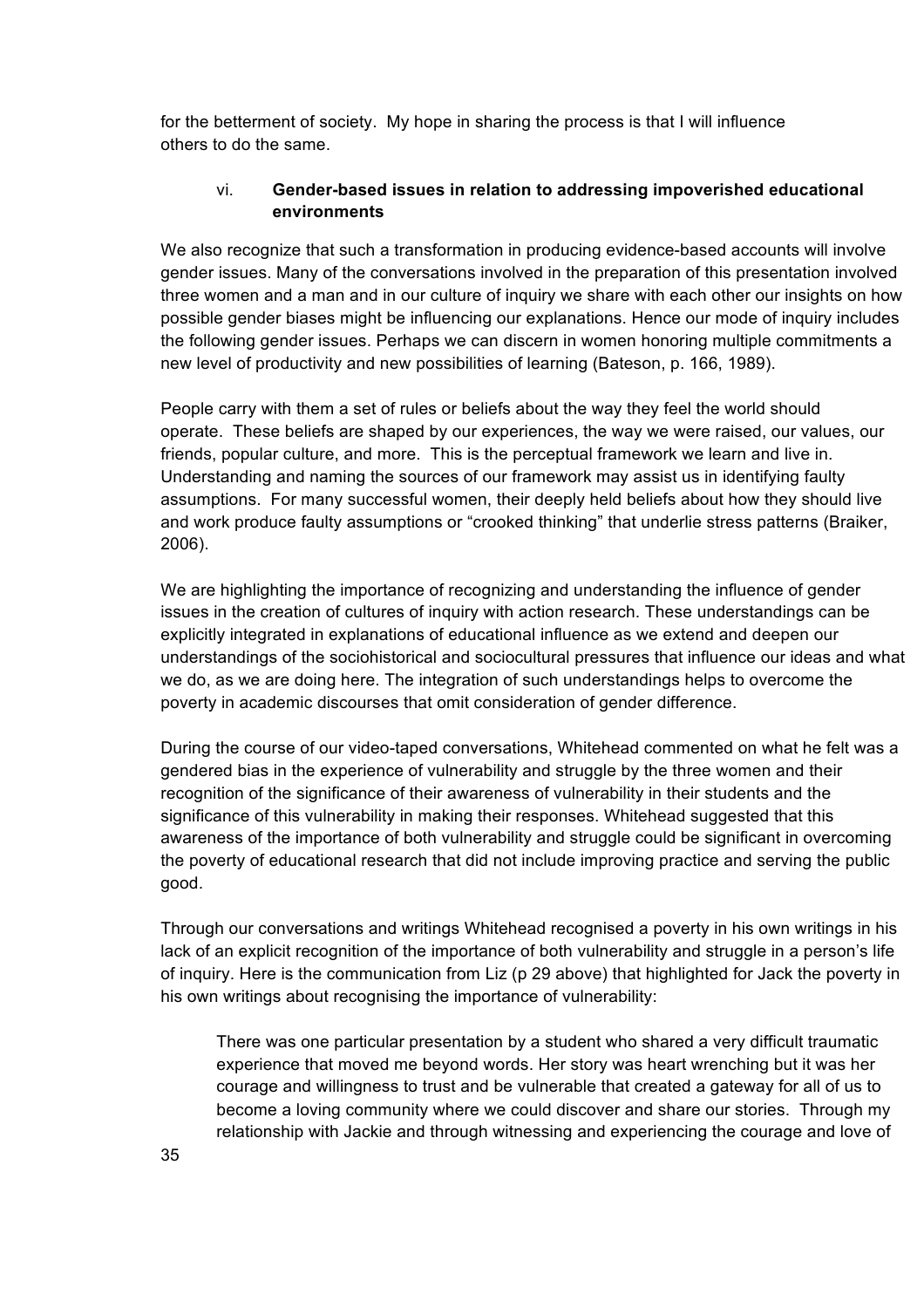my peers, I discovered my authentic voice. It was because of this transformative experience that I requested a return to the classroom from the system job I currently held. I had moved from a construct of loving wisdom to the wisdom of love and believed I was now more prepared to meet the learners in my care.

Here are some reflections from Griffin and from her Master's project (Griffin, 2011), that Whitehead believes shows how such poverty can be overcome:

In my MEd project I completed a self study action research project using the *Living Educational Theory* (Whitehead, 2009). My personal educational theory is based in part on my concern for my students:

I am deeply concerned for the wellbeing of all my students but particularly those at risk and know that a connection to me as their teacher is one way to build their resilience, their ability to cope with any difficulties they encounter in life. Barr and Parrett (2008) confirm that "the most important factor affecting students' learning is the teacher" (p. 77). I strive to be creative, patient, energetic and inspiring. My goal is to nurture my students' love of learning and to be a partner or facilitator on their learning journey. (p. 16)

However, I did not feel I was living up to this theory as well as I might. I was experiencing a *living contradiction* (Whitehead, 1989) in which two barriers were keeping me from living according to my educational theory. First, my difficulty dealing with conflict, which I felt was in part due to the effects of childhood sexual abuse. And secondly, my lack of time and energy due to a busy life.

…I believe that I had behavioural patterns set in childhood that affect how I relate to others. Because my actions are grounded in my personal values, my study focuses on the question: How can I improve my practice by living my values of Trust, Love and Authenticity more fully? I agree wholeheartedly with Palmer (1998) that, "good teaching cannot be reduced to technique; good teaching comes from the identity and integrity of the teacher" (p.10). I need to understand fully my identity, including my values, in order to teach with more integrity... My purpose in undertaking this project is ultimately to improve how I relate to others and to forge stronger relationships. (p. 21, 22)

I then set about taking action to address my living contradiction. Inspired by Branson (2009) I worked developing authenticity, knowing myself better through writing, reflecting and meeting with a counselor:

…authenticity begins in knowing yourself, in knowing your actual values, and in having self-knowledge. This means that an authentic leader must willingly be committed to regular self-reflection and self-inquiry but not of a superficial kind... such deep self-reflection and self-inquiry enables leaders to fully understand how their mind and body are reacting to the immediate experience so that any unhelpful thoughts, beliefs, attitudes, assumptions, and values can be overcome in order to liberate all of the necessary helpful cognitive and consciousness thoughts that will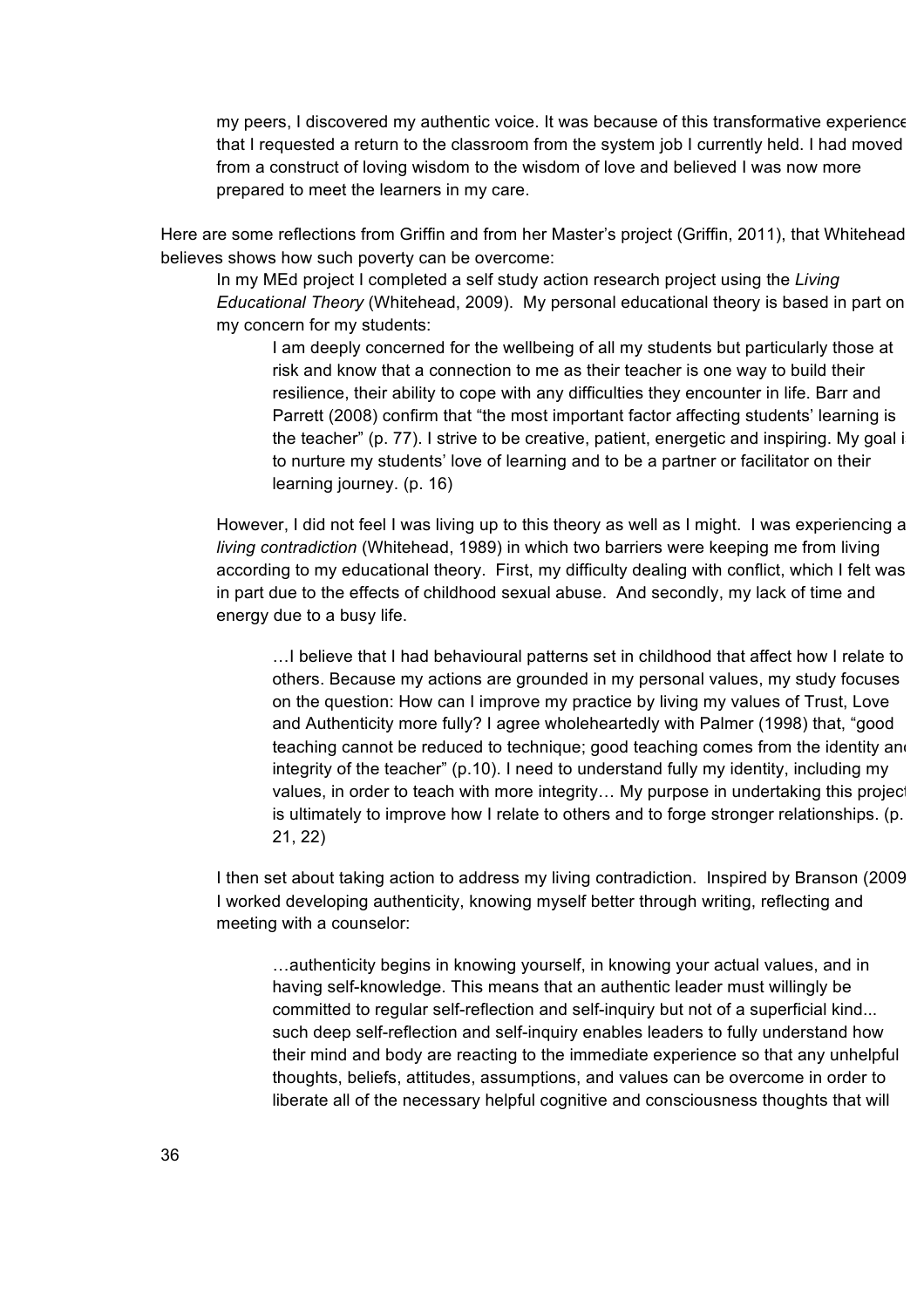enable them to act in the most authentic and appropriate way. This is about achieving the inner victory.

I also practised conflict management strategies, mindfulness techniques and tried to keep physically active throughout the year I was doing the project. The results of my study were transformational in many ways. In the end, I was able to summarize the results of my study as a list of *living truths* (Burke, cited in Whitehead, 2002 p. 1-2). This idea of 'living' truth, I believe, is crucial to understanding the most recent struggles I have undergone while working with Jack, Jackie and Liz to create this paper.

### **6) Results and substantiated conclusions**

We believe that our substantiated conclusions show that we have offered self-study, evidencebased explanations of the educational influences of ourselves as practitioner-researchers to show how environments of artistic impoverishment can be transformed through offering opportunities to develop creative talent and aesthetic appreciation. We are referring to artistic impoverishment in relation to the art of living in which we are giving a form to our own lives. We have shown our recognition of constraints of poverty and addressed the issues of moral poverty of education discourses that fail to address the ethical bases of educational discourses and practices.

In addition to demonstrating how these constraints can be overcome, the inquiry has shown how multi-media narratives of the educational influences in informal partnerships distinguished by educational conversations that are developed with a culture of inquiry, can transform understandings of explanatory principles and living standards of judgment. We are thinking of the explanatory principles and standards of judgment that are used by educational researchers in explanations of educational influence in learning and in evaluating the validity of contributions to educational knowledge. By embedding the video and art within this paper our intentions are to make clear the meanings that cannot be communicated through the words alone, with our recognition of the embodied relational qualities, such as 'being loved into learning', whose meanings require both visual data and words for the clear communication of their meanings. This recognition is perhaps our most significant substantiated conclusion.

Results and substantiated conclusions from self-study 'I' inquiries that engage with issues of social transformation and the values that carry hope for the future of humanity have been published in the many electronic sites such as Educational Journal of Living Theories http://www.ejolts.net, as well as in the academy. They demonstrate how the constraints of the poverty of academic discourses that omit evidence-based explanations of improving practice and serving the public good, can be overcome. The results of the self-study 'I' inquiries have made public at

http://spanglefish.com/actionresearchcanada,

http://www.actionresearch.net/living/living.shtml and

http://www.actionresearch.net/writings/mastermod.shtml

and have all been awarded masters or doctoral degrees from various universities. By passing through the examination processes the results have been recognized as academically legitimate and valid in the sense of making significance and or original contributions to educational knowledge.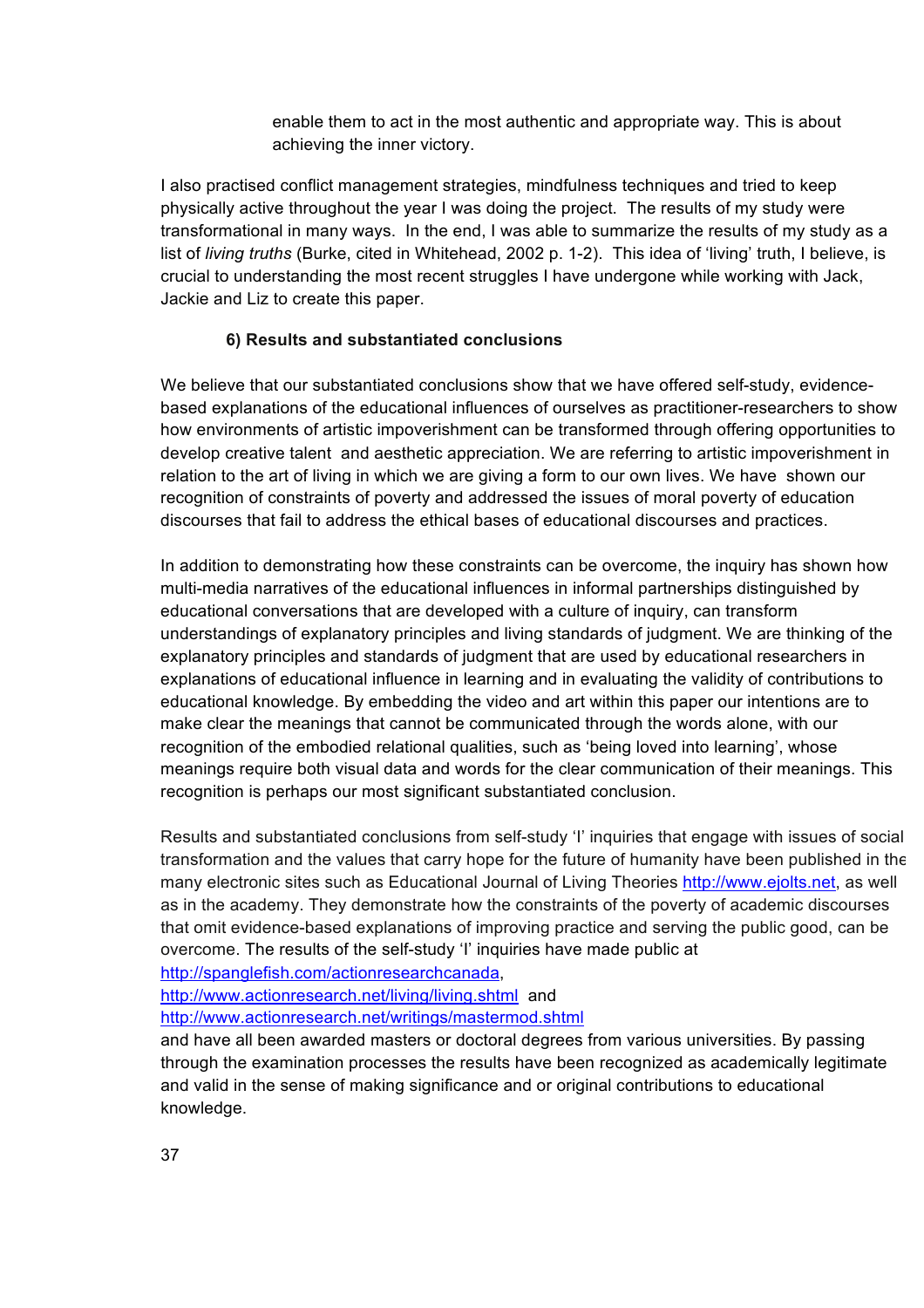The contents of the research projects situated in a variety of real and virtual settings demonstrate how such self-study 'I' inquiries can fulfill the AERA mission to advance knowledge about education, to encourage scholarly inquiry related to education and to promote the use of research to improve education and serve the public good. The analyses provided by each practitionerresearcher shows how the generation of the living educational theories can integrate insights from the theories of education researchers in a way that sustains a connection with both improving practice and generating knowledge. The substantiated conclusions include alternative ways of representing learning; evidence of promoting self-study in elementary and high school classrooms; evidence of influence in the context of classrooms, schools and school systems; evidence of using multimedia to enhance research results.

We have highlighted our influences in Jack's enhanced awareness of vulnerability and gender issues in addressing previous omissions in his own learning that point to impoverishments in this learning. We have all become increasingly aware, through sustaining our conversations and sharing our writings, just how important it is to recognise the significance and influence of sustained and sustaining conversations, through time, in our learning. So often, in academic writing, there are constraining influences in word length and print-based forms of representation, that pressurise a writer to use formal propositions in descriptions and explanations of learning. These can mask a valid explanation of learning that is taking place through dialogue over time. The data from such dialogues are usually placed in appendices of papers, dissertations and theses. We are drawing attention to the significance of this data in our explanations of educational influences in learning.

### **7) Scholarly significance.**

The scholarly significance is focused on a distinction between education*al* and education research in the creation of educational theories and in transcending a 2,500 year history of argument between dialectical and formal logicians with an inclusional logic that focuses on the flow-form of a relationally dynamic awareness of space and boundaries. The contribution makes an original methodological contribution in the systematic way embodied educational values are transformed into educational standards of practice and judgment through the pedagogy of creating a culture of inquiry that is directly related to improving education and serving the public good.

The contribution demonstrates that moral, intellectual and aesthetic poverty can be overcome in elementary, high school and graduate classrooms, and the wider society, by focussing on human flourishing (Reiss & White, 2013). In the personal narratives of the co-authors of this work, the real life struggle that educators experience in improving their practice is made evident. Honouring this struggle and transformation recognizes the importance of authenticity and freedom in this time of moral and artistic poverty.

38 Within cultures of inquiry with a common purpose and shared values where trust, respect and freedom are commonplace, practitioner researchers step into the unknown without a fixed agenda, embrace uncertainty and are free to express ideas, beliefs and values as they explore and discover in order to generate knowledge together. This struggle is more authentic, transparent and transformative because of the reliance on video to capture recorded face-to-face interactions for future analysis. Within this supportive community of inquiry, focusing on the self-study process,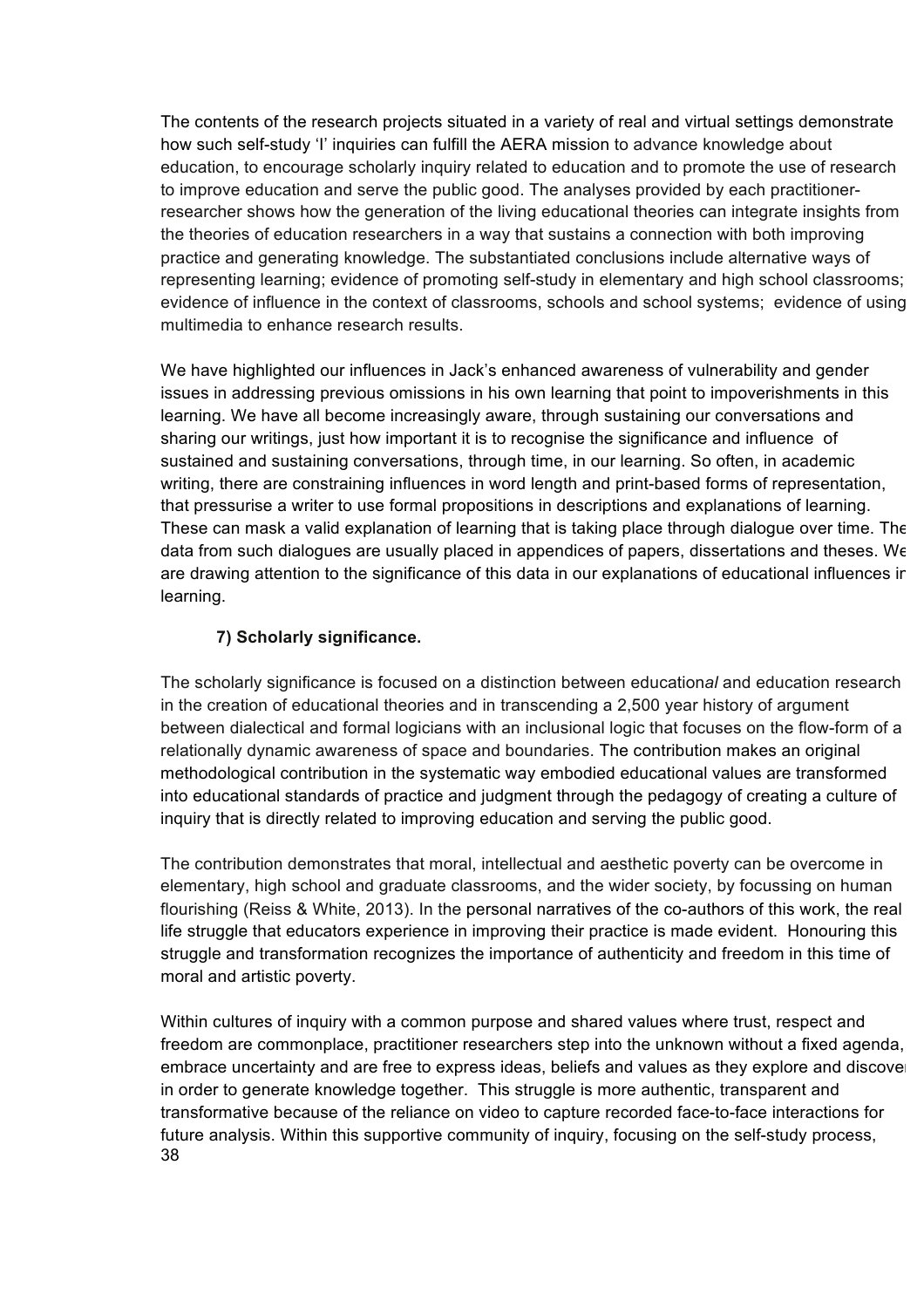teacher-researchers flourish as they enhance their awareness and recognize their influence on self, others and social formations. Honoring this struggle, a 'slow' approach to learning, and the challenging but rewarding *process* of learning may address the problem of educators hearing only "victory narratives" (MacLure, 1996) and nothing of the trials of improvement in the realities of classrooms and schools.

We draw insights from the theories of others in the generation of our own living theories. For example, we accept Noffke's (1997, p. 329) perspective about the need to address social issues in terms of the interconnections between personal identity and the claim of experiential knowledge, as well as power and privilege in society, hence our focus on educational influences in the learning of social formations that improve practice and serve the public good. This work can also be seen as a response to Schön's (1995) call for the development of a new epistemology for the new scholarship in demonstrating how the embodied knowledge of professional educators can be unveiled, evolved and made public. It answers Snow's (2001, p. 9) call for procedures for accumulating such knowledge and making it public as well as addressing the need for a critical mass of practitioner researchers' studies. The collaborative efforts of informal partnerships in a culture of inquiry combines the knowledge creation of individuals thus providing a rich and validated contribution.

The originality of the epistemological contribution of this presentation to educational knowledge is in the inclusional nature of the explanatory principles and living standards of judgment. The explanatory principles are the energy-flowing values that practitioner-researchers use to give their lives meaning and purpose. The explanations include the creation of educational spaces with emotions associated with the energy-flowing values that carry hope for the future of humanity. The living standards of judgment are the values-laden criteria that are used to judge the validity of the contributions to knowledge that are made from a living theory perspective.

This paper is intended to demonstrate the capacity of an individual's living theory to effect change in the lives of practitioners and those they influence in a variety of settings in ways that enhance the flow of values of humanity. In particular, it demonstrates how the public accounts of self-study practitioners influence students in creating their own epistemologies, which provides validation for alternative ways of knowing. A space is created that provides opportunity to challenge the marginalization of "one-thinking" (Mann in Four Arrows, 2008, p. 42) and embrace and validate alternative ontologies. The generation of living theories in the creation of a culture of inquiry has the additional scholarly significance of showing how educators are fulfilling their obligation to work with one another in a manner that enables not merely analysis, but also attitudinal and behavioural change that can be transformative.

#### **References**

Avgerou, C. & McGrath, K. (2007) Power, rationality, and the art of living through socio-technical change. *Management Information Systems Quarterly,* 31 (2); 293-315. Babbie, E. & Mouton, J. 2001. *The practice of social research*. Cape Town: Oxford . University Press.

Ball, F. B. & Tyson, C. A. (2011) American Educational Research Association 2012 Annual Meeting Call for Submissions Vancouver, British Columbia, Canada. Retrieved 8 Jan 2013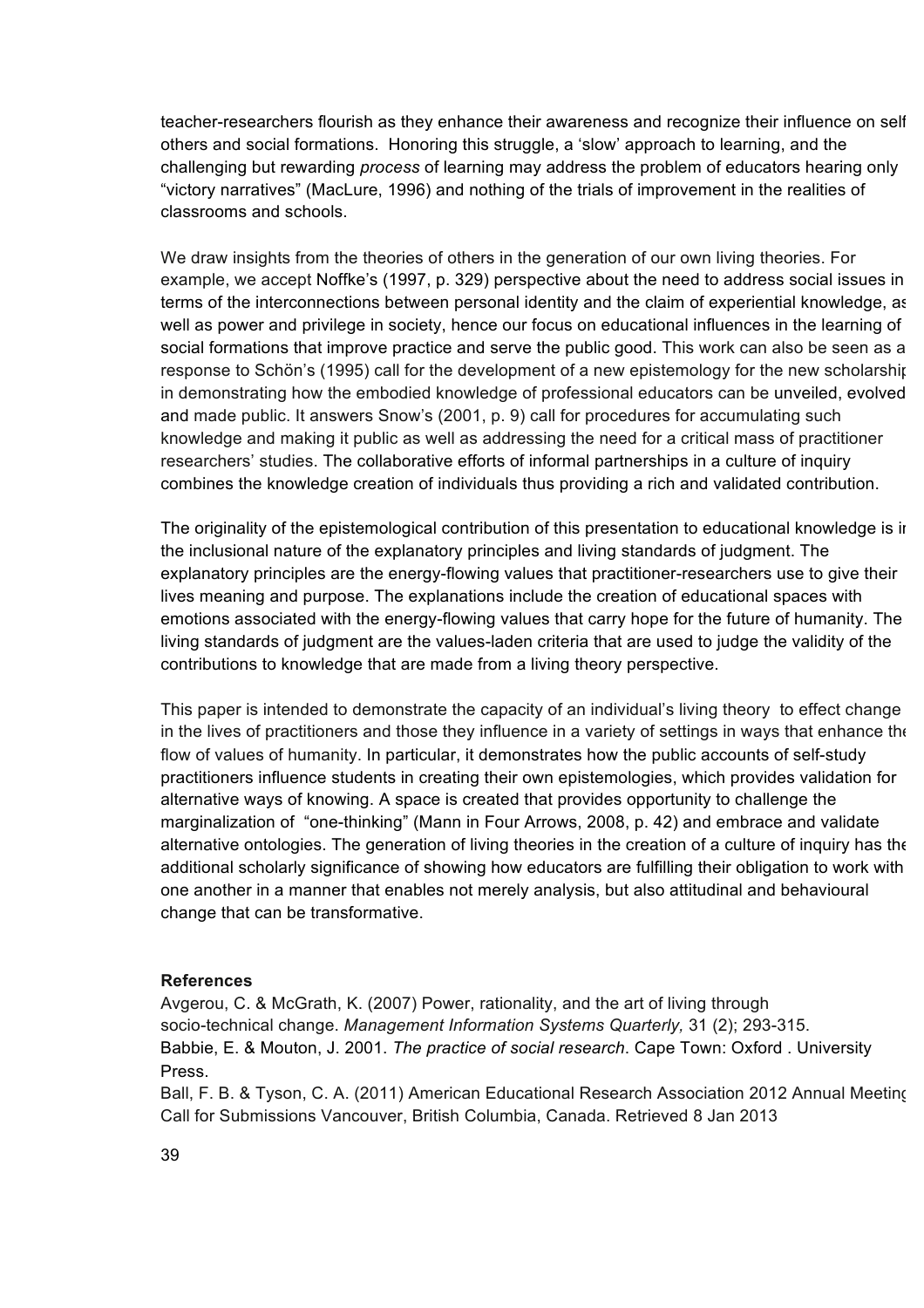from

http://www.aera.net/uploadedFiles/Publications/Journals/Educational\_Researcher/4004/198-220\_05EDR11.pdf

Bateson, G. (1980) *Mind and Nature*, New York; Bantam.

Bateson, M. C. (1989) *Composing a Life*. London; Penguin.

Bourdieu, P. (1990) *The Logic of Practice.* Stanford CA; Stanford University Press.

Braiker, H. (2006). *The type E\* woman: How to overcome the stress of being \*everything to everybody.* Lincoln, NE: iUniverse, Inc.

Branson, C. M. (2009). *Leadership for an age of wisdom*. New York, NY: Springer.

Breeze, M. (2011) Guest Editorial. Transforming Education Through Co-operation – A Force for Change. *Journal of Co-operative Studies*, 44(3); 2-4.

Buber, M. (1923) *I and Thou*. T&T Clark.

Bullough, Robert V., Jr. & Pinnegar, Stefinee. (2001). Guidelines for quality in autobiographical forms of self-study research. *Educational Researcher*. Vol. 30. No. 3. p. 13-21.

Burke, A.(1992, p.222) Teaching: Retrospect and Prospect. Footnote 6 on p. 222, *OIDEAS*, Vol. 39, pp. 5-254.

Campbell, L. (2011) Journey to the Otherway: How Can I Improve My Practice By Living My Values of Love and Joy More Fully? Master of Education Project, Brock University. Retrieved 20 June 2012 from http://www.spanglefish.com/ActionResearchCanada/index.asp?pageid=255602 Campbell, L., Delong J., & Griffin, C. (2013) Action research transcends constraints of poverty in elementary, high school and post-graduate settings. A paper presented at the 2013 American Educational Research Association Conference in San Francisco , USA, April, 2013.

Delong, J. (2002) How Can I Improve My Practice As A Superintendent of Schools and Create My Own Living Educational Theory. Ph.D. Thesis, University of Bath. Retrieved 14 July 2012 from http://www.actionresearch.net/delong.shtml

Delong, J., & Whitehead, J. (2011) Transforming educational knowledge through making explicit the embodied knowledge of educators for the public good. Paper presented at the 2011 American Educational Research Association Conference in New Orleans, USA, 9<sup>th</sup> April 2011.

Delong, J. & Whitehead, J. (2012) The educational significance of a teaching model for the creation of a culture of inquiry. Paper presented at the 2012 American Educational Research Association Conference in Vancouver on the 17<sup>th</sup> April 2012. Retrieved on 9 March 2013 from http://www.actionresearch.net/writings/aera12/jwjd140312aeraok.pdf

Earl, L. & Katz, S. (2006) *Leading Schools in a Data-Rich World*. Thousand Oaks; Corwin. Four Arrows (Don Trent Jacobs) (2008) The Authentic Dissertation: Alternative Ways of Knowing, Research and Representation. London; Routledge.

Griffin, C. (2011) How can I improve my Practice by Living my Values of Love,

Trust and Authenticity more fully? Master of Education Project, Brock University. Retrieved 20 Jan 2013 from http://www.spanglefish.com/ActionResearchCanada/index.asp?pageid=255602 Habermas, J. (1976) *Communication and the Evolution of Society*. London. RKP.

Hooks, B.(2001). *All about love: new visions*. New York, NY: HarperCollins, Perennial.

Habermas, J. (2002) *The Inclusion of the Other: Studies in Political Theory*, Oxford; Polity. Huxtable, M. (2009) How do we contribute to an educational knowledge base? A response to Whitehead and a challenge to BERJ. *Research Intelligence*, 107, 25-26. Retrieved 11 January 2010 from http://www.actionresearch.net/writings/huxtable/mh2009beraRI107.pdf Knapp, G. P. (1989) The art of living: Erich Fromm's life and works. Oxford; P. Lang.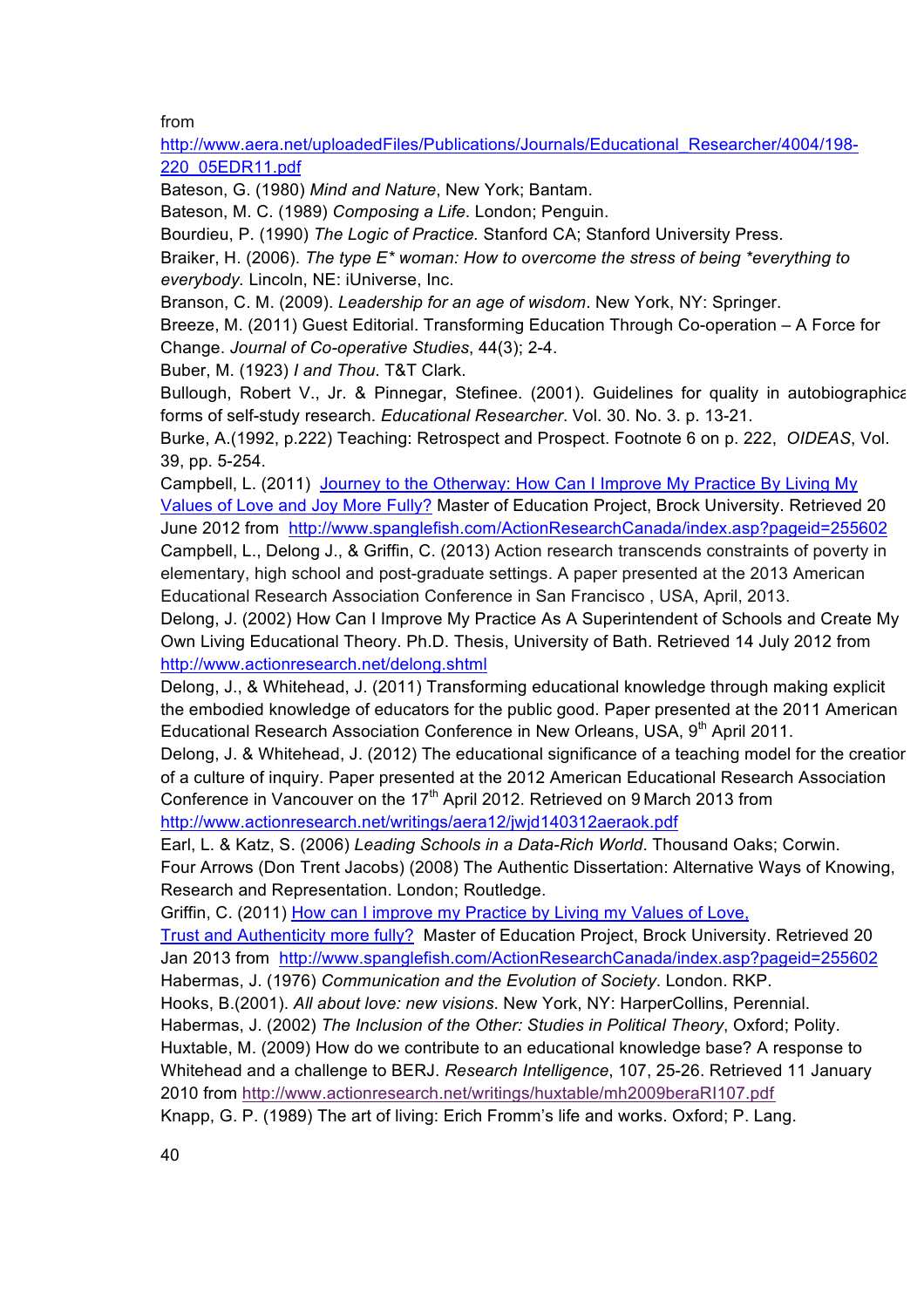MacLure, M. (1996) Telling Transitions: boundary work in narratives of becoming an action researcher. *British Educational Research Journal*. 22 (3), 273-286.

Marcuse, H. (1964) *One Dimensional Man*. London; Routledge and Kegan Paul.

McClellan, S., & Hamilton, B. (2010). So stressed. New York: Free Press.

McTaggart, R. (1992) Reductionism and Action Research: Technology versus convivial forms of life, pp. 47-61 in Bruce, C. S. & Russell, A. L. (1992) *Transforming Tomorrow Toda*y. Brisbane, University of Queensland, Australia.

Mounter, J. (2012) As a Headteacher Researcher how can I demonstrate the impact and selfunderstandings drawn from Living Theory Action Research, as a form of Continual Professional Development in education?' M. A. Dissertation, University of Bath. Retrieved 1 December 2012 from

http://www.actionresearch.net/writings/module/joymounterma.pdf

Noffke, S. (1997) Professional, Personal, and Political Dimensions of Action Research in Apple, M. (Ed.) (1997) *Review of Research in Education*, Vol. 22, Washington: AERA.

McNiff, J. (2009) My Story is my Living Theory, in Clandinin, J. (Ed) (2009) *Handbook of Narrative Inquiry: Mapping a Methodology*. Thousand Islands, London, New Dehli; Sage.

Polanyi, M. (1958) *Personal Knowledge: Towards a Post-Critical Philosophy*. London; Routledge and Kegan Paul.

Popper, K. (1963) *Conjectures and Refutations*, Oxford, Oxford University Press

Rayner, A. (2010) Sustainability of the Fitting – bringing the philosophical principles of natural inclusion into the educational enrichment of our human neighbourhood. A keynote address at the  $8<sup>th</sup>$  World Congress on Action Learning and Action Research on  $6<sup>th</sup>$  September 2010 in Melbourne, Australia. Retrieved 6 Jan 2013 from

http://actionresearch.net/writings/rayner/alanrayneralarakeynote0810opt.pdf

Rayner, A. (2011) Space Cannot Be Cut—Why Self-Identity Naturally Includes Neighbourhood. Journal of Integrative Psychology and Behavioral Science 45;161–184

Reiss, M. J. & White, J. (2013) *An Aims-based Curriculum: The significance of human flourishing for schools*. London: Institute of Education Press.

Schon, D. (1995) The New Scholarship Requires a New Epistemology. *Change*, 27(6); 27-34. Schugurensky, D. (2002) Transformational Learning and Transformational Politics. Expanding the Boundaries of Transformative Learning (pp. 59-76). Palgrave.

Snow, C. E. (2001) Knowing What We Know: Children, Teachers, Researchers. Presidential Address to AERA, 2001, in Seattle, in Educational Researcher, Vol. 30, No.7, pp. 3-9.

Shotter, J. (2008) Conversational Realities Revisited: Life, Language, Body and World. Ohio: Taos Institute Publications.

Tierney, W. & Renn, K. (2012) American Educational Research Association 2013 Annual Meeting Call for Submissions. Retrieved June 2 2012 from www.aera.net

Thayer-Bacon, B. (2003) Relational (e)pistemologies. Oxford; Peter Lang.

Tidwell, D. L., Heston, M. L.; Fitzgerald, L. M. (Eds.) (2009) Research Methods for the Self-study of Practice. Dordrecht; Springer

Walton, J. (2011) A Collaborative Inquiry: How do we, individually and collectively, integrate research and practice to improve the wellbeing of children? Action Learning Action Research Journal, 17(1); 65-91

Whitehead, J. (1989) Creating a living educational theory from questions of the kind, "How do I improve my practice?'. Cambridge Journal of Education, 19(1); 41-52.